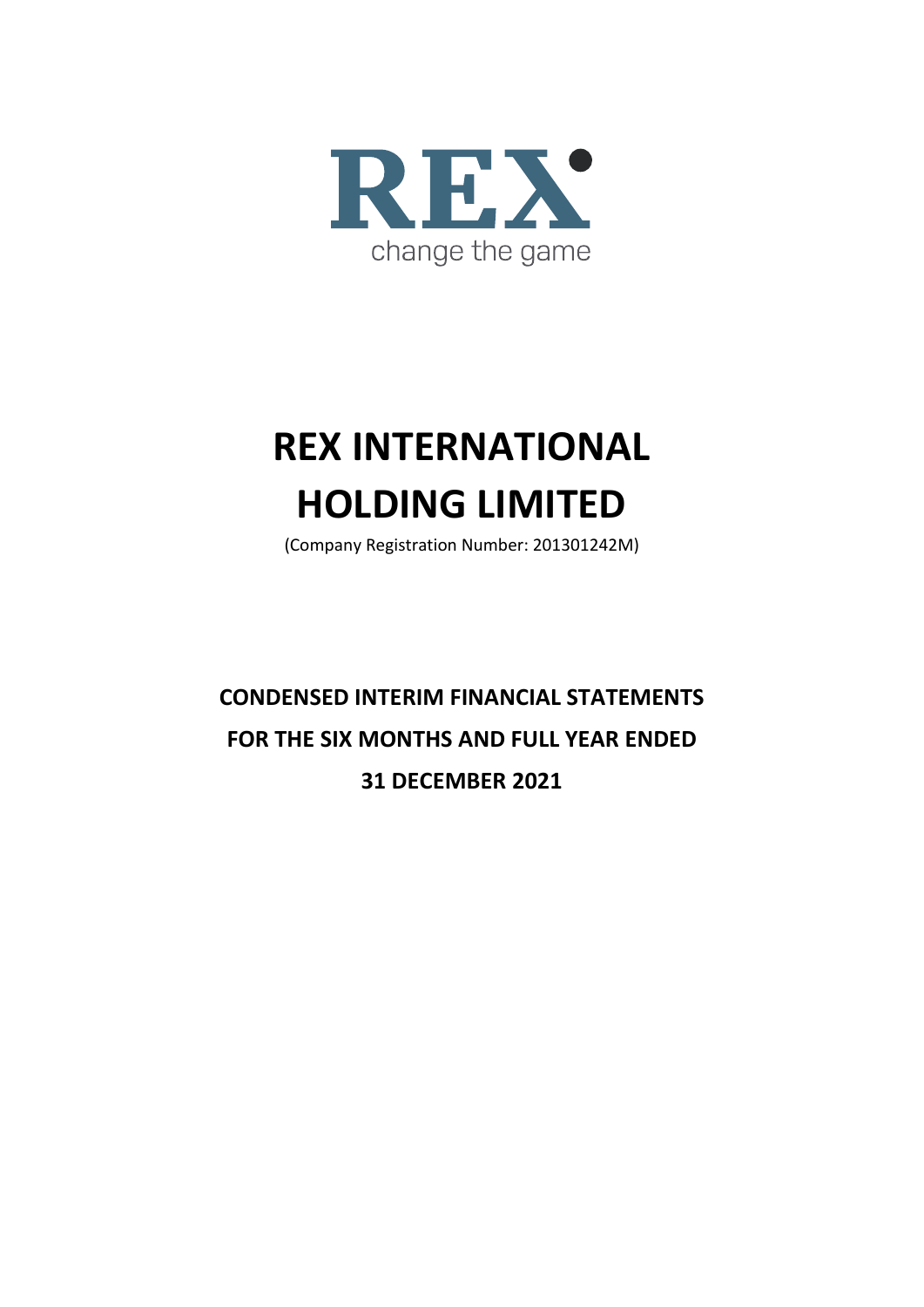

# **CONTENTS**

|           | A. Condensed interim consolidated statement of profit or loss and other comprehensive | 3               |
|-----------|---------------------------------------------------------------------------------------|-----------------|
| <b>B.</b> |                                                                                       | 5               |
|           |                                                                                       | 6               |
| D.        |                                                                                       | 10              |
| E.        | Selected notes to the condensed interim consolidated financial statements             | 12 <sup>1</sup> |
|           |                                                                                       | -40             |

This announcement has been prepared by the Company and reviewed by the Company's sponsor, Novus Corporate Finance Pte. Ltd. (the "**Sponsor**"), in compliance with Rule 226(2)(b) of the Singapore Exchange Securities Trading Limited (the "**SGX-ST**") Listing Manual Section B: Rules of Catalist.

This announcement has not been examined or approved by the SGX-ST and the SGX-ST assumes no responsibility for the contents of this announcement, including the correctness of any of the statements or opinions made, or reports contained in this announcement. The Sponsor has also not drawn on any specific technical expertise in its review of this announcement.

The contact person for the Sponsor is Mr Pong Chen Yih, Chief Operating Officer, 7 Temasek Boulevard, #18-03B Suntec Tower 1, Singapore 038987, telephone (65) 6950 2188.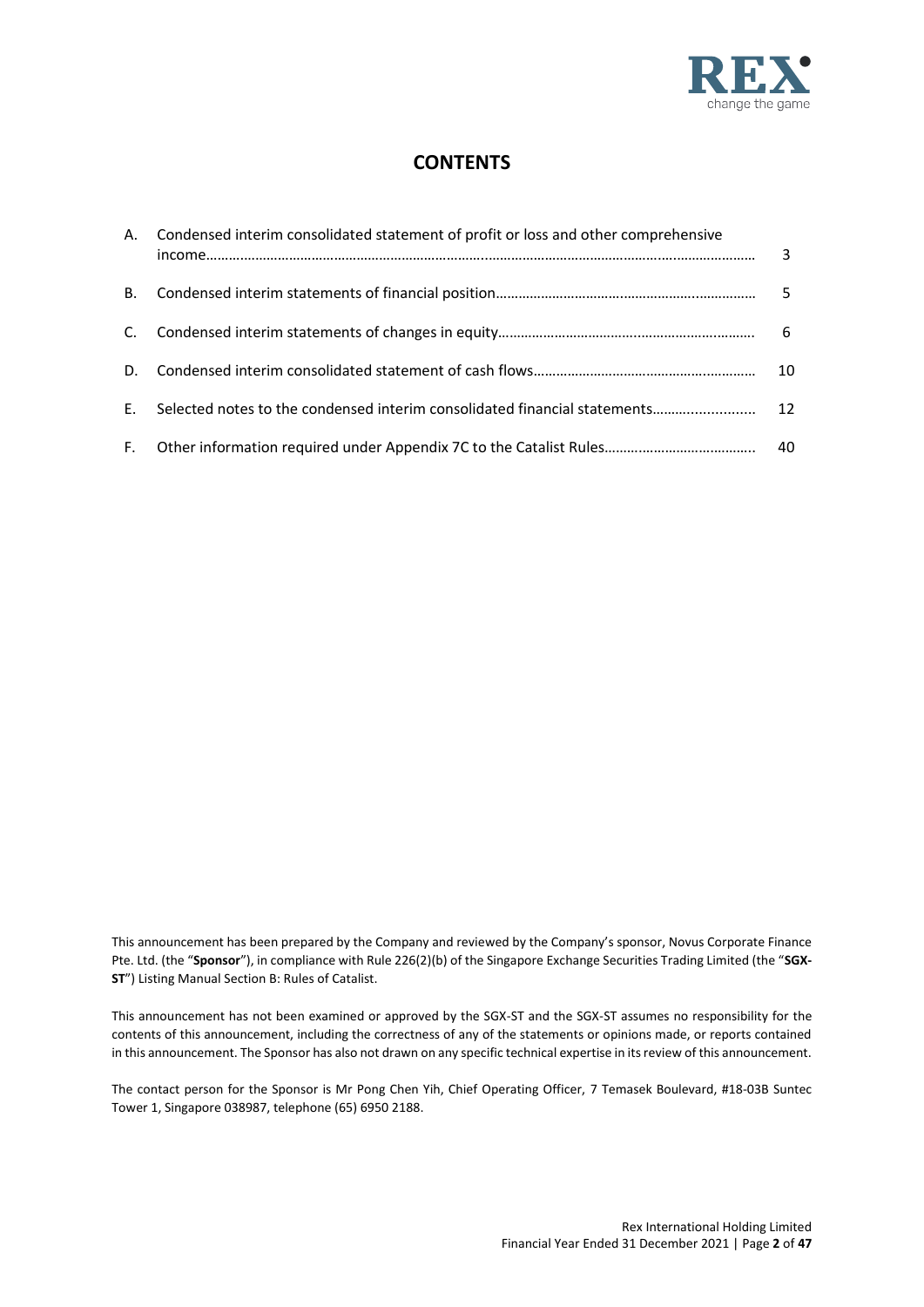

# **A. Condensed interim consolidated statement of profit or loss and other comprehensive income**

|                                                                                                                                                                                                                      |             |           | Group                   |           | Group                      |           |           |  |
|----------------------------------------------------------------------------------------------------------------------------------------------------------------------------------------------------------------------|-------------|-----------|-------------------------|-----------|----------------------------|-----------|-----------|--|
|                                                                                                                                                                                                                      |             |           | <b>Six Months Ended</b> |           | <b>Twelve Months Ended</b> |           |           |  |
|                                                                                                                                                                                                                      |             | 31-Dec-21 | 31-Dec-20               | Change    | 31-Dec-21                  | 31-Dec-20 | Change    |  |
|                                                                                                                                                                                                                      | <b>Note</b> | US\$'000  | US\$'000                | %         | US\$'000                   | US\$'000  | %         |  |
| Revenue:                                                                                                                                                                                                             |             |           |                         |           |                            |           |           |  |
| Sale of crude oil                                                                                                                                                                                                    | 4.2         | 82,682    | 32,089                  | 158       | 158,444                    | 46,664    | 240       |  |
| Service revenue                                                                                                                                                                                                      | 4.2         | 30        |                         | <b>NM</b> | 30                         |           | NM.       |  |
| <b>Cost of sales:</b><br>Production and operating                                                                                                                                                                    |             |           |                         |           |                            |           |           |  |
| expenses<br>Depletion of oil and gas                                                                                                                                                                                 |             | (12, 832) | (7,986)                 | 61        | (25, 552)                  | (23, 841) | 7         |  |
| properties<br>Exploration and evaluation                                                                                                                                                                             | 10          | (16, 694) | (11, 469)               | 46        | (36, 238)                  | (21, 484) | 69        |  |
| expenditure                                                                                                                                                                                                          | 9           | (3,809)   | (670)                   | 469       | (14, 613)                  | (1,507)   | 870       |  |
| Cost of services                                                                                                                                                                                                     |             | (353)     | (375)                   | (6)       | (742)                      | (640)     | 16        |  |
| Gross profit/ (loss)                                                                                                                                                                                                 |             | 49,024    | 11,589                  | 323       | 81,329                     | (808)     | <b>NM</b> |  |
| Administration expenses                                                                                                                                                                                              |             | (21, 539) | (8,011)                 | 169       | (29, 114)                  | (15, 291) | 90        |  |
| Other expenses                                                                                                                                                                                                       |             | (232)     | (170)                   | 36        | (1)                        | (4, 844)  | (100)     |  |
| Other income                                                                                                                                                                                                         |             | 19,989    | 1,401                   | 1,327     | 20,830                     | 124       | 16,698    |  |
| <b>Results from operating</b><br>activities                                                                                                                                                                          |             | 47,242    | 4,809                   | 882       | 73,044                     | (20, 819) | ΝM        |  |
|                                                                                                                                                                                                                      |             |           |                         |           |                            |           |           |  |
| Finance income                                                                                                                                                                                                       |             | 250       | 613                     | (59)      | 728                        | 777       | (6)       |  |
| Foreign exchange (loss)/ gain                                                                                                                                                                                        |             | (203)     | 842                     | <b>NM</b> | (707)                      | 889       | <b>NM</b> |  |
| Finance costs                                                                                                                                                                                                        |             | (3, 136)  | (459)                   | 583       | (3, 643)                   | (961)     | 279       |  |
| Net finance (costs)/ income                                                                                                                                                                                          |             | (3,089)   | 996                     | <b>NM</b> | (3,622)                    | 705       | ΝM        |  |
|                                                                                                                                                                                                                      |             |           |                         |           |                            |           |           |  |
| Profit/ (loss) before tax                                                                                                                                                                                            | 6           | 44,153    | 5,805                   | 661       | 69,422                     | (20, 114) | ΝM        |  |
| Tax credit                                                                                                                                                                                                           | 7           | 7,071     | 2,015                   | 251       | 9,517                      | 4,902     | 94        |  |
| Profit/ (loss) for the period/<br>year, net of tax                                                                                                                                                                   |             | 51,224    | 7,820                   | 555       | 78,939                     | (15, 212) | <b>NM</b> |  |
| Other comprehensive income/ (loss)                                                                                                                                                                                   |             |           |                         |           |                            |           |           |  |
| Items that are or may be reclassified subsequently to profit or loss:<br>Foreign currency translation<br>differences from foreign<br>operations, representing<br>total other comprehensive<br>income/ (loss) for the |             |           |                         |           |                            |           |           |  |
| period/year, net of tax                                                                                                                                                                                              |             | 1,096     | 1,914                   | (43)      | 1,033                      | 330       | 213       |  |
| <b>Total comprehensive</b>                                                                                                                                                                                           |             |           |                         |           |                            |           |           |  |
| income/ (loss) for the<br>period/year, net of tax                                                                                                                                                                    |             | 52,320    | 9,734                   | 437       | 79,972                     | (14, 882) | NM        |  |
|                                                                                                                                                                                                                      |             |           |                         |           |                            |           |           |  |

NM: Not meaningful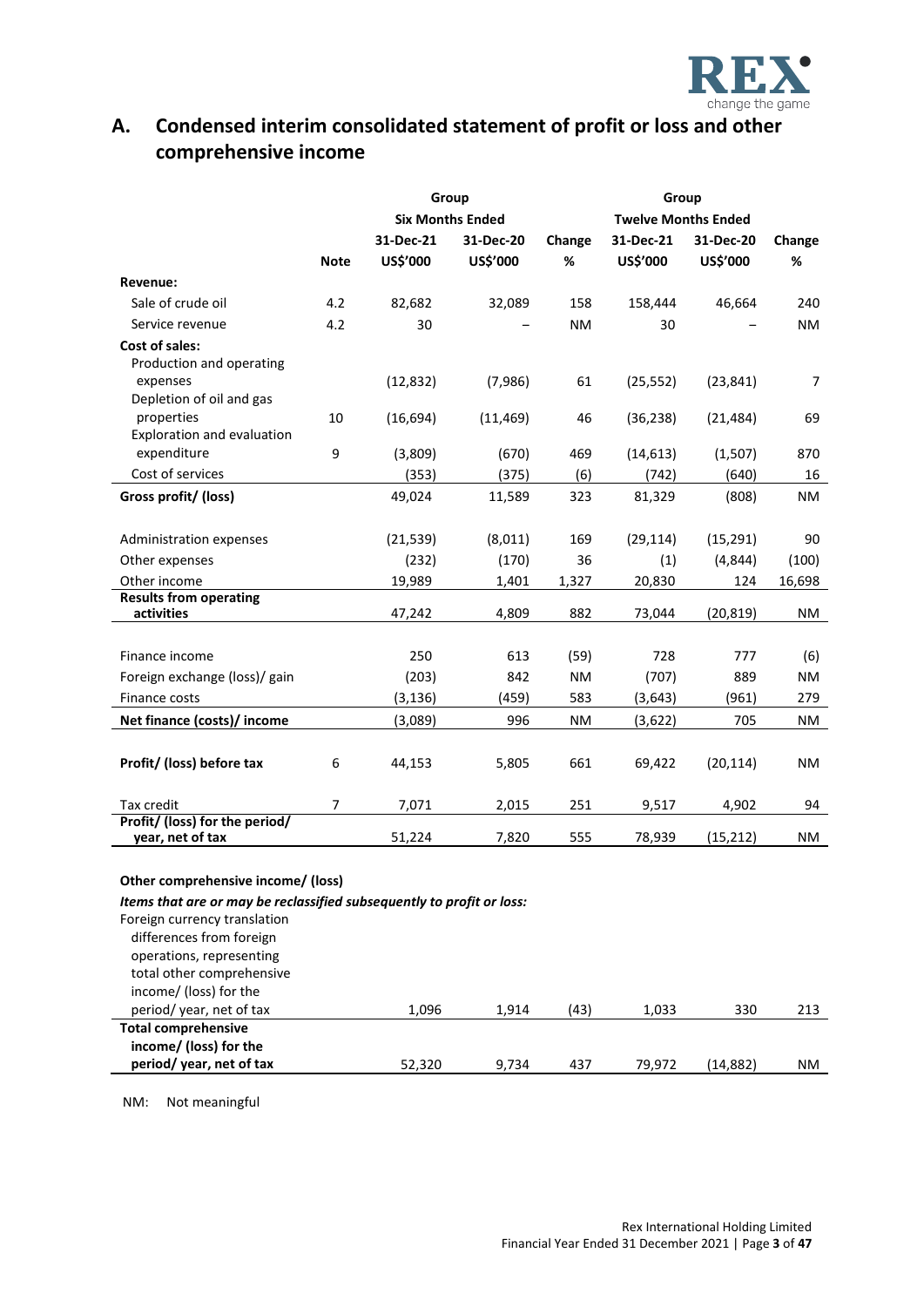

# **A. Condensed interim consolidated statement of profit or loss and other comprehensive income (continued)**

|                                                                  |             | Group                   |           |        | Group                      |           |           |  |
|------------------------------------------------------------------|-------------|-------------------------|-----------|--------|----------------------------|-----------|-----------|--|
|                                                                  |             | <b>Six Months Ended</b> |           |        | <b>Twelve Months Ended</b> |           |           |  |
|                                                                  |             | 31-Dec-21               | 31-Dec-20 | Change | 31-Dec-21                  | Change    |           |  |
|                                                                  | <b>Note</b> | US\$'000                | US\$'000  | %      | US\$'000                   | US\$'000  | %         |  |
| Profit/ (loss) attributable<br>to:                               |             |                         |           |        |                            |           |           |  |
| Owners of the Company                                            |             | 43,227                  | 6,762     | 539    | 67,157                     | (14, 218) | NM.       |  |
| Non-controlling interests                                        |             | 7,997                   | 1,058     | 656    | 11,782                     | (994)     | NM.       |  |
| Profit/ (loss) for the<br>period/year, net of tax                |             | 51,224                  | 7,820     | 555    | 78,939                     | (15, 212) | NM.       |  |
|                                                                  |             |                         |           |        |                            |           |           |  |
| <b>Total comprehensive</b><br>income/ (loss)<br>attributable to: |             |                         |           |        |                            |           |           |  |
| Owners of the Company                                            |             | 44,353                  | 8,486     | 423    | 68,225                     | (13,920)  | <b>NM</b> |  |
| Non-controlling interests                                        |             | 7,967                   | 1,248     | 538    | 11,747                     | (962)     | NM        |  |
| <b>Total comprehensive</b><br>income/ (loss) for the             |             |                         |           |        |                            |           |           |  |
| period/year, net of tax                                          |             | 52,320                  | 9,734     | 437    | 79,972                     | (14, 882) | NM.       |  |
| Earnings/ (loss) per share<br>Basic earnings/ (loss) per         |             |                         |           |        |                            |           |           |  |
| share (cents)                                                    | 6.1         | 3.32                    | 0.52      | 539    | 5.16                       | (1.09)    | NM.       |  |
| Diluted earnings/ (loss)<br>per share (cents)                    | 6.1         | 3.32                    | 0.52      | 539    | 5.16                       | (1.09)    | NM.       |  |

NM: Not meaningful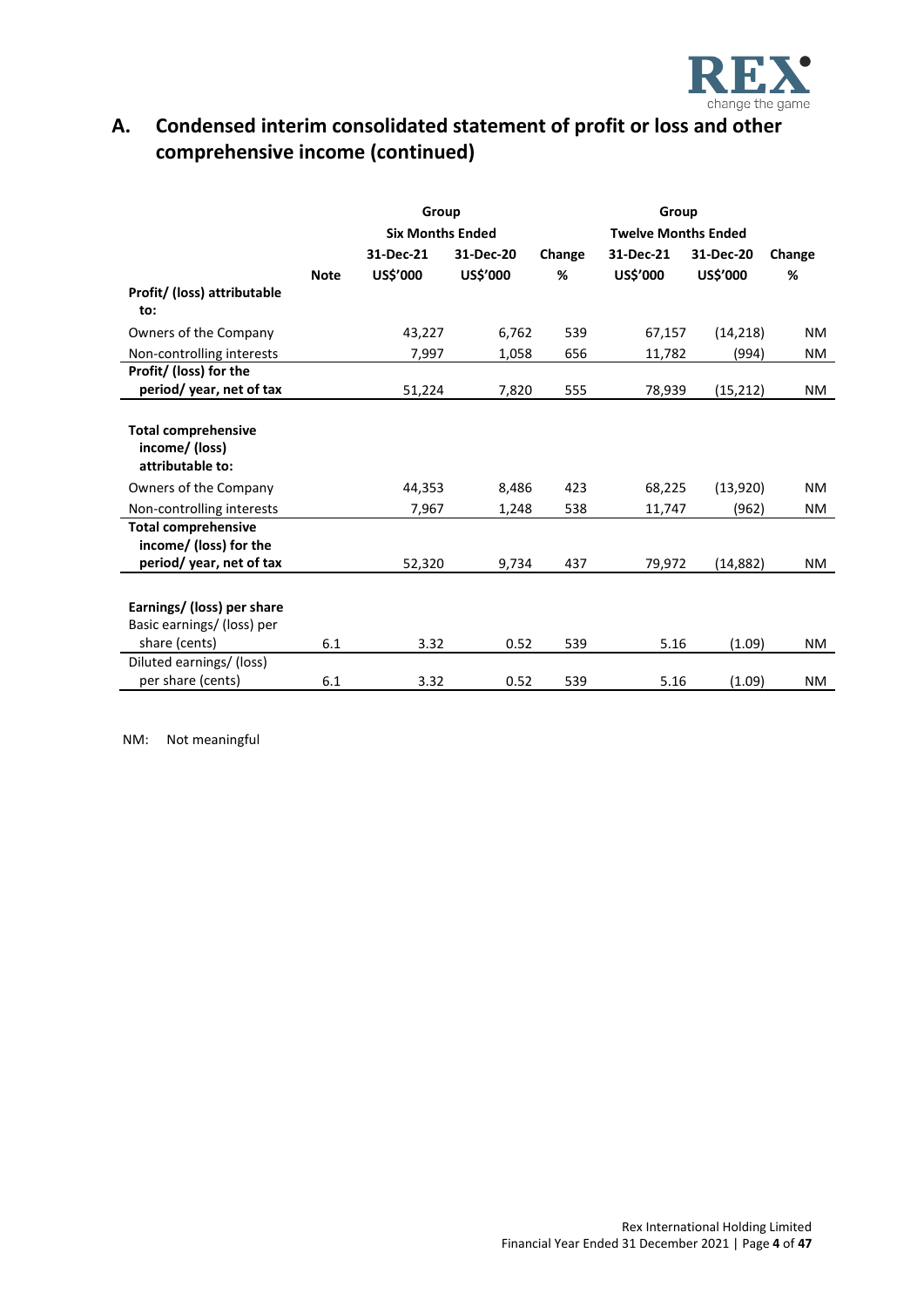

# **B. Condensed interim statements of financial position**

|                                     |             | Group                 |                       | Company               |                       |  |
|-------------------------------------|-------------|-----------------------|-----------------------|-----------------------|-----------------------|--|
|                                     | <b>Note</b> | 31-Dec-21<br>US\$'000 | 31-Dec-20<br>US\$'000 | 31-Dec-21<br>US\$'000 | 31-Dec-20<br>US\$'000 |  |
| <b>Assets</b>                       |             |                       |                       |                       |                       |  |
| Exploration and evaluation          |             |                       |                       |                       |                       |  |
| assets                              | 9           | 40,646                | 30,376                |                       |                       |  |
| Oil and gas properties              | 10          | 137,022               | 76,266                |                       |                       |  |
| Other intangible assets             | 11          | 2,515                 | 3,365                 |                       |                       |  |
| Plant and equipment                 | 12          | 1,609                 | 2,160                 | 244                   | 444                   |  |
| <b>Subsidiaries</b>                 |             |                       |                       | 92,621                | 106,139               |  |
| Associate                           |             | 1,000                 |                       |                       |                       |  |
| Other receivables                   | 13          | 167,193               |                       |                       |                       |  |
| <b>Non-current assets</b>           |             | 349,985               | 112,167               | 92,865                | 106,583               |  |
|                                     |             |                       |                       |                       |                       |  |
| Inventories                         |             | 11,278                |                       |                       |                       |  |
| Trade and other receivables         | 13          | 94,988                | 37,200                | 1,130                 | 2,568                 |  |
| Quoted investments                  |             | 26,306                | 25,925                | 26,298                | 25,622                |  |
| Cash and cash equivalents           |             | 60,603                | 20,375                | 6,489                 | 3,289                 |  |
| <b>Current assets</b>               |             | 193,175               | 83,500                | 33,917                | 31,479                |  |
|                                     |             |                       |                       |                       |                       |  |
| <b>Total assets</b>                 |             | 543,160               | 195,667               | 126,782               | 138,062               |  |
|                                     |             |                       |                       |                       |                       |  |
| <b>Equity</b>                       |             |                       |                       |                       |                       |  |
| Share capital                       | 14          | 257,677               | 257,677               | 257,677               | 257,677               |  |
| Reserves                            |             | 8,753                 | 6,923                 | 725                   | 582                   |  |
| <b>Accumulated losses</b>           |             | (80,067)              | (137,092)             | (168,096)             | (154, 759)            |  |
| Total equity attributable to        |             |                       |                       |                       |                       |  |
| owners of the Company               |             | 186,363               | 127,508               | 90,306                | 103,500               |  |
| <b>Non-controlling interests</b>    |             | 12,892                | 12,718                |                       |                       |  |
| <b>Total equity</b>                 |             | 199,255               | 140,226               | 90,306                | 103,500               |  |
|                                     |             |                       |                       |                       |                       |  |
| <b>Liabilities</b>                  |             |                       |                       |                       |                       |  |
| Loans and borrowings                | 16          | 47,107                |                       |                       |                       |  |
| Deferred tax liabilities            |             | 40,831                | 13,173                |                       |                       |  |
| Provisions                          | 17          | 197,147               | 1,210                 |                       |                       |  |
| Lease liabilities                   |             | 149                   | 573                   | 39                    | 236                   |  |
| <b>Non-current liabilities</b>      |             | 285,234               | 14,956                | 39                    | 236                   |  |
|                                     |             |                       |                       |                       |                       |  |
| Loans and borrowings                | 16          | 8,512                 | 18,010                |                       |                       |  |
| Trade and other payables            |             | 49,734                | 22,053                | 36,240                | 34,134                |  |
| Lease liabilities                   |             | 425                   | 422                   | 197                   | 192                   |  |
| <b>Current liabilities</b>          |             | 58,671                | 40,485                | 36,437                | 34,326                |  |
|                                     |             |                       |                       |                       |                       |  |
| <b>Total liabilities</b>            |             | 343,905               | 55,441                | 36,476                | 34,562                |  |
|                                     |             |                       |                       |                       |                       |  |
| <b>Total equity and liabilities</b> |             | 543,160               | 195,667               | 126,782               | 138,062               |  |

Rex International Holding Limited Financial Year Ended 31 December 2021 | Page **5** of **47**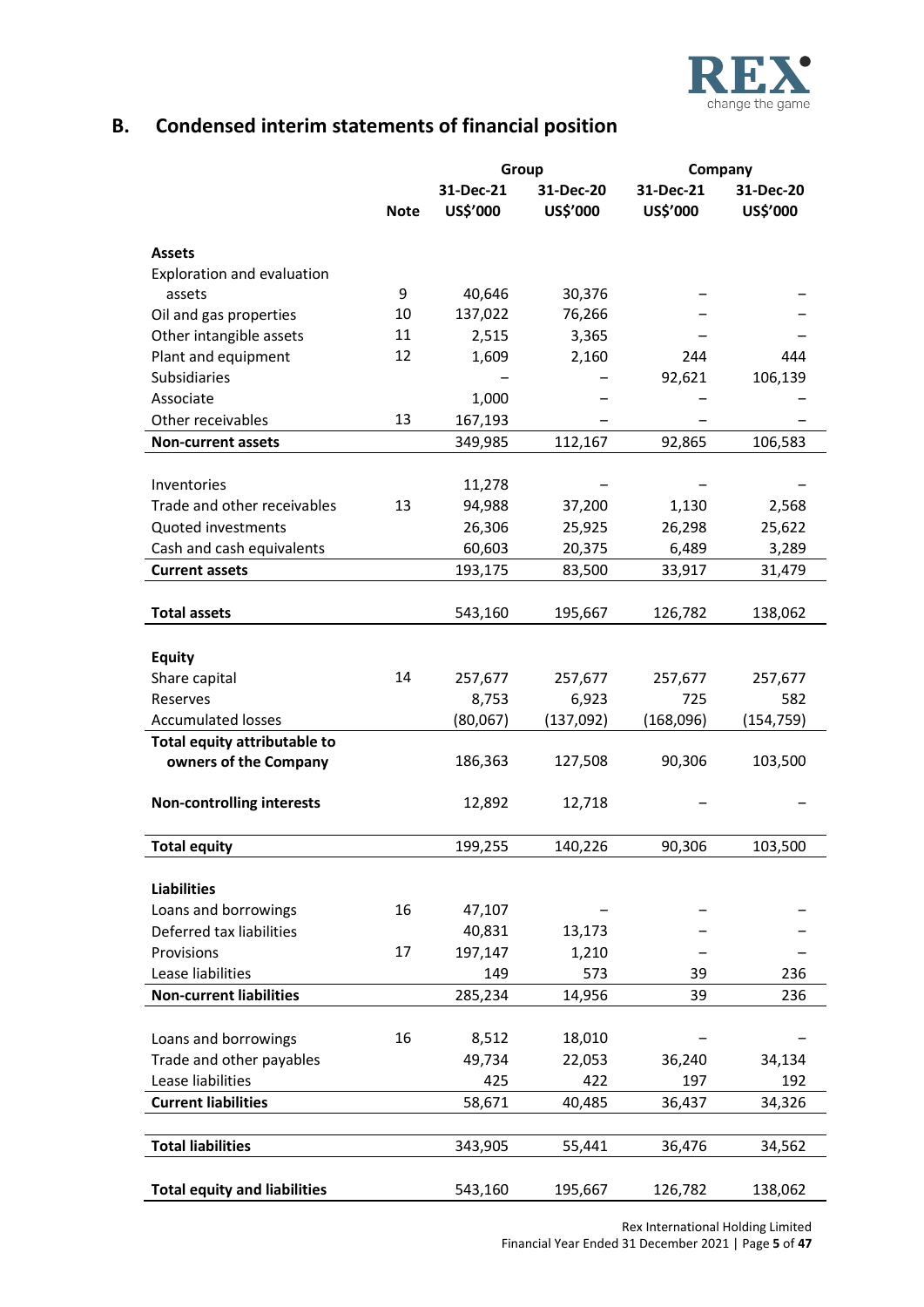

# **C. Condensed interim statements of changes in equity**

|                                                                                                                                                                                                                                                                                                                        | Attributable to owners of the Company |                                       |                                               |                                 |                                 |                                               |                                                      |                                        |                                          |                             |
|------------------------------------------------------------------------------------------------------------------------------------------------------------------------------------------------------------------------------------------------------------------------------------------------------------------------|---------------------------------------|---------------------------------------|-----------------------------------------------|---------------------------------|---------------------------------|-----------------------------------------------|------------------------------------------------------|----------------------------------------|------------------------------------------|-----------------------------|
|                                                                                                                                                                                                                                                                                                                        |                                       | Share-based                           |                                               |                                 |                                 |                                               |                                                      |                                        |                                          |                             |
|                                                                                                                                                                                                                                                                                                                        | Share capital<br>US\$'000             | <b>Treasury</b><br>shares<br>US\$'000 | Merger<br>reserve<br>US\$'000                 | Capital<br>reserve<br>US\$'000  | payment<br>reserve<br>US\$'000  | <b>Translation</b><br>reserve<br>US\$'000     | Accumulated<br>losses<br>US\$'000                    | Total<br>US\$'000                      | Non-controlling<br>interests<br>US\$'000 | Total<br>equity<br>US\$'000 |
| Group                                                                                                                                                                                                                                                                                                                  |                                       |                                       |                                               |                                 |                                 |                                               |                                                      |                                        |                                          |                             |
| At 1 January 2021                                                                                                                                                                                                                                                                                                      | 257,677                               | (716)                                 | 4,129                                         | 1,630                           | 967                             | 913                                           | (137,092)                                            | 127,508                                | 12,718                                   | 140,226                     |
| Total comprehensive income for the<br>period                                                                                                                                                                                                                                                                           |                                       |                                       |                                               |                                 |                                 |                                               |                                                      |                                        |                                          |                             |
| Profit for the year                                                                                                                                                                                                                                                                                                    |                                       |                                       |                                               |                                 |                                 |                                               | 67,157                                               | 67,157                                 | 11,782                                   | 78,939                      |
| Other comprehensive income<br>Foreign currency translation differences,<br>representing total other comprehensive<br>income                                                                                                                                                                                            | $\overline{\phantom{a}}$              |                                       |                                               |                                 | $\qquad \qquad -$               | 1,068                                         |                                                      | 1,068                                  | (35)                                     | 1,033                       |
| Total comprehensive income for the year                                                                                                                                                                                                                                                                                | $\overline{\phantom{a}}$              | $\overline{\phantom{0}}$              | $\overline{\phantom{a}}$                      | $\overline{\phantom{a}}$        | $\overline{\phantom{0}}$        | 1,068                                         | 67,157                                               | 68,225                                 | 11,747                                   | 79,972                      |
| Transactions with owners, recognised<br>directly in equity<br>Contributions by and distributions to<br>owners<br>Share-based payment transactions -<br>employee share option scheme and<br>performance share plan<br>Proceeds from issuance of option<br>agreements<br>Dividends paid to non-controlling<br>interests* | $\overline{\phantom{0}}$              |                                       | $\qquad \qquad$                               | 550<br>$\overline{\phantom{0}}$ | 212<br>$\overline{\phantom{0}}$ | $\overline{\phantom{0}}$                      | $\overline{\phantom{0}}$<br>$\overline{\phantom{a}}$ | 212<br>550<br>$\overline{\phantom{m}}$ | $\overline{7}$<br>(19,002)               | 219<br>550<br>(19,002)      |
| Total contributions by and distributions to                                                                                                                                                                                                                                                                            |                                       |                                       |                                               |                                 |                                 |                                               |                                                      |                                        |                                          |                             |
| owners<br>Changes in ownership interests in<br>subsidiaries<br>Acquisition of non-controlling interests<br>without a change in control,<br>representing total changes in ownership<br>interests in subsidiaries                                                                                                        | $\qquad \qquad -$                     | $\qquad \qquad -$                     | $\overline{\phantom{0}}$<br>$\qquad \qquad -$ | 550<br>$\overline{\phantom{m}}$ | 212<br>$\overline{\phantom{m}}$ | $\overline{\phantom{0}}$<br>$\qquad \qquad -$ | -<br>(10, 132)                                       | 762<br>(10, 132)                       | (18,995)<br>7,422                        | (18, 233)<br>(2,710)        |
| <b>Transactions with owners</b>                                                                                                                                                                                                                                                                                        | $\overline{\phantom{a}}$              | $\overline{\phantom{m}}$              | $\overline{\phantom{m}}$                      | 550                             | 212                             | $-$                                           | (10, 132)                                            | (9,370)                                | (11, 573)                                | (20, 943)                   |
| At 31 December 2021                                                                                                                                                                                                                                                                                                    | 257,677                               | (716)                                 | 4,129                                         | 2,180                           | 1,179                           | 1,981                                         | (80,067)                                             | 186,363                                | 12,892                                   | 199,255                     |

\* During 2021, the Group's subsidiary in Oman declared and paid dividend amounting to US\$19.00 million to non-controlling interests.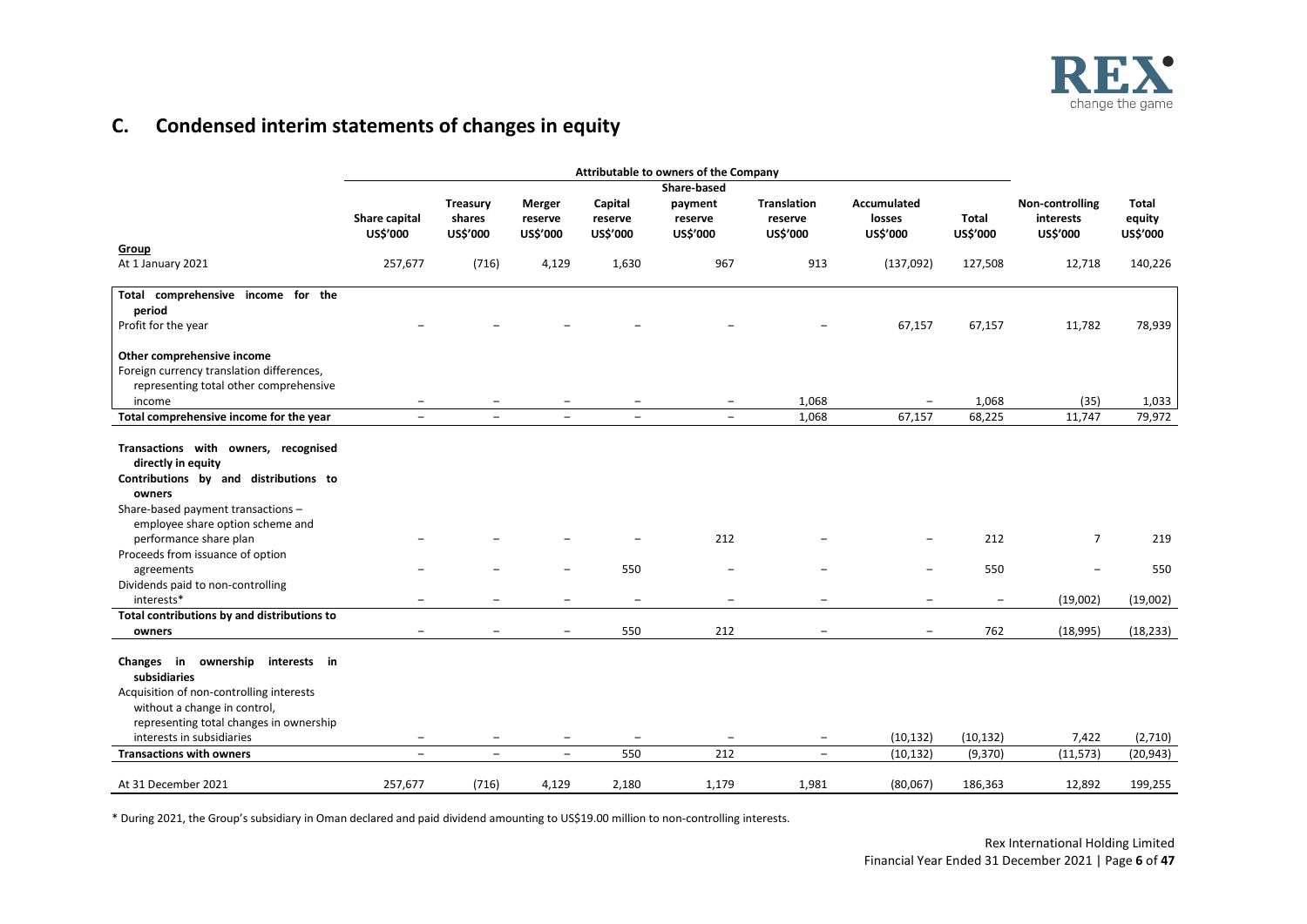

# **C. Condensed interim statements of changes in equity (continued)**

|                                                                                                                            | Attributable to owners of the Company |                                       |                                      |                                |                                |                                           |                                          |                          |                                      |                                    |
|----------------------------------------------------------------------------------------------------------------------------|---------------------------------------|---------------------------------------|--------------------------------------|--------------------------------|--------------------------------|-------------------------------------------|------------------------------------------|--------------------------|--------------------------------------|------------------------------------|
|                                                                                                                            |                                       |                                       |                                      |                                | <b>Share-based</b>             |                                           |                                          |                          | Non-                                 |                                    |
|                                                                                                                            | <b>Share</b><br>capital<br>US\$'000   | <b>Treasury</b><br>shares<br>US\$'000 | <b>Merger</b><br>reserve<br>US\$'000 | Capital<br>reserve<br>US\$'000 | payment<br>reserve<br>US\$'000 | <b>Translation</b><br>reserve<br>US\$'000 | <b>Accumulated</b><br>losses<br>US\$'000 | <b>Total</b><br>US\$'000 | controlling<br>interests<br>US\$'000 | <b>Total</b><br>equity<br>US\$'000 |
| Group                                                                                                                      |                                       |                                       |                                      |                                |                                |                                           |                                          |                          |                                      |                                    |
| At 1 January 2020                                                                                                          | 257,590                               | (716)                                 | 4,129                                | 1,080                          | 894                            | 615                                       | (122, 874)                               | 140,718                  | 13,678                               | 154,396                            |
| Total comprehensive loss for the                                                                                           |                                       |                                       |                                      |                                |                                |                                           |                                          |                          |                                      |                                    |
| year                                                                                                                       |                                       |                                       |                                      |                                |                                |                                           |                                          |                          |                                      |                                    |
| Loss for the year                                                                                                          |                                       |                                       |                                      |                                |                                |                                           | (14, 218)                                | (14, 218)                | (994)                                | (15, 212)                          |
| Other comprehensive income                                                                                                 |                                       |                                       |                                      |                                |                                |                                           |                                          |                          |                                      |                                    |
| Foreign currency translation                                                                                               |                                       |                                       |                                      |                                |                                |                                           |                                          |                          |                                      |                                    |
| differences, representing total                                                                                            |                                       |                                       |                                      |                                |                                |                                           |                                          |                          |                                      |                                    |
| other comprehensive income                                                                                                 |                                       |                                       |                                      |                                |                                | 298                                       |                                          | 298                      | 32                                   | 330                                |
|                                                                                                                            |                                       |                                       |                                      |                                |                                |                                           |                                          |                          |                                      |                                    |
| Total comprehensive loss for the                                                                                           |                                       |                                       |                                      |                                |                                |                                           |                                          |                          |                                      |                                    |
| vear                                                                                                                       | $\overline{\phantom{m}}$              | $\overline{\phantom{m}}$              |                                      |                                | $\overline{\phantom{m}}$       | 298                                       | (14, 218)                                | (13,920)                 | (962)                                | (14, 882)                          |
|                                                                                                                            |                                       |                                       |                                      |                                |                                |                                           |                                          |                          |                                      |                                    |
| <b>Transactions</b><br>with<br>owners,<br>recognised directly in equity<br>Contributions by and distributions<br>to owners |                                       |                                       |                                      |                                |                                |                                           |                                          |                          |                                      |                                    |
| Issuance of shares                                                                                                         | 87                                    |                                       |                                      |                                | (87)                           |                                           |                                          |                          | $\equiv$                             |                                    |
| Share-based payment transactions -<br>employee share option scheme                                                         |                                       |                                       |                                      |                                |                                |                                           |                                          |                          |                                      |                                    |
| and performance share plan                                                                                                 |                                       |                                       |                                      |                                | 160                            |                                           |                                          | 160                      | $\overline{2}$                       | 162                                |
| Proceeds from issuance of option                                                                                           |                                       |                                       |                                      |                                |                                |                                           |                                          |                          |                                      |                                    |
| agreements                                                                                                                 |                                       |                                       |                                      | 550                            | $\qquad \qquad -$              |                                           |                                          | 550                      | $\overline{\phantom{m}}$             | 550                                |
| <b>Total transactions with owners</b>                                                                                      | 87                                    |                                       |                                      | 550                            | 73                             |                                           |                                          | 710                      | $\overline{2}$                       | 712                                |
| At 31 December 2020                                                                                                        | 257,677                               | (716)                                 | 4,129                                | 1,630                          | 967                            | 913                                       | (137,092)                                | 127,508                  | 12,718                               | 140,226                            |

Rex International Holding Limited Financial Year Ended 31 December 2021 | Page **7** of **47**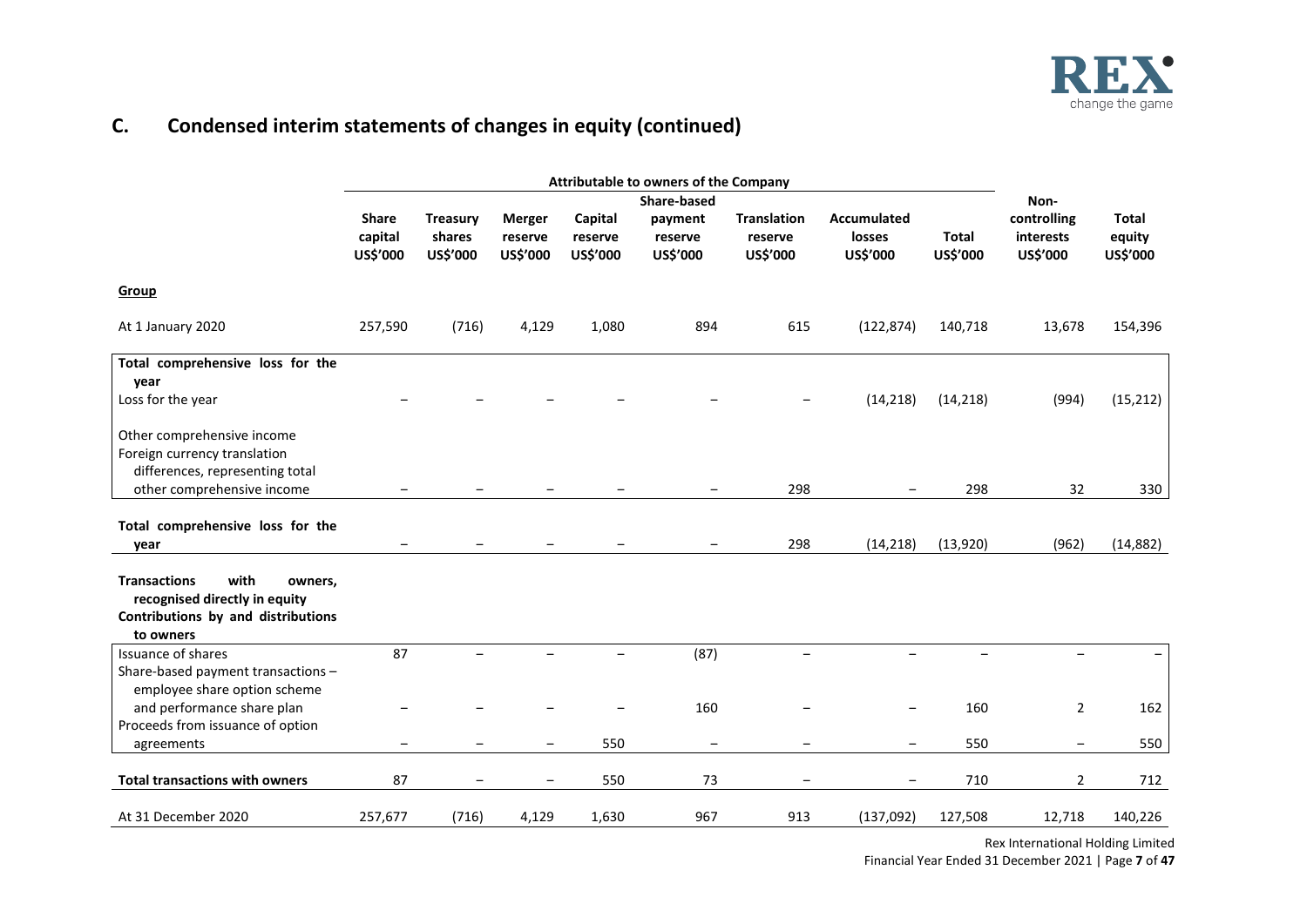

# **C. Condensed interim statements of changes in equity (continued)**

|                                                                                                                                                                                                                            | Share capital<br>US\$'000 | <b>Treasury</b><br>shares<br>USD\$'000 | Capital<br>reserve<br>US\$'000 | Share-based<br>payment reserve<br>US\$'000 | Accumulated<br><b>losses</b><br>US\$'000 | <b>Total</b><br>equity<br>US\$'000 |
|----------------------------------------------------------------------------------------------------------------------------------------------------------------------------------------------------------------------------|---------------------------|----------------------------------------|--------------------------------|--------------------------------------------|------------------------------------------|------------------------------------|
| Company                                                                                                                                                                                                                    |                           |                                        |                                |                                            |                                          |                                    |
| At 1 January 2021                                                                                                                                                                                                          | 257,677                   | (716)                                  | 505                            | 793                                        | (154, 759)                               | 103,500                            |
| Total comprehensive loss for the year<br>Loss for the period, representing total comprehensive loss for the<br>year                                                                                                        |                           |                                        |                                | $\qquad \qquad \blacksquare$               | (13, 337)                                | (13, 337)                          |
| Transactions with owners, recognised directly in equity<br>Contributions by and distributions to owners<br>Share-based payment transactions – performance share plan,<br>representing total transactions with shareholders | -                         |                                        |                                | 143                                        |                                          | 143                                |
| At 31 December 2021                                                                                                                                                                                                        | 257,677                   | (716)                                  | 505                            | 936                                        | (168,096)                                | 90,306                             |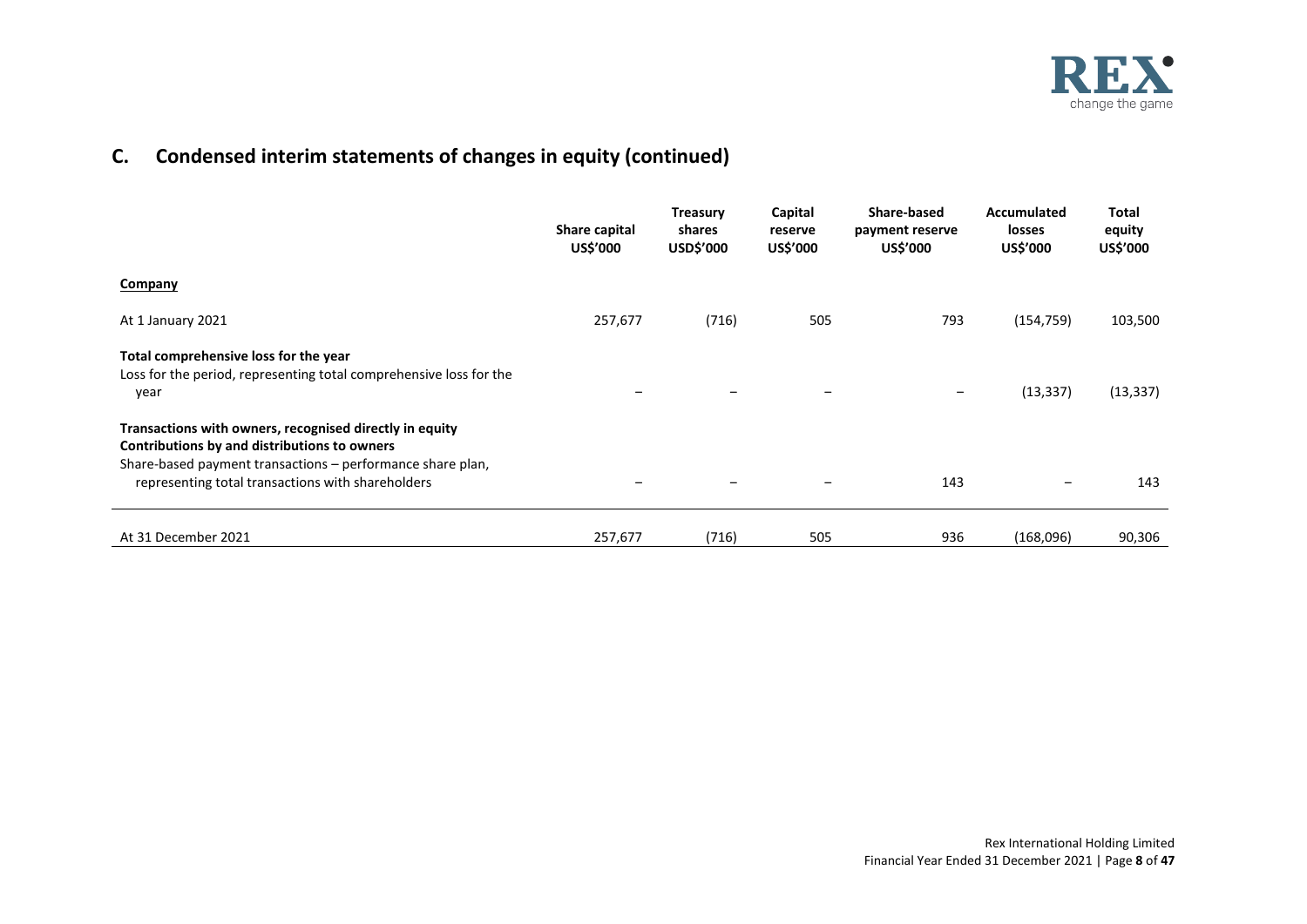

# **C. Condensed interim statements of changes in equity (continued)**

|                                                                                                                                                                                | Share capital<br>US\$'000 | <b>Treasury</b><br>shares<br>USD\$'000 | Capital<br>reserve<br>US\$'000 | Share-based<br>payment reserve<br>US\$'000 | <b>Accumulated</b><br>losses<br>US\$'000 | <b>Total</b><br>equity<br>US\$'000 |
|--------------------------------------------------------------------------------------------------------------------------------------------------------------------------------|---------------------------|----------------------------------------|--------------------------------|--------------------------------------------|------------------------------------------|------------------------------------|
| Company                                                                                                                                                                        |                           |                                        |                                |                                            |                                          |                                    |
| At 1 January 2020                                                                                                                                                              | 257,590                   | (716)                                  | 505                            | 732                                        | (147, 868)                               | 110,243                            |
| Total comprehensive loss for the year<br>Loss for the period, representing total comprehensive loss for the<br>year<br>Transactions with owners, recognised directly in equity |                           |                                        |                                | -                                          | (6,891)                                  | (6,891)                            |
| Contributions by and distributions to owners                                                                                                                                   |                           |                                        |                                |                                            |                                          |                                    |
| Issuance of shares                                                                                                                                                             | 87                        |                                        |                                | (87)                                       |                                          |                                    |
| Share-based payment transactions - performance share plan                                                                                                                      | -                         |                                        |                                | 148                                        | $\qquad \qquad \blacksquare$             | 148                                |
| <b>Total transactions with shareholders</b>                                                                                                                                    | 87                        | -                                      | $\overline{\phantom{m}}$       | 61                                         | $\qquad \qquad \blacksquare$             | 148                                |
| At 31 December 2020                                                                                                                                                            | 257,677                   | (716)                                  | 505                            | 793                                        | (154, 759)                               | 103,500                            |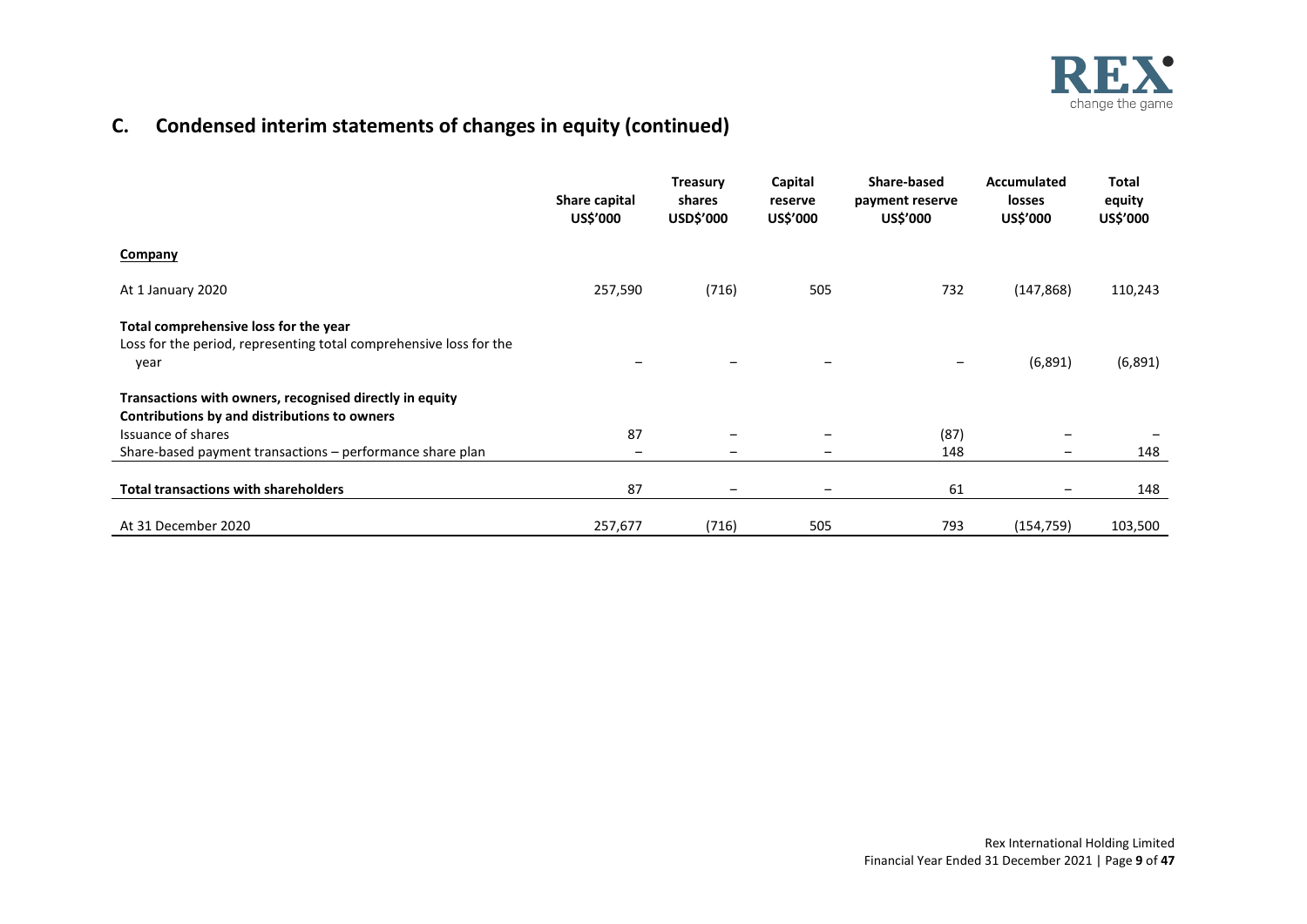

# **D. Condensed interim consolidated statement of cash flows**

|                                                            |             | Group                      |           |  |  |
|------------------------------------------------------------|-------------|----------------------------|-----------|--|--|
|                                                            |             | <b>Twelve Months Ended</b> |           |  |  |
|                                                            |             | 31-Dec-21                  | 31-Dec-20 |  |  |
|                                                            | <b>Note</b> | US\$'000                   | US\$'000  |  |  |
| Cash flows from operating activities                       |             |                            |           |  |  |
| Profit/ (loss) before tax                                  |             | 69,422                     | (20, 114) |  |  |
| Adjustments for:                                           |             |                            |           |  |  |
| Depreciation                                               |             | 752                        | 628       |  |  |
| Depletion of oil and gas properties                        | 10          | 36,238                     | 21,484    |  |  |
| Amortisation of other intangible assets                    | 11          | 850                        | 850       |  |  |
| Net finance costs                                          |             | 2,915                      | 184       |  |  |
| Bargain purchase from acquisition of oil and gas           |             |                            |           |  |  |
| properties                                                 | 10          | (18, 236)                  |           |  |  |
| Expensed exploration and evaluation costs                  | 9           | 9,733                      |           |  |  |
| Impairment losses on exploration and evaluation assets     | 9           | 1,018                      | 259       |  |  |
| Impairment losses on oil and gas properties                | 10          | 1,681                      |           |  |  |
| Change in fair value of quoted investments                 |             | (603)                      | 568       |  |  |
| (Gain)/ loss on disposal of quoted investments             |             | (122)                      | 672       |  |  |
| Equity settled share-based payment transactions            |             | 219                        | 162       |  |  |
|                                                            |             | 103,867                    | 4,693     |  |  |
| Changes in:                                                |             |                            |           |  |  |
| - Inventories                                              |             | (106)                      |           |  |  |
| - Trade and other receivables                              |             | (40,000)                   | (14, 072) |  |  |
| - Trade and other payables                                 |             | 16,998                     | 14,839    |  |  |
| Restricted cash                                            |             | (475)                      |           |  |  |
| Tax receipts from exploration and evaluation activities in |             |                            |           |  |  |
| Norway                                                     |             | 18,709                     | 18,776    |  |  |
| Net cash from operating activities                         |             | 98,993                     | 24,236    |  |  |
|                                                            |             |                            |           |  |  |
| Cash flows from investing activities                       |             |                            |           |  |  |
| Interest received                                          |             | 728                        | 777       |  |  |
| Acquisition of oil and gas licences                        | 10          | (40, 961)                  |           |  |  |
| Investment in an associate                                 |             | (1,000)                    |           |  |  |
| Purchase of quoted investments                             |             | (12, 974)                  | (16, 833) |  |  |
| Proceeds from disposal of quoted investments               |             | 13,165                     | 29,818    |  |  |
| Proceeds from sale of plant and equipment                  |             |                            | 1         |  |  |
| Exploration and evaluation expenditure                     | 9           | (22, 204)                  | (32, 203) |  |  |
| Additions to oil and gas properties                        | 10          | (10, 539)                  | (5,836)   |  |  |
| Purchase of plant and equipment                            | 12          | (211)                      | (1, 316)  |  |  |
| Net cash used in investing activities                      |             | (73, 996)                  | (25, 592) |  |  |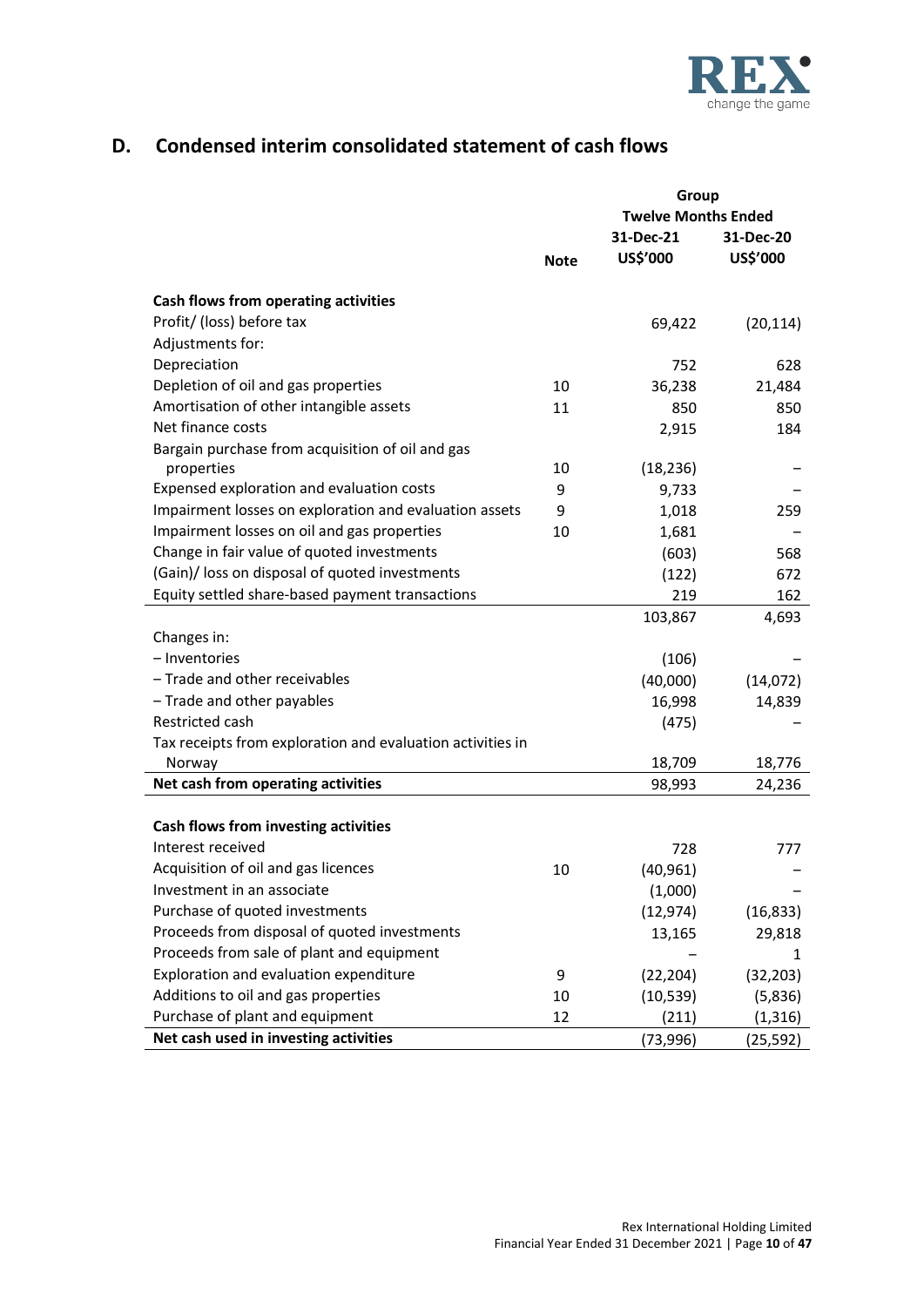

# **D. Condensed interim consolidated statement of cash flows (continued)**

|                                                          |             | Group                      |           |  |  |
|----------------------------------------------------------|-------------|----------------------------|-----------|--|--|
|                                                          |             | <b>Twelve Months Ended</b> |           |  |  |
|                                                          |             | 31-Dec-21                  | 31-Dec-20 |  |  |
|                                                          | <b>Note</b> | US\$'000                   | US\$'000  |  |  |
| Cash flows from financing activities                     |             |                            |           |  |  |
| Interest paid                                            |             | (3,024)                    | (933)     |  |  |
| Payment for transaction costs related to loans and       |             |                            |           |  |  |
| borrowings                                               |             | (1,516)                    |           |  |  |
| Proceeds from issuance of option agreements              |             | 550                        | 550       |  |  |
| Proceeds from issuance of bonds by a subsidiary          |             | 57,069                     |           |  |  |
| Proceeds from bank loans                                 |             | 2,914                      | 14,373    |  |  |
| Repayment of bank loans                                  |             | (20, 730)                  | (13,004)  |  |  |
| Acquisition of non-controlling interests in a subsidiary |             | (2,710)                    |           |  |  |
| Dividends paid to non-controlling interests              |             | (19,002)                   |           |  |  |
| Repayment of lease liabilities                           |             | (412)                      | (364)     |  |  |
| Net cash from financing activities                       |             | 13,139                     | 622       |  |  |
|                                                          |             |                            |           |  |  |
| Net increase/ (decrease) in cash and cash equivalents    |             | 38,136                     | (734)     |  |  |
| Cash and cash equivalents at beginning of the year       |             | 20,375                     | 21,930    |  |  |
| Effect of exchange rate fluctuations on cash held        |             | 1,617                      | (821)     |  |  |
| Cash and cash equivalents at end of the year             |             | 60,128                     | 20,375    |  |  |
|                                                          |             |                            |           |  |  |
| Cash and cash equivalents in the statement of financial  |             |                            |           |  |  |
| position                                                 |             | 60,603                     | 20,375    |  |  |
| Less: Restricted cash                                    |             | (475)                      |           |  |  |
| Cash and cash equivalents in the consolidated            |             |                            |           |  |  |
| statement of cash flows                                  |             | 60,128                     | 20,375    |  |  |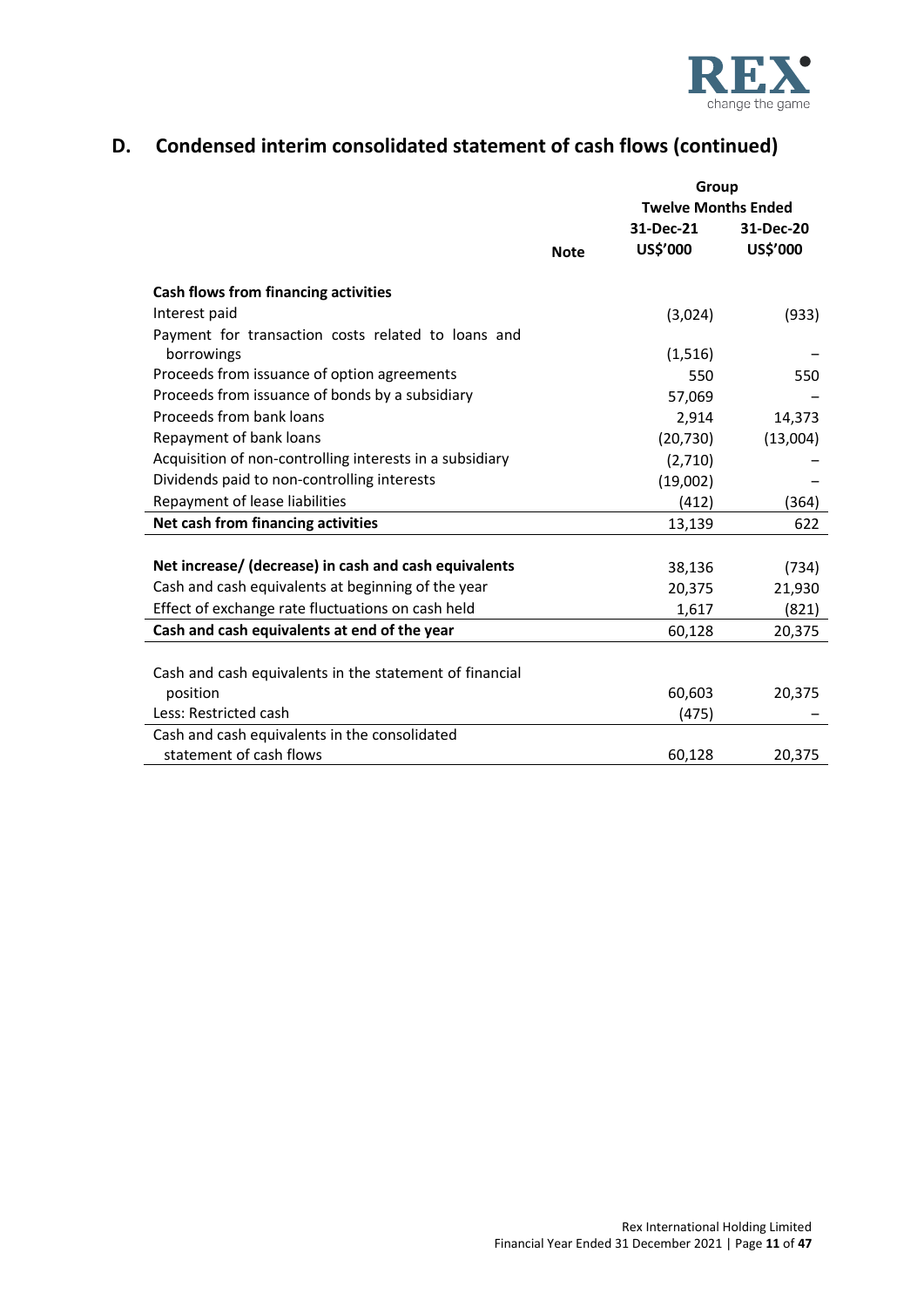

# **E. Notes to the condensed interim consolidated financial statements**

#### **1. Corporate information**

Rex International Holding Limited (the "**Company**") is a company incorporated and domiciled in Singapore and whose shares are publicly traded on the Catalist Board of the Singapore Exchange Securities Trading Limited. These condensed interim consolidated financial statements as at and for the six months and year ended 31 December 2021 ("**2H FY2021**" and "**FY2021**" respectively) comprise the Company and its subsidiaries (collectively, the "**Group**").

The principal activities of the Company are those relating to investment holding.

The principal activities of the Group are relating to oil and gas exploration and production and oil exploration technology.

#### **2. Basis of preparation**

The condensed interim financial statements for the six months and year ended 31 December 2021 have been prepared in accordance with SFRS(I) 1-34 *Interim Financial Reporting* issued by the Accounting Standards Council Singapore. The condensed interim financial statements do not include all the information required for a complete set of financial statements. However, selected explanatory notes are included to explain events and transactions that are significant to an understanding of the changes in the Group's financial position and performance of the Group since the last interim financial statements for the period ended 30 June 2021.

The accounting policies adopted are consistent with those of the previous financial year which were prepared in accordance with SFRS(I)s, except for the adoption of new and amended standards as set out in Note 2.1.

The condensed interim financial statements are presented in United States ("**US**") dollar which is the Company's functional currency. All financial information presented in US dollars have been rounded to the nearest thousand, unless otherwise stated.

#### **2.1. New and amended standards adopted by the Group**

A number of amendments to the Standards have become applicable for the current reporting period. The Group did not have to change its accounting policies or make retrospective adjustments as a result of adopting those standards.

# **2.2. Use of judgements and estimates**

In preparing the condensed interim financial statements, management has made judgements, estimates and assumptions that affect the application of accounting policies and the reported amounts of assets and liabilities, income and expense. Actual results may differ from these estimates.

The significant judgements made by Management in applying the Group's accounting policies and the key sources of estimation uncertainty were the same as those that applied to the consolidated financial statements as at and for the year ended 31 December 2020.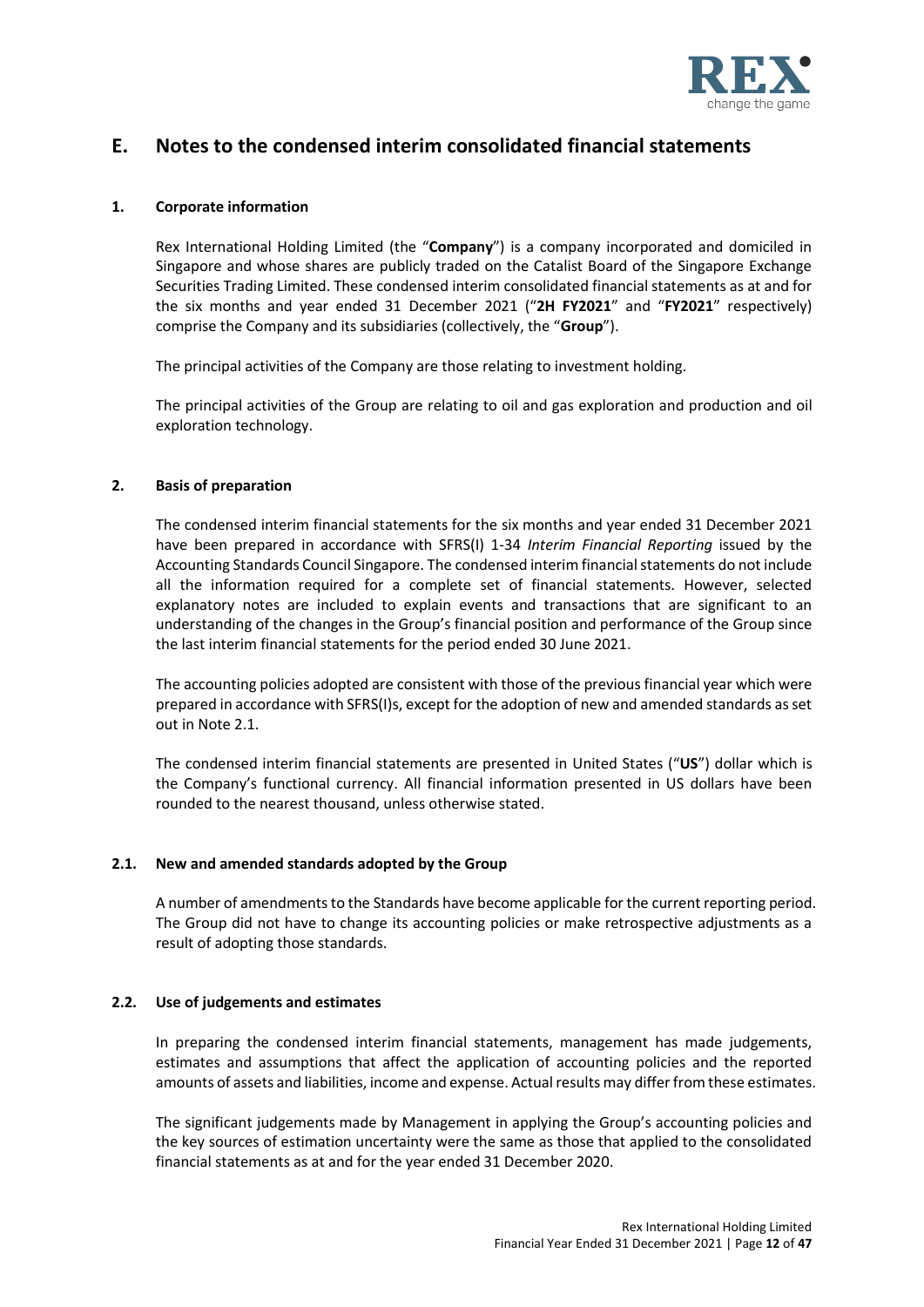

### **2.2. Use of judgements and estimates (continued)**

Estimates and underlying assumptions are reviewed on an ongoing basis. Revisions to accounting estimates are recognised in the period in which the estimates are revised and in any future periods affected.

#### **Measurement of fair values**

A number of the Group's accounting policies and disclosures require the measurement of fair values, for both financial and non-financial assets and liabilities.

The Group has an established control framework with respect to the measurement of fair values. This includes a team that has overall responsibility for all significant fair value measurements, including Level 3 fair values, and reports directly to the Chief Financial Officer.

The team regularly reviews significant unobservable inputs and valuation adjustments. If third party information, such as broker quotes or pricing services, is used to measure fair values, then the team assesses and documents the evidence obtained from the third parties to support the conclusion that such valuations meet the requirements of SFRS(I), including the level in the fair value hierarchy in which such valuations should be classified.

Significant valuation issues are reported to the Group's Audit Committee.

When measuring the fair value of an asset or a liability, the Group uses observable market data as far as possible. Fair values are categorised into different levels in a fair value hierarchy based on the inputs used in the valuation techniques as follows:

- Level 1: quoted prices (unadjusted) in active markets for identical assets or liabilities.
- Level 2: inputs other than quoted prices included in Level 1 that are observable for the asset or liability, either directly (i.e. as prices) or indirectly (i.e. derived from prices).
- Level 3: inputs for the asset or liability that are not based on observable market data (unobservable inputs).

#### **Key sources of estimation uncertainty**

The key assumptions concerning the future and other key sources of estimation uncertainty at the date of the statement of financial position, that have a significant risk of causing a material adjustment to the carrying amounts of assets and liabilities within the next financial year are discussed below.

#### *Impairment of non-financial assets*

The Group assesses whether there are any indicators of impairment for all non-financial assets at each reporting date. Non-financial assets are tested for impairment when there are indicators that the carrying amounts may not be recoverable.

When value in use calculations are undertaken, management must estimate the expected future cash flows from the asset or cash-generating unit ("**CGU**") and choose a suitable discount rate in order to calculate the present value of those cash flows.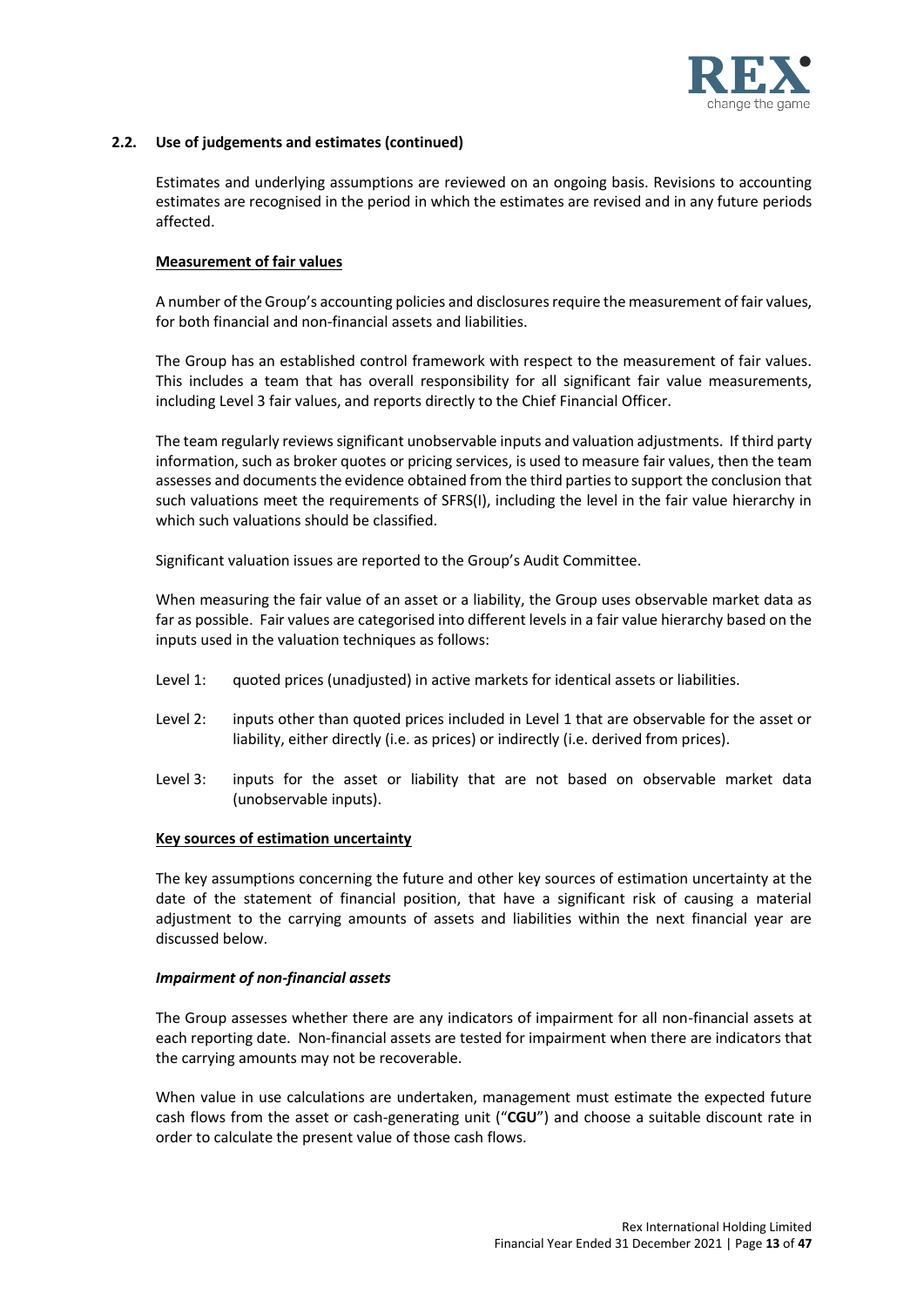

# **2.2. Use of judgements and estimates (continued)**

# **Key sources of estimation uncertainty (continued)**

### *Amortisation of technology assets*

Technology assets are amortised on a straight-line basis over their estimated useful lives. Management estimates the useful lives of these assets to be within 10 years. Changes in the expected level of usage and technological developments could impact the economic useful lives and the residual values of these assets, and therefore future depreciation expenses could be revised. The carrying amounts of these assets are disclosed in Note 11 to the financial statements.

#### *Provisions*

Estimates of the Group's obligations arising from exploration drilling rehabilitation that exist as at the reporting date may be affected by future events which cannot be predicted with any certainty. The assumptions and best estimates in determining these provisions are made based on management's judgement and experience and therefore, future exploration drilling rehabilitation obligations and expenses could be revised.

#### *Depletion of oil and gas properties*

Oil and gas properties are mainly depleted on a unit of production basis at a rate calculated by reference to proved plus probable reserves and incorporating the estimated future cost of developing and extracting those reserves. Future development costs are estimated using assumptions as to the numbers of wells required to produce those reserves, the cost of the wells, future production facilities and operating costs; together with assumptions on oil and gas realisations based on the approved field development plans.

# **Critical judgements made in applying accounting policies**

Information about critical judgements in applying accounting policies that have the most significant effect on the amounts recognised in the financial statements are discussed below.

#### *Exploration and evaluation expenditures*

The application of the Group's accounting policy for exploration and evaluation expenditure requires judgement to determine whether it is likely that future economic benefits are likely from future exploitation or sale, or whether activities have not reached a stage which permits a reasonable assessment of the existence of reserves. The determination of reserves and resources is itself an estimation process that requires varying degrees of uncertainty depending on how the resources are classified. These estimates directly impact when the Group defers or ceases exploration and evaluation expenditure.

The Group's accounting policy requires management to make certain estimates and assumptions as to future events and circumstances, in particular, whether an economically viable extraction operation can be established and executed successfully. Any such estimates and assumptions may change as new information becomes available. If, after expenditure is capitalised, information becomes available suggesting that the recovery of the expenditure is unlikely, the relevant capitalised amount is written off in profit or loss in the period when the new information becomes available.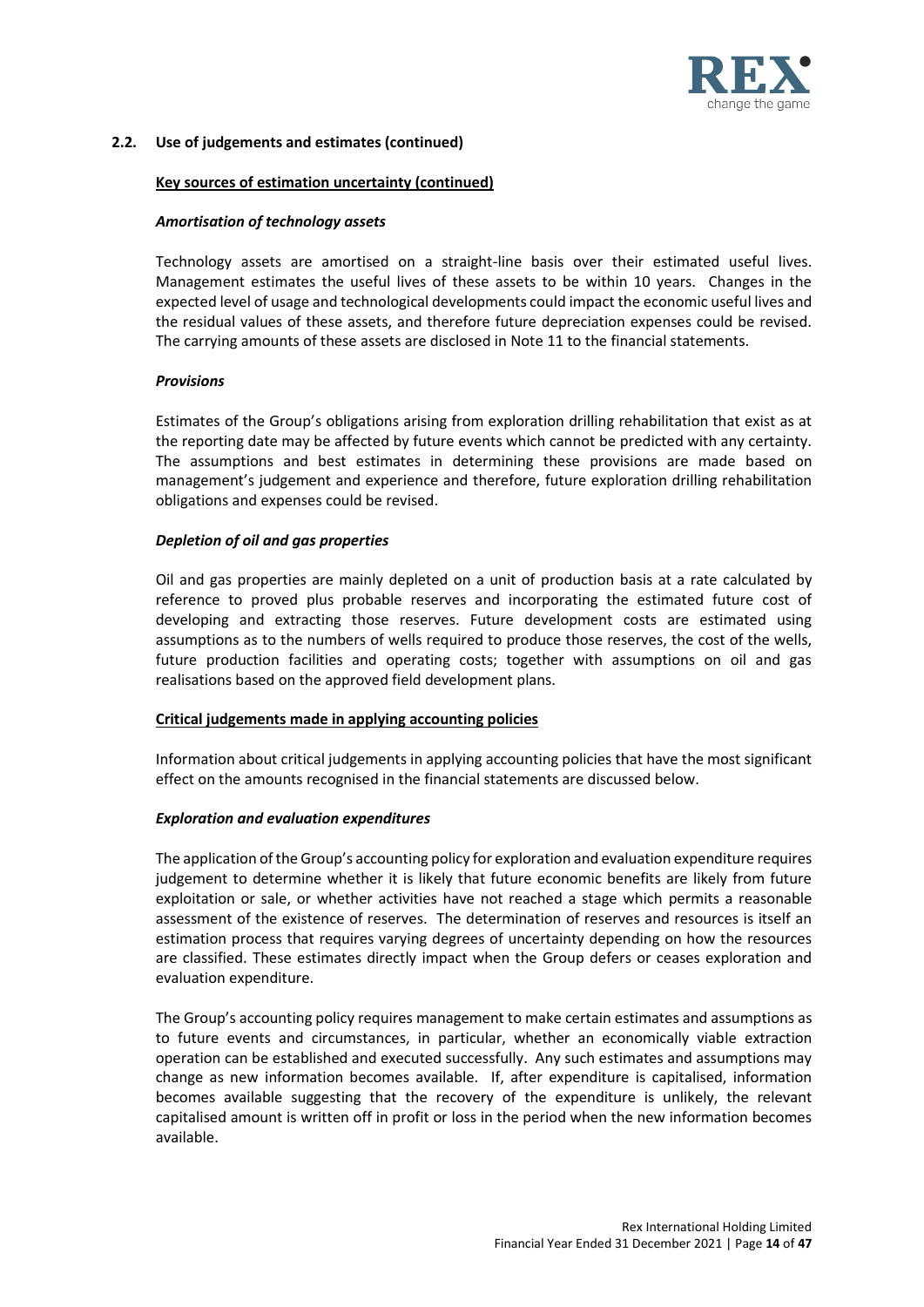

# **2.2. Use of judgements and estimates (continued)**

### **Critical judgements made in applying accounting policies (continued)**

#### *Hydrocarbon reserves*

Hydrocarbon reserves are estimates of the amount of oil that can be economically and legally extracted by the Group in approved fields. For the purpose of estimating reserves, several factors are considered, among others, such as geological, technical and economic, production techniques, recovery rates, production costs, transportation costs, demand and prices for commodities and exchange rates. Estimating the quantity and grade of reserves requires determining the size, shape and depth of the reservoirs or fields to be determined by analysing geological data and drilling samples. This process may require interpreting complex and difficult geological judgements. Because the economic assumptions change from period to period and the Group is still generating additional geological data during the course of operations, estimates of reserves may change from period to period. Changes in reported reserves may affect the recovery of the carrying amount of oil properties due to changes in estimated future cash flows and the cost of depreciation recorded in profit or loss as it is given in terms of units of production based on total proven reserves.

#### *Business combination*

An acquisition of a business, which is determined as an integrated set of activities and assets that are capable of being conducted and managed for the purpose of providing a return directly to investors, is a business combination.

Determining whether an acquisition meets the definition of a business combination requires judgement to be applied on a case-by-case basis. Acquisitions are assessed under the relevant SFRS(I) criteria to establish whether the transaction represents a business combination or an asset purchase. Depending on the specific facts, acquisitions of exploration and evaluation licences for which a development decision has not yet been made, have largely been concluded to represent asset purchases.

Acquisition accounting is subject to substantive judgement by the management. The fair value of an asset or a liability is measured using the assumptions that market participants would use when pricing the asset or liability. The fair value of oil fields in production and development phase is normally based on discounted cash flow models, where the determination of inputs to the model may require significant judgement.

#### **3. Seasonal operations**

The Group's businesses were not affected significantly by seasonal or cyclical factors during the financial period.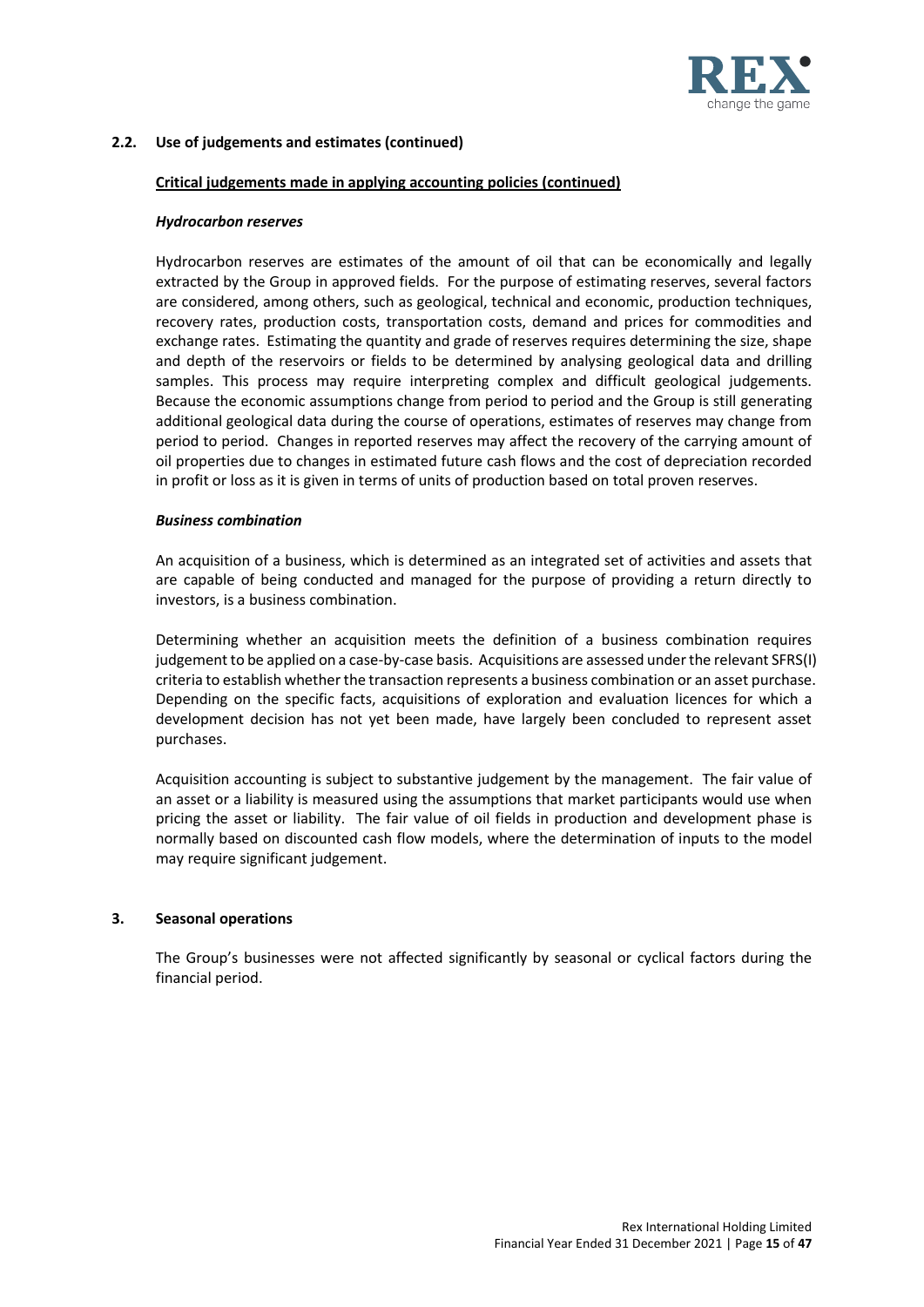

### **4. Segment and revenue information**

The Group has three reportable segments: Oil and Gas (exploration and production); Non-Oil and Gas (oil exploration technology); and Corporate.

The following summary describes the operations of each of the Group's reportable segments:

- Oil and Gas: involved in oil and gas exploration and production with concessions located in Oman and Norway.
- Non-Oil and Gas: pertains to technology segment. Rex Technology owns the Rex Virtual Drilling technology that can extract information on the presence of reservoir rock and liquid hydrocarbons using conventional seismic data.
- Corporate: pertains to corporate functions.

These operating segments are reported in a manner consistent with internal reporting provided to the Group's Executive Chairman, Chief Executive Officer and senior management who are responsible for allocating resources and assessing performance of the operating segments.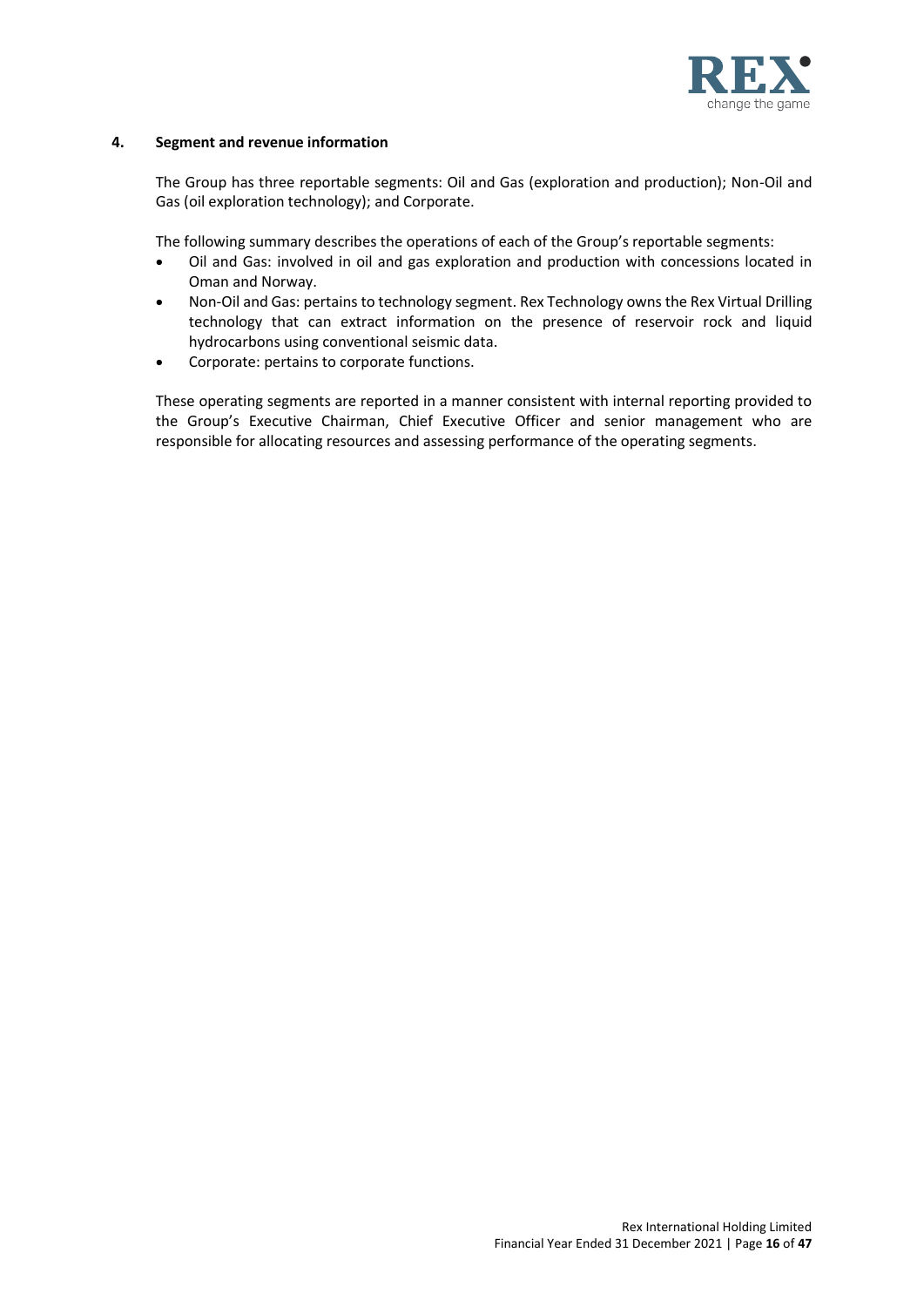

# **4.1. Reportable segment**

Information regarding the results of each reportable segment is as below:

|                                         | <b>Oil and Gas</b><br>US\$'000 | Non-Oil<br>and Gas<br>US\$'000 | Corporate<br>US\$'000 | <b>Total</b><br>US\$'000 |
|-----------------------------------------|--------------------------------|--------------------------------|-----------------------|--------------------------|
| Group                                   |                                |                                |                       |                          |
| 1 July 2021 to 31 December 2021         |                                |                                |                       |                          |
|                                         |                                |                                |                       |                          |
| Sale of crude oil                       | 82,682                         |                                |                       | 82,682                   |
| Service revenue                         |                                | 812                            |                       | 812                      |
| Total revenue for reportable segments   | 82,682                         | 812                            |                       | 83,494                   |
| Elimination of inter-segment revenue    |                                | (782)                          |                       | (782)                    |
| Consolidated revenue                    | 82,682                         | 30                             |                       | 82,712                   |
|                                         |                                |                                |                       |                          |
| Other income                            | 13                             | 1,724                          |                       | 1,737                    |
| Segment expense                         | (20, 919)                      | (2, 378)                       | (11,610)              | (34, 907)                |
| Finance income                          |                                |                                | 250                   | 250                      |
| Foreign exchange gain/ (loss)           | 13                             | 3                              | (219)                 | (203)                    |
| Finance costs                           | (3,094)                        | (1)                            | (41)                  | (3, 136)                 |
| Depreciation                            | (282)                          |                                | (103)                 | (385)                    |
| Depletion of oil and gas properties     | (16, 694)                      |                                |                       | (16, 694)                |
| Amortisation of other intangible assets |                                | (425)                          |                       | (425)                    |
| Other material non-cash items:          |                                |                                |                       |                          |
| Bargain purchase from acquisition       |                                |                                |                       |                          |
| of oil and gas properties               | 18,236                         |                                |                       | 18,236                   |
| Changes in fair values of quoted        |                                |                                |                       |                          |
| investments                             | (1, 393)                       |                                | 1,162                 | (231)                    |
| Gain from disposal of quoted            |                                |                                |                       |                          |
| investments                             | (106)                          |                                | 122                   | 16                       |
| Expensed exploration and                |                                |                                |                       |                          |
| evaluation costs                        | (118)                          |                                |                       | (118)                    |
| Impairment losses on exploration        |                                |                                |                       |                          |
| and evaluation assets                   | (1,018)                        |                                |                       | (1,018)                  |
| Impairment losses on oil and gas        |                                |                                |                       |                          |
| properties                              | (1,681)                        |                                |                       | (1,681)                  |
| Reportable segment profit/ (loss)       |                                |                                |                       |                          |
| before tax                              | 55,639                         | (1,047)                        | (10, 439)             | 44,153                   |
|                                         |                                |                                |                       |                          |
| Reportable segment assets               | 502,293                        | 4,246                          | 36,621                | 543,160                  |
| Segment assets include:                 |                                |                                |                       |                          |
| Additions to:                           |                                |                                |                       |                          |
| Plant and equipment*                    | 203                            |                                |                       | 203                      |
| Exploration and evaluation assets       | 10,761                         |                                |                       | 10,761                   |
| and oil and gas properties              |                                |                                |                       |                          |
| Investment in an associate              |                                | 1,000                          |                       | 1,000                    |
| Acquisition of oil and gas properties   | 82,584                         |                                |                       | 82,584                   |
| Reportable segment liabilities          | 338,933                        | 963                            | 4,009                 | 343,905                  |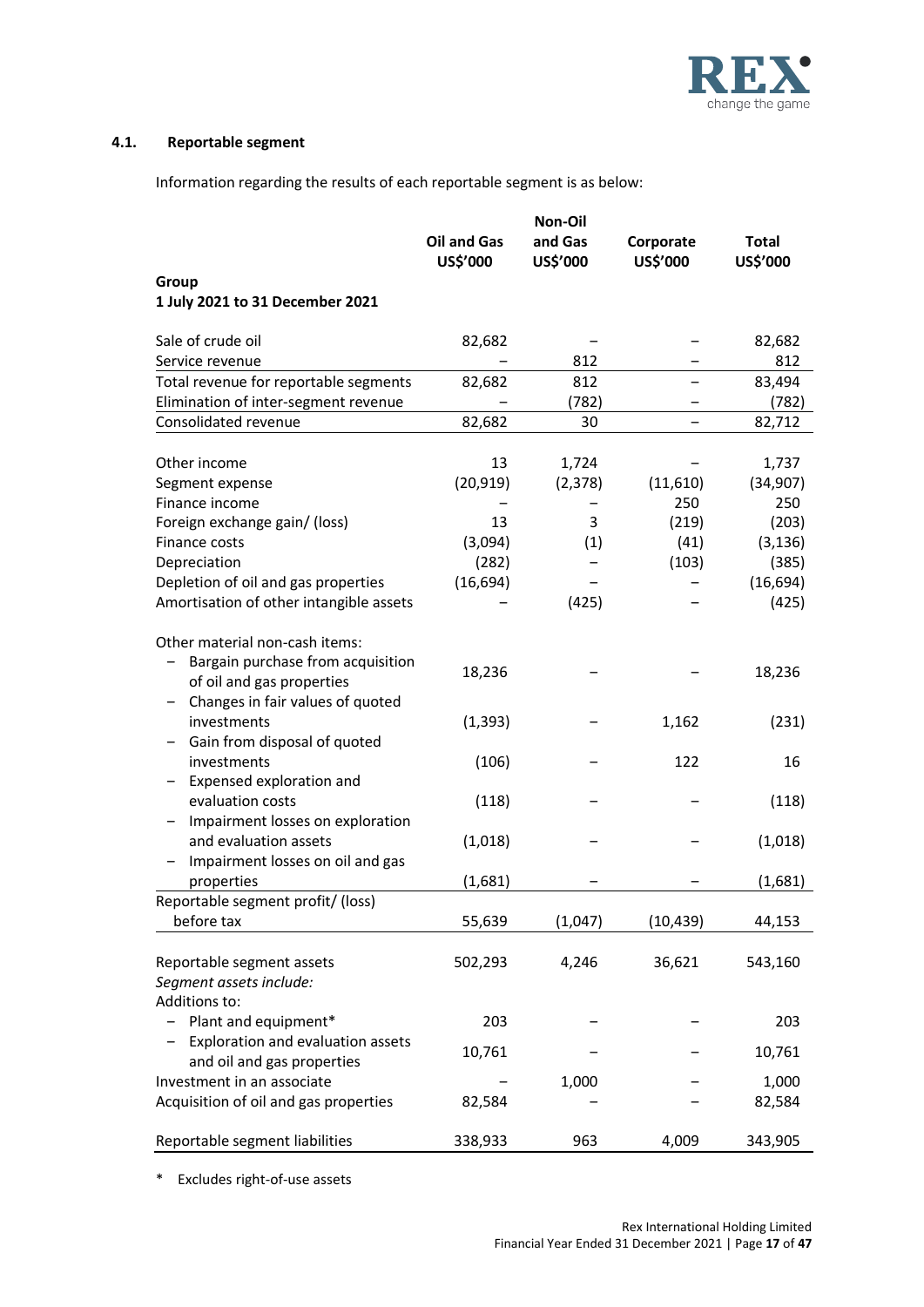

# **4.1. Reportable segment (continued)**

|                                                 |                    | Non-Oil  |           |              |
|-------------------------------------------------|--------------------|----------|-----------|--------------|
|                                                 | <b>Oil and Gas</b> | and Gas  | Corporate | <b>Total</b> |
|                                                 | US\$'000           | US\$'000 | US\$'000  | US\$'000     |
| Group                                           |                    |          |           |              |
| 1 July 2020 to 31 December 2020                 |                    |          |           |              |
| Sale of crude oil                               | 32,089             |          |           | 32,089       |
| Service revenue                                 |                    | 939      |           | 939          |
| Total revenue for reportable segments           | 32,089             | 939      |           | 33,028       |
| Elimination of inter-segment revenue            |                    | (939)    |           | (939)        |
| Consolidated revenue                            | 32,089             |          |           | 32,089       |
|                                                 |                    |          |           |              |
| Other income                                    |                    |          | 1,401     | 1,401        |
| Segment expense                                 | (13,905)           | (804)    | (1,864)   | (16, 573)    |
| Loss from crude oil futures contract            |                    |          | (96)      | (96)         |
| hedging                                         |                    |          |           |              |
| Finance income                                  | 227                |          | 386       | 613          |
| Foreign exchange gain/(loss)                    | 46                 | (51)     | 847       | 842          |
| Finance costs                                   | (425)              | (1)      | (33)      | (459)        |
| Depreciation                                    | (27)               |          | (91)      | (118)        |
| Depletion of oil and gas properties             | (11, 469)          |          |           | (11, 469)    |
| Amortisation of other intangible assets         |                    | (425)    |           | (425)        |
|                                                 |                    |          |           |              |
| Reportable segment profit/ (loss)<br>before tax |                    |          |           |              |
|                                                 | 6,536              | (1, 281) | 550       | 5,805        |
| Reportable segment assets                       | 162,426            | 3,597    | 29,644    | 195,667      |
|                                                 |                    |          |           |              |
| Segment assets include:                         |                    |          |           |              |
| Additions to:                                   |                    |          |           |              |
| Plant and equipment*                            | 429                |          |           | 429          |
| Exploration and evaluation assets               | 19,242             |          |           | 19,242       |
|                                                 |                    |          |           |              |
| Reportable segment liabilities                  | (54, 202)          | (275)    | (964)     | (55, 441)    |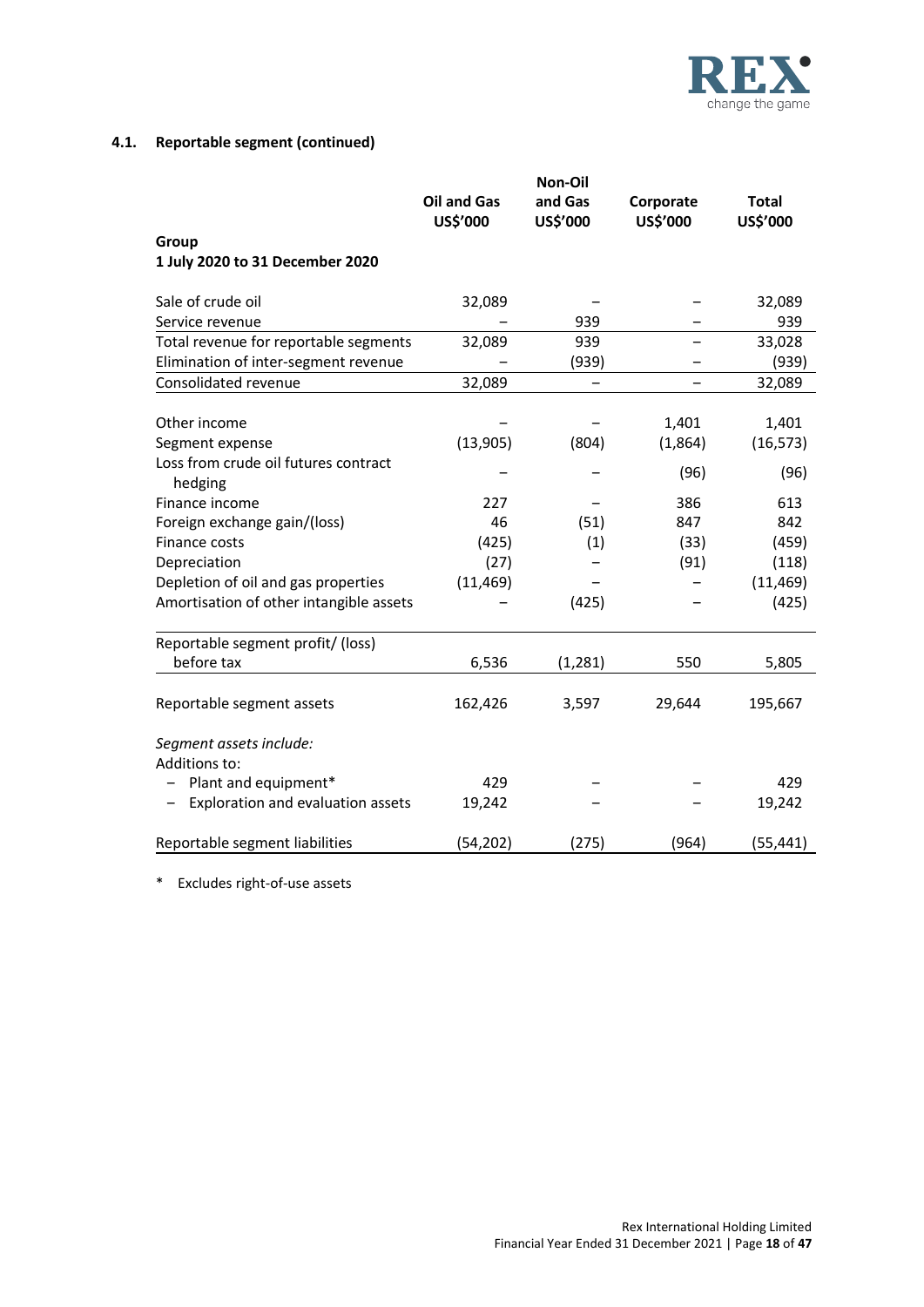

# **4.1. Reportable segment (continued)**

|                                                                                                                                      | Non-Oil                        |                     |                       |                          |
|--------------------------------------------------------------------------------------------------------------------------------------|--------------------------------|---------------------|-----------------------|--------------------------|
|                                                                                                                                      | <b>Oil and Gas</b><br>US\$'000 | and Gas<br>US\$'000 | Corporate<br>US\$'000 | <b>Total</b><br>US\$'000 |
| Group<br>1 January 2021 to 31 December 2021                                                                                          |                                |                     |                       |                          |
| Sale of crude oil                                                                                                                    | 158,444                        |                     |                       | 158,444                  |
| Service revenue                                                                                                                      |                                | 1,813               |                       | 1,813                    |
| Total revenue for reportable segments                                                                                                | 158,444                        | 1,813               |                       | 160,257                  |
| Elimination of inter-segment revenue                                                                                                 |                                | (1,783)             |                       | (1,783)                  |
| Consolidated revenue                                                                                                                 | 158,444                        | 30                  |                       | 158,474                  |
| Other income                                                                                                                         | 131                            | 1,724               | 14                    | 1,869                    |
| Segment expense                                                                                                                      | (39, 518)                      | (3,014)             | (13, 456)             | (55,988)                 |
| Finance income                                                                                                                       |                                |                     | 728                   | 728                      |
| Foreign exchange (loss)/ gain                                                                                                        | (35)                           | 6                   | (678)                 | (707)                    |
| Finance costs                                                                                                                        | (3, 564)                       | (1)                 | (78)                  | (3,643)                  |
| Depreciation                                                                                                                         | (548)                          |                     | (204)                 | (752)                    |
| Depletion of oil and gas properties                                                                                                  | (36, 238)                      |                     |                       | (36, 238)                |
| Amortisation of other intangible assets                                                                                              |                                | (850)               |                       | (850)                    |
| Other material non-cash items:<br>Bargain purchase from acquisition<br>of oil and gas properties<br>Changes in fair values of quoted | 18,236<br>(293)                |                     | 896                   | 18,236<br>603            |
| investments<br>Gain from disposal of quoted                                                                                          |                                |                     |                       |                          |
| investments                                                                                                                          |                                |                     | 122                   | 122                      |
| Expensed exploration and<br>evaluation costs<br>Impairment losses on exploration                                                     | (9, 733)                       |                     |                       | (9, 733)                 |
| and evaluation assets                                                                                                                | (1,018)                        |                     |                       | (1,018)                  |
| Impairment losses on oil and gas<br>properties                                                                                       | (1,681)                        |                     |                       | (1,681)                  |
| Reportable segment profit/ (loss)<br>before tax                                                                                      | 84,183                         | (2, 105)            | (12, 656)             | 69,422                   |
| Reportable segment assets                                                                                                            | 502,293                        | 4,246               | 36,621                | 543,160                  |
| Segment assets include:<br>Additions to:                                                                                             |                                |                     |                       |                          |
| Plant and equipment*                                                                                                                 | 207                            |                     | 4                     | 211                      |
| Exploration and evaluation assets<br>-<br>and oil and gas properties                                                                 | 32,743                         |                     |                       | 32,743                   |
| Investment in an associate                                                                                                           |                                | 1,000               |                       | 1,000                    |
| Acquisition of oil and gas properties                                                                                                | 82,584                         |                     |                       | 82,584                   |
| Reportable segment liabilities                                                                                                       | 338,933                        | 963                 | 4,009                 | 343,905                  |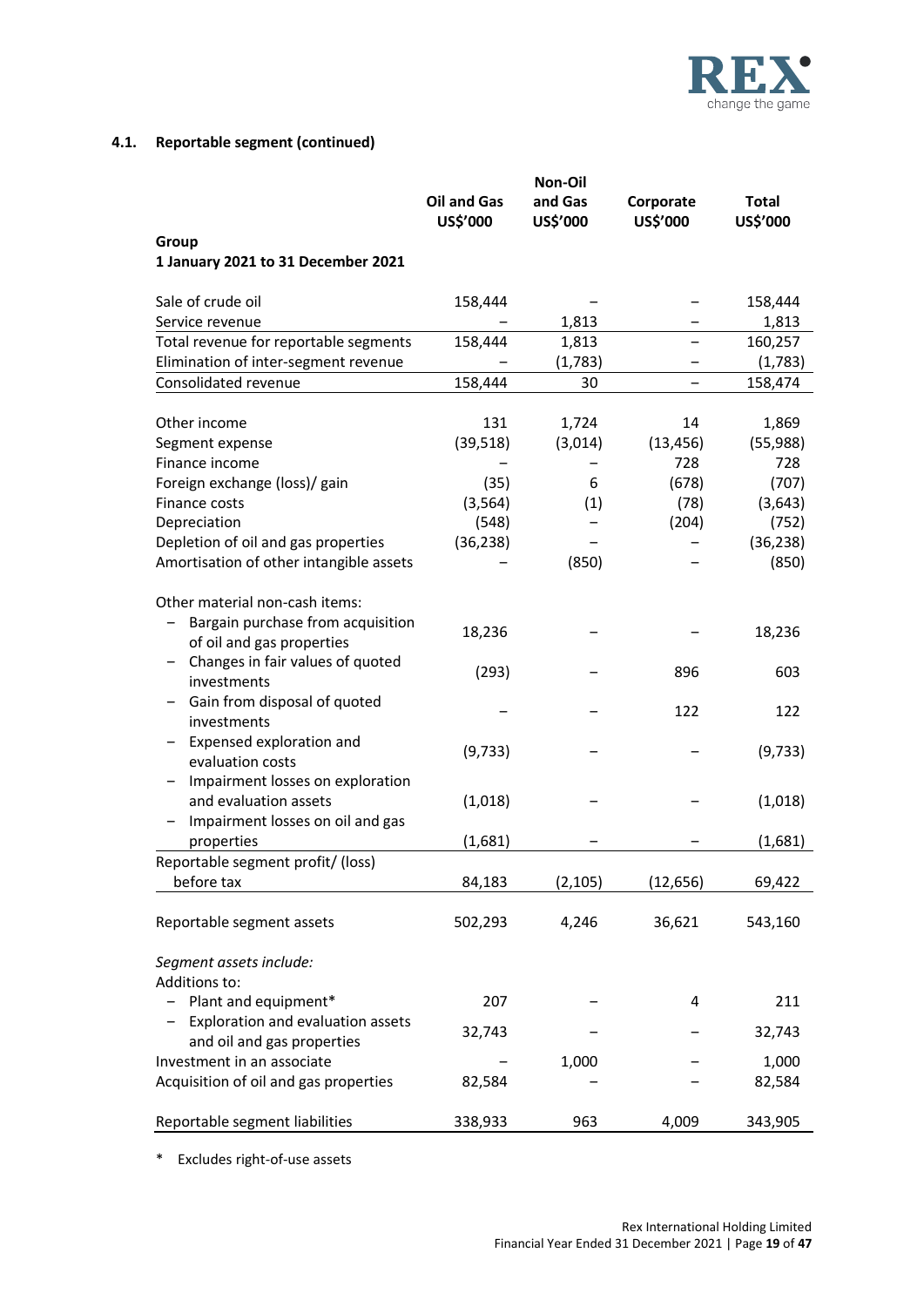

# **4.1. Reportable segment (continued)**

|                                                 |                    | Non-Oil  |           |              |
|-------------------------------------------------|--------------------|----------|-----------|--------------|
|                                                 | <b>Oil and Gas</b> | and Gas  | Corporate | <b>Total</b> |
|                                                 | US\$'000           | US\$'000 | US\$'000  | US\$'000     |
| Group                                           |                    |          |           |              |
| 1 January 2020 to 31 December 2020              |                    |          |           |              |
| Sale of crude oil                               | 46,664             |          |           | 46,664       |
| Service revenue                                 |                    | 1,910    |           | 1,910        |
| Total revenue for reportable segments           | 46,664             | 1,910    |           | 48,574       |
| Elimination of inter-segment revenue            |                    | (1, 910) |           | (1, 910)     |
| Consolidated revenue                            | 46,664             |          |           | 46,664       |
|                                                 |                    |          |           |              |
| Other income                                    |                    |          | 124       | 124          |
| Segment expense                                 | (35, 323)          | (1,645)  | (4, 325)  | (41, 293)    |
| Loss from crude oil futures contract<br>hedging |                    |          | (3, 352)  | (3, 352)     |
| Finance income                                  | 227                |          | 550       | 777          |
| Foreign exchange gain/(loss)                    | 303                | (51)     | 637       | 889          |
| Finance costs                                   | (872)              | (2)      | (87)      | (961)        |
| Depreciation                                    | (448)              |          | (180)     | (628)        |
| Depletion of oil and gas properties             | (21, 484)          |          |           | (21, 484)    |
| Amortisation of other intangible assets         |                    | (850)    |           | (850)        |
| Reportable segment loss                         |                    |          |           |              |
| before tax                                      | (10, 933)          | (2, 548) | (6, 633)  | (20, 114)    |
|                                                 |                    |          |           |              |
| Reportable segment assets                       | 162,426            | 3,597    | 29,644    | 195,667      |
| Segment assets include:                         |                    |          |           |              |
| Additions to:                                   |                    |          |           |              |
| Plant and equipment*                            | 1,294              |          | 22        | 1,316        |
| Exploration and evaluation assets               | 38,039             |          |           | 38,039       |
|                                                 |                    |          |           |              |
| Reportable segment liabilities                  | (54, 202)          | (275)    | (964)     | (55, 441)    |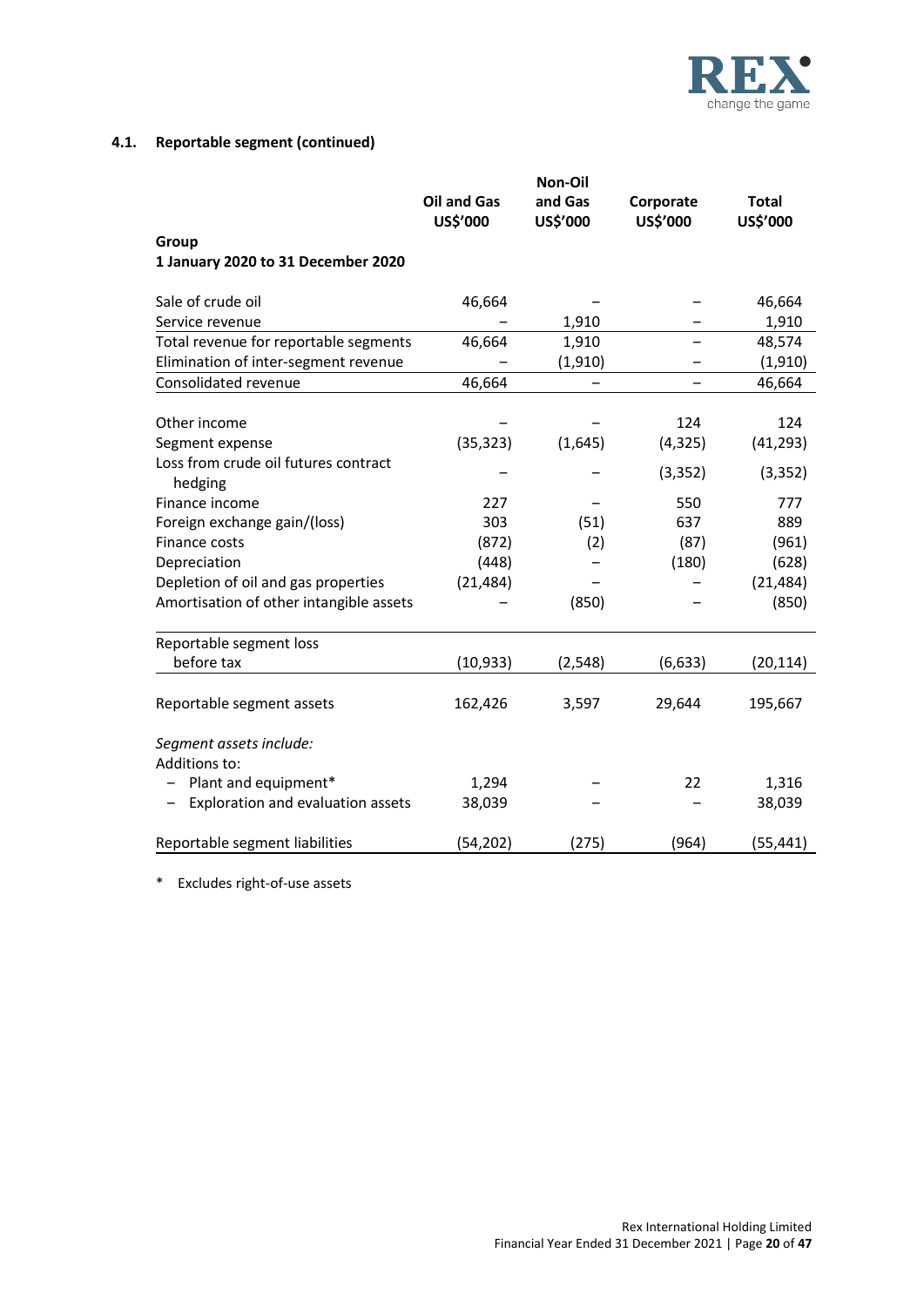

# **4.2. Disaggregation of revenue**

|                       | Group                        |                         | Group                 |                              |
|-----------------------|------------------------------|-------------------------|-----------------------|------------------------------|
|                       |                              | <b>Six Months Ended</b> |                       | <b>Twelve Months Ended</b>   |
|                       | 31-Dec-21<br><b>US\$'000</b> | 31-Dec-20<br>US\$'000   | 31-Dec-21<br>US\$'000 | 31-Dec-20<br><b>US\$'000</b> |
| Sale of crude oil     | 82,682                       | 32.089                  | 158,444               | 46,664                       |
| Rendering of services | 30                           |                         | 30                    |                              |
| Total revenue         | 82,712                       | 32,089                  | 158,474               | 46,664                       |

# *Sale of crude oil*

| Nature of goods or services | l Crude oil                                                              |
|-----------------------------|--------------------------------------------------------------------------|
|                             | Revenue is recognised when the crude oil is loaded and on board          |
| When revenue is recognised  | the vessel arranged by buyer and certified by an independent<br>surveyor |
| Significant payment terms   | 30 days after bill of lading                                             |

In presenting information on the basis of geographical segments, segment revenue is based on the geographical location of customers.

|                                 | Group                 |                         | Group                      |                       |
|---------------------------------|-----------------------|-------------------------|----------------------------|-----------------------|
|                                 |                       | <b>Six Months Ended</b> | <b>Twelve Months Ended</b> |                       |
|                                 | 31-Dec-21<br>US\$'000 | 31-Dec-20<br>US\$'000   | 31-Dec-21<br>US\$'000      | 31-Dec-20<br>US\$'000 |
| <b>Geographical information</b> |                       |                         |                            |                       |
| Singapore                       | 82,682                | 32,089                  | 145,107                    | 32,089                |
| China                           |                       |                         | 13,337                     |                       |
| <b>Bahrain</b>                  | -                     | -                       |                            | 14,575                |
| Norway                          | 30                    |                         | 30                         |                       |
| Total revenue                   | 82,712                | 32,089                  | 158,474                    | 46,664                |

A breakdown of sales:

|     |                                                                                                                 | Group<br><b>Twelve Months Ended</b> |                       |             |
|-----|-----------------------------------------------------------------------------------------------------------------|-------------------------------------|-----------------------|-------------|
|     |                                                                                                                 | 31-Dec-21<br>US\$'000               | 31-Dec-20<br>US\$'000 | Change<br>℅ |
| (a) | Sales reported for the first half year                                                                          | 75,762                              | 14,575                | 420         |
| (b) | Operating profit/(loss) after tax before<br>deducting non-controlling interests reported<br>for first half year | 27,715                              | (23,032)              | NM.         |
| (c) | Sales reported for second half year                                                                             | 82,712                              | 32,089                | 158         |
| (d) | Operating profit after tax before deducting<br>non-controlling interests reported for second<br>half year       | 51.224                              | 7,820                 | 555         |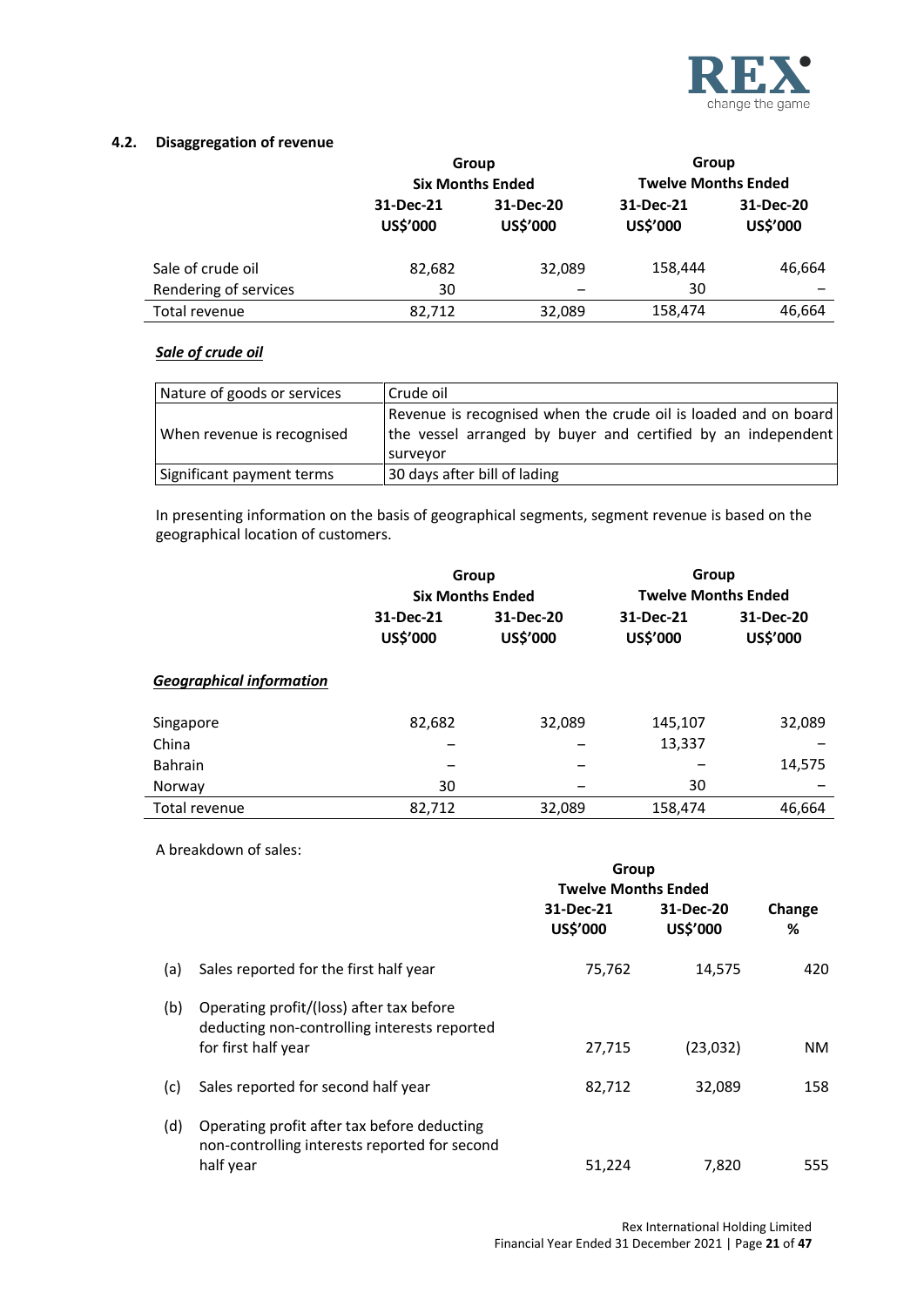

#### **5. Financial assets and financial liabilities**

Set out below is an overview of the financial assets and financial liabilities of the Group as at 31 December 2021 and 31 December 2020:

|                                           | <b>Mandatorily</b><br>at FVTPL<br>US\$'000 | <b>Amortised</b><br>cost<br>US\$'000 | <b>Other</b><br>financial<br><b>liabilities</b><br>US\$'000 | <b>Total</b><br>carrying<br>amount<br>US\$'000 |
|-------------------------------------------|--------------------------------------------|--------------------------------------|-------------------------------------------------------------|------------------------------------------------|
| Group                                     |                                            |                                      |                                                             |                                                |
| 31 December 2021                          |                                            |                                      |                                                             |                                                |
| Trade and other receivables (Note 13)*    |                                            | 51,930                               |                                                             | 51,930                                         |
| Other receivables - non-current (Note 13) |                                            | 167,193                              |                                                             | 167,193                                        |
| Quoted investments                        | 26,306                                     |                                      |                                                             | 26,306                                         |
| Cash and cash equivalents                 |                                            | 60,603                               |                                                             | 60,603                                         |
| <b>Total financial assets</b>             | 26,306                                     | 279,726                              | -                                                           | 306,032                                        |
|                                           |                                            |                                      |                                                             |                                                |
| Loans and borrowings (Note 16)            |                                            |                                      | 55,619                                                      | 55,619                                         |
| Lease liabilities                         |                                            |                                      | 574                                                         | 574                                            |
| Trade and other payables                  |                                            |                                      | 49,734                                                      | 49,734                                         |
| <b>Total financial liabilities</b>        |                                            |                                      | 105,927                                                     | 105,927                                        |
| Company                                   |                                            |                                      |                                                             |                                                |
| <b>31 December 2021</b>                   |                                            |                                      |                                                             |                                                |
| Loan to a subsidiary                      |                                            | 92,621                               |                                                             | 92,621                                         |
| Other receivables (Note 13)*              |                                            | 1,000                                |                                                             | 1,000                                          |
| Quoted investments                        | 26,298                                     |                                      |                                                             | 26,298                                         |
| Cash and cash equivalents                 |                                            | 6,489                                |                                                             | 6,489                                          |
| <b>Total financial assets</b>             | 26,298                                     | 100,110                              | -                                                           | 126,408                                        |
|                                           |                                            |                                      |                                                             |                                                |
| Lease liabilities                         |                                            |                                      | 236                                                         | 236                                            |
| Other payables                            |                                            |                                      | 36,240                                                      | 36,240                                         |
| <b>Total financial liabilities</b>        |                                            |                                      | 36,476                                                      | 36,476                                         |

\* Excludes income tax receivables and prepayments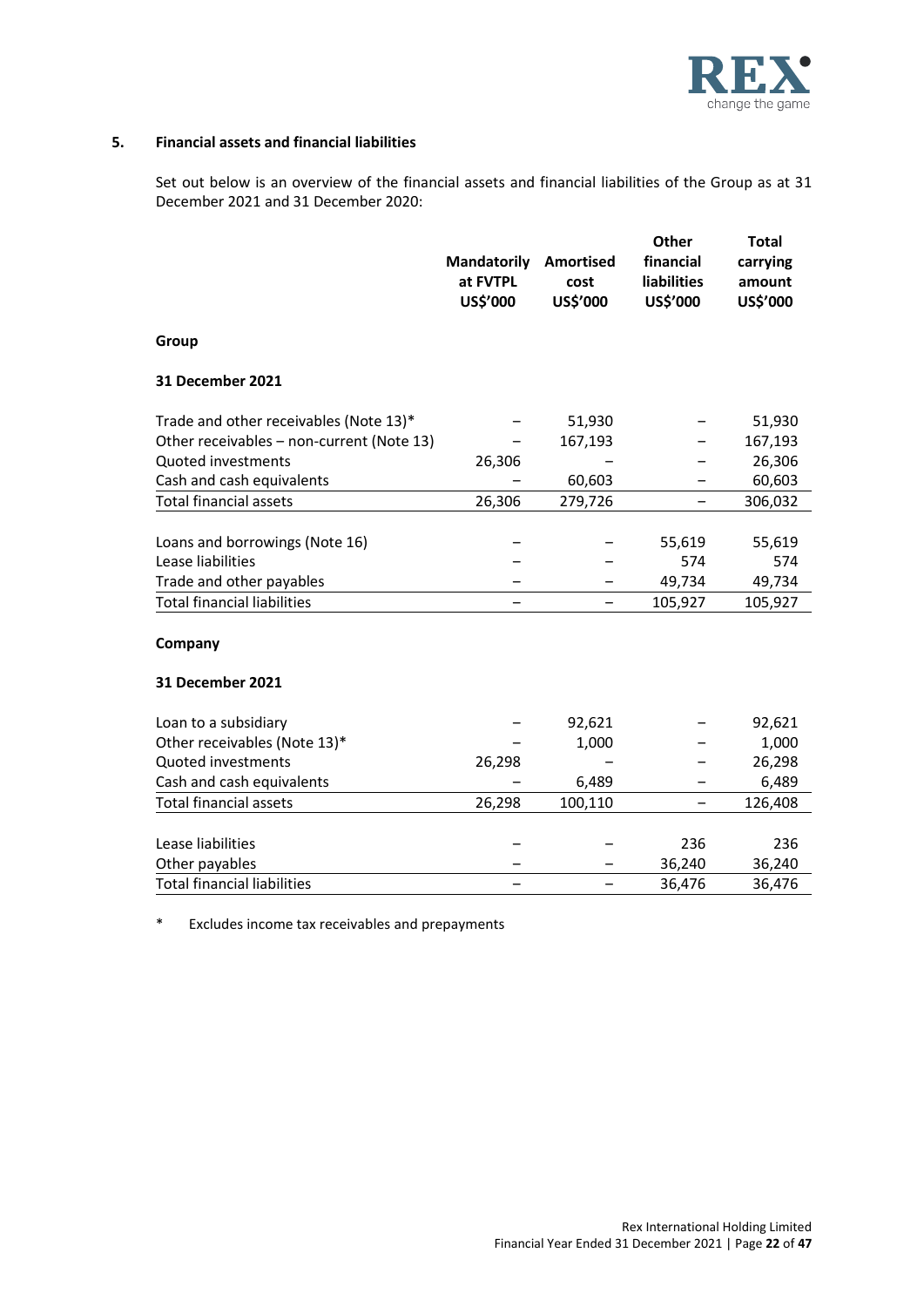

# **5. Financial assets and financial liabilities (continued)**

|                                        | <b>Mandatorily</b><br>at FVTPL<br>US\$'000 | <b>Amortised</b><br>cost<br>US\$'000 | <b>Other</b><br>financial<br><b>liabilities</b><br>US\$'000 | <b>Total</b><br>carrying<br>amount<br>US\$'000 |
|----------------------------------------|--------------------------------------------|--------------------------------------|-------------------------------------------------------------|------------------------------------------------|
| Group                                  |                                            |                                      |                                                             |                                                |
| 31 December 2020                       |                                            |                                      |                                                             |                                                |
| Trade and other receivables (Note 13)* |                                            | 17,391                               |                                                             | 17,391                                         |
| Quoted investments                     | 25,925                                     |                                      |                                                             | 25,925                                         |
| Cash and cash equivalents              |                                            | 20,375                               |                                                             | 20,375                                         |
| <b>Total financial assets</b>          | 25,925                                     | 37,766                               | -                                                           | 63,691                                         |
|                                        |                                            |                                      |                                                             |                                                |
| Loans and borrowings (Note 16)         |                                            |                                      | 18,010                                                      | 18,010                                         |
| Lease liabilities                      |                                            |                                      | 995                                                         | 995                                            |
| Trade and other payables               |                                            |                                      | 22,053                                                      | 22,053                                         |
| <b>Total financial liabilities</b>     |                                            |                                      | 41,058                                                      | 41,058                                         |
| Company                                |                                            |                                      |                                                             |                                                |
| 31 December 2020                       |                                            |                                      |                                                             |                                                |
| Loan to a subsidiary                   |                                            | 106,139                              |                                                             | 106,139                                        |
| Other receivables (Note 13)*           |                                            | 2,431                                |                                                             | 2,431                                          |
| Quoted investments                     | 25,622                                     |                                      |                                                             | 25,622                                         |
| Cash and cash equivalents              |                                            | 3,289                                |                                                             | 3,289                                          |
| <b>Total financial assets</b>          | 25,622                                     | 111,859                              | -                                                           | 137,481                                        |
|                                        |                                            |                                      |                                                             |                                                |
| Lease liabilities                      |                                            |                                      | 428                                                         | 428                                            |
| Other payables                         |                                            |                                      | 34,134                                                      | 34,134                                         |
| <b>Total financial liabilities</b>     |                                            |                                      | 34,562                                                      | 34,562                                         |

\* Excludes income tax receivables and prepayments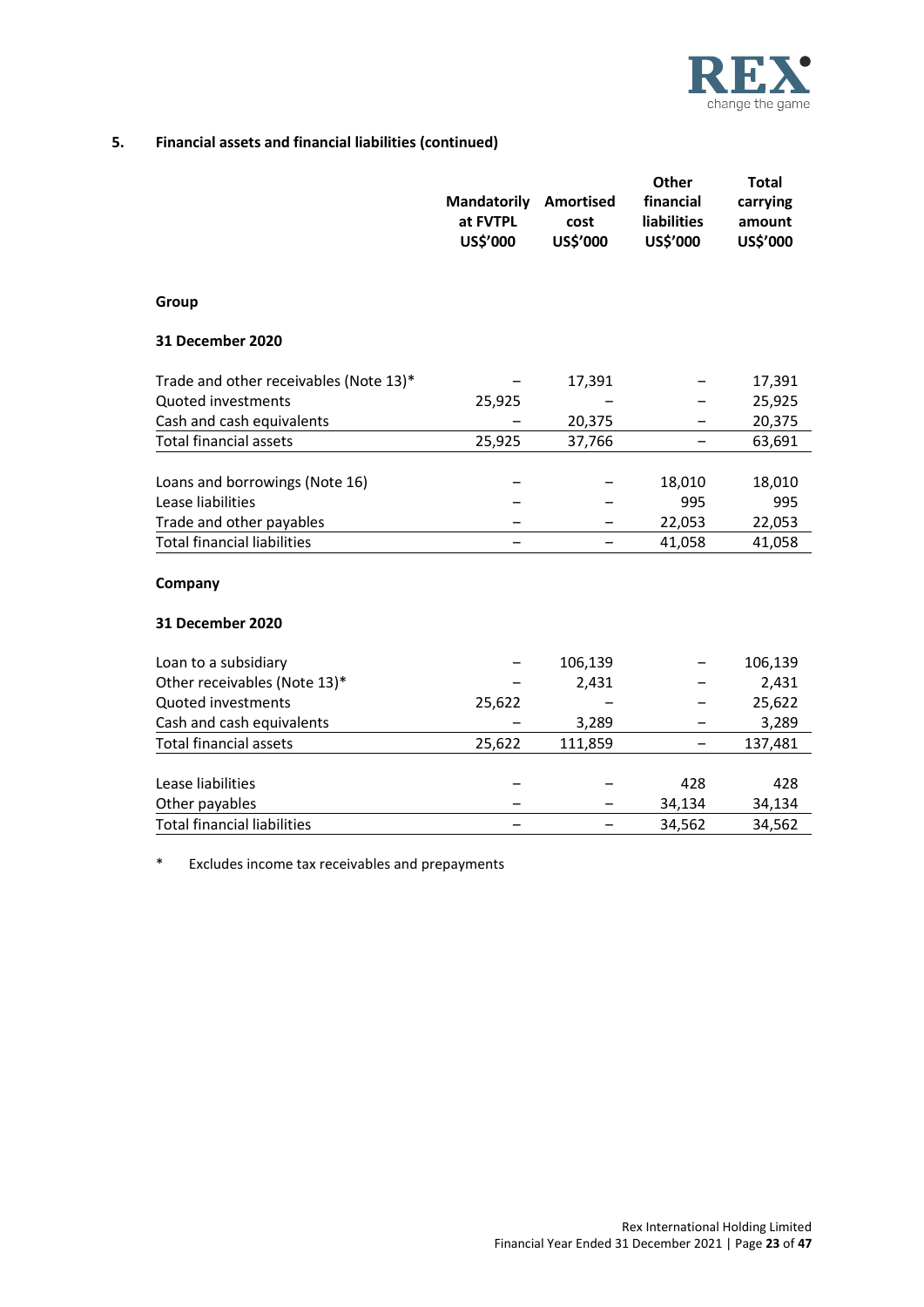

# **5.1. Financial assets and financial liabilities ‒ Fair value measurement**

The Group classifies fair value measurement using a fair value hierarchy that reflects the significance of the inputs used in making the measurements. The fair value hierarchy have the following levels:

- Level 1 Quoted prices (unadjusted) in active markets for identical assets or liabilities;
- Level 2 Inputs other than quoted prices included within Level 1 that are observable for the asset or liability, either directly (i.e. as prices) or indirectly (i.e. derived from prices); and
- Level 3 Inputs for the asset or liability that are not based on observable market data (unobservable inputs).

The following methods and assumptions are used to estimate the fair value of each class of financial instruments.

|                                                                                 | <b>Quoted prices in</b><br>active markets for<br>identical instruments<br>(Level 1)<br>US\$'000 | <b>Significant</b><br>other observable<br>inputs<br>(Level 2)<br>US\$'000 | <b>Significant</b><br>unobservable<br>inputs<br>(Level 3)<br>US\$'000 | <b>Total</b><br>US\$'000 |
|---------------------------------------------------------------------------------|-------------------------------------------------------------------------------------------------|---------------------------------------------------------------------------|-----------------------------------------------------------------------|--------------------------|
| Group                                                                           |                                                                                                 |                                                                           |                                                                       |                          |
| 31 December 2021<br>Quoted investments                                          |                                                                                                 |                                                                           |                                                                       |                          |
| Equity investments                                                              | 8                                                                                               |                                                                           |                                                                       | 8                        |
| Debt securities                                                                 | 26,298                                                                                          |                                                                           |                                                                       | 26,298                   |
|                                                                                 | 26,306                                                                                          |                                                                           |                                                                       | 26,306                   |
| 31 December 2020<br>Quoted investments<br>Equity investments<br>Debt securities | 303<br>25,622<br>25,925                                                                         |                                                                           |                                                                       | 303<br>25,622<br>25,925  |
| Company                                                                         |                                                                                                 |                                                                           |                                                                       |                          |
| <b>31 December 2021</b><br>Quoted investments<br>Debt securities                | 26,298                                                                                          |                                                                           |                                                                       | 26,298                   |
| 31 December 2020<br>Quoted investments<br>- Debt securities                     | 25,622                                                                                          |                                                                           |                                                                       | 25,622                   |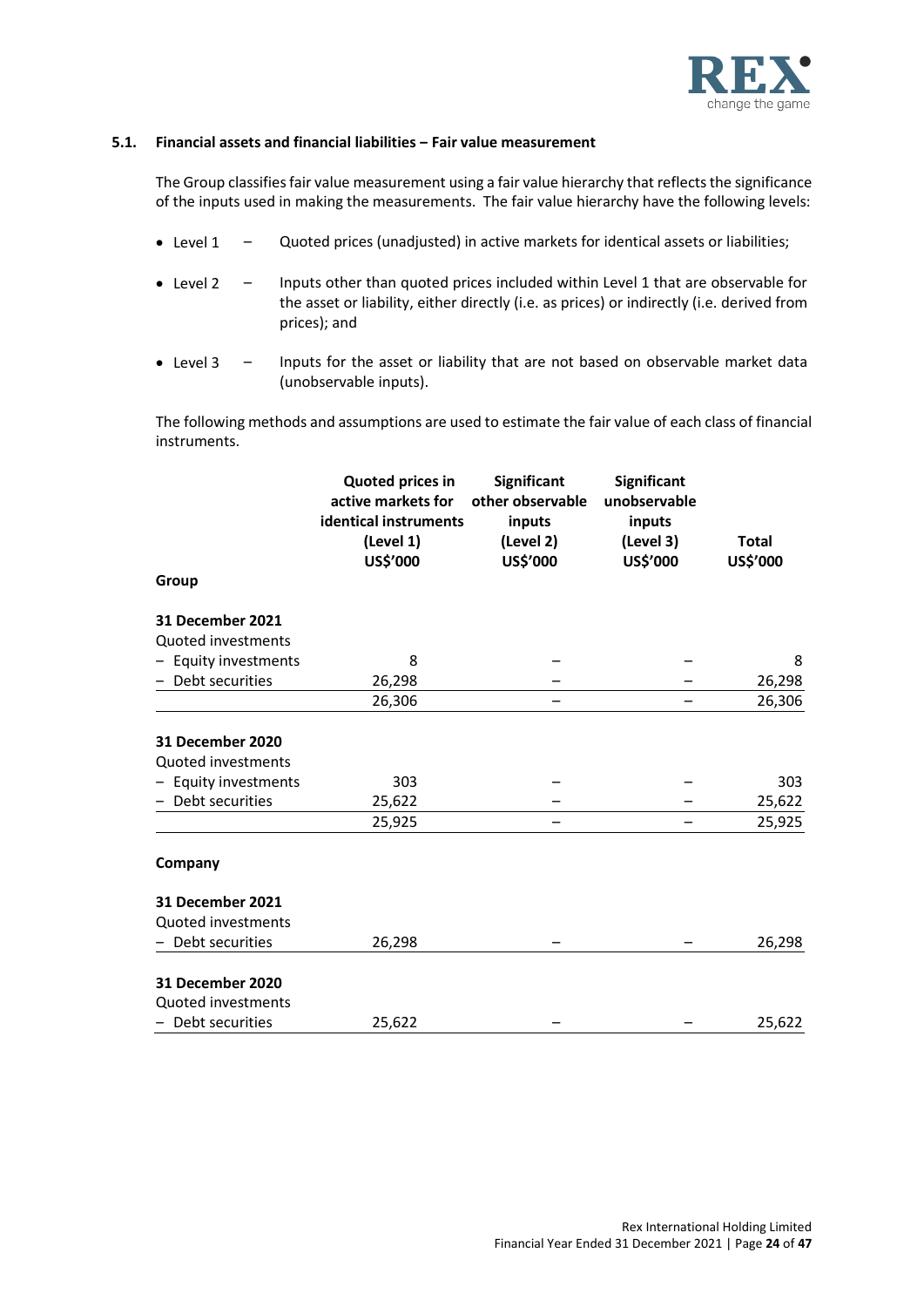

# **5.1. Financial assets and financial liabilities ‒ Fair value measurement (continued)**

#### *Estimation of fair values*

The following summarises the significant methods and assumptions used in estimating the fair values of financial instruments of the Group and Company.

#### *Debt and equity securities*

The fair values of investments in debt and equity securities are determined by reference to their quoted closing bid price in an active market at the measurement date.

### **6. Profit before taxation**

Profit/ (loss) before taxation is stated after (charging)/ crediting the following:

|                                                                         | Group<br><b>Six Months Ended</b> |                       | Group<br><b>Twelve Months Ended</b> |                              |
|-------------------------------------------------------------------------|----------------------------------|-----------------------|-------------------------------------|------------------------------|
|                                                                         | 31-Dec-21<br>US\$'000            | 31-Dec-20<br>US\$'000 | 31-Dec-21<br>US\$'000               | 31-Dec-20<br><b>US\$'000</b> |
| Depreciation of plant and                                               |                                  |                       |                                     |                              |
| equipment                                                               | (385)                            | (118)                 | (752)                               | (628)                        |
| Depletion of oil and gas properties<br>Amortisation of other intangible | (16, 694)                        | (11, 469)             | (36, 238)                           | (21, 484)                    |
| assets                                                                  | (425)                            | (425)                 | (850)                               | (850)                        |
| Impairment losses on exploration<br>and evaluation assets               | (1,018)                          | (78)                  | (1,018)                             | (259)                        |
| Expensed exploration and                                                |                                  |                       |                                     |                              |
| evaluation costs                                                        | (118)                            |                       | (9, 733)                            |                              |
| Impairment losses on oil and gas                                        |                                  |                       |                                     |                              |
| properties                                                              | (1,681)                          |                       | (1,681)                             |                              |
| Bargain purchase from acquisition                                       |                                  |                       |                                     |                              |
| of oil and gas properties                                               | 18,236                           |                       | 18,236                              |                              |
| Change in fair value of quoted                                          |                                  |                       |                                     |                              |
| investments                                                             | (231)                            | 1,282                 | 603                                 | (568)                        |
| Gain/ (loss) on disposal of quoted                                      |                                  |                       |                                     |                              |
| investments                                                             | 16                               | 89                    | 122                                 | (672)                        |
| Recovery of bad debts previously                                        |                                  |                       |                                     |                              |
| written-off                                                             | 1,720                            |                       | 1,720                               |                              |
| Loss from crude oil futures contract                                    |                                  |                       |                                     |                              |
| hedging                                                                 |                                  | (96)                  |                                     | (3, 352)                     |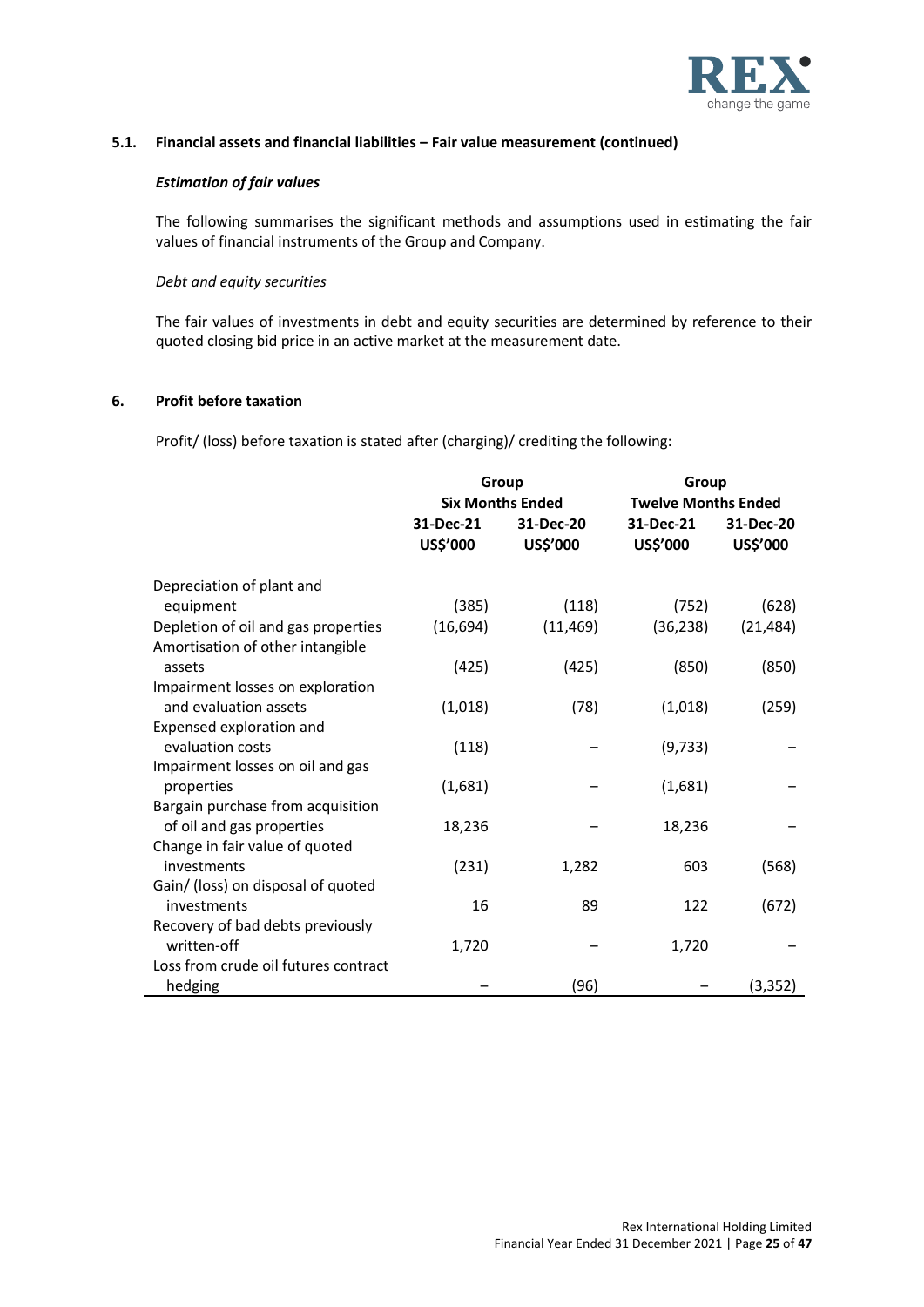

# **6.1. Earnings/ (loss) per share**

|                                                                                                   | Group                   |               | Group                      |                |  |
|---------------------------------------------------------------------------------------------------|-------------------------|---------------|----------------------------|----------------|--|
|                                                                                                   | <b>Six Months Ended</b> |               | <b>Twelve Months Ended</b> |                |  |
|                                                                                                   | 31-Dec-21               | 31-Dec-20     | 31-Dec-21                  | 31-Dec-20      |  |
| Calculation of basic and<br>diluted earnings/ (loss)<br>per share ("EPS" / "LPS")<br>is based on: |                         |               |                            |                |  |
| Profit/ (loss) attributable<br>to ordinary shareholders<br>(US <sub>5</sub> )                     | 43,227,000              | 6,762,000     | 67,157,000                 | (14, 218, 000) |  |
| Weighted average number<br>of ordinary shares                                                     | 1,302,320,991           | 1,302,320,991 | 1,302,320,991              | 1,301,678,160  |  |
| Basic and fully diluted                                                                           |                         |               |                            |                |  |
| EPS/(LPS) (US cents)                                                                              | 3.32                    | 0.52          | 5.16                       | (1.09)         |  |

As at 31 December 2021, 11,724,100 share awards (31 December 2020: 58,255,100 share awards) were excluded from the diluted weighted average number of ordinary shares calculation as they either had minimal impact or their effect would have been anti-dilutive. As such, the basic and fully diluted EPS/ (LPS) were the same for the respective financial periods.

# **6.2. Related party transactions**

Key management personnel of the Group are those persons having the authority and responsibility for planning, directing and controlling the activities of the Group. The directors and certain key executives of the management team are considered as key management of the Group.

# *Transactions with directors and other key management personnel*

Apart from those disclosed elsewhere in the condensed interim financial statements, below are the remaining significant related party transactions.

Key management personnel compensation comprised remuneration of directors and other key executives as follows:

|                                          | Group                      |                       |  |
|------------------------------------------|----------------------------|-----------------------|--|
|                                          | <b>Twelve Months Ended</b> |                       |  |
|                                          | 31-Dec -21<br>US\$'000     | 31-Dec-20<br>US\$'000 |  |
| Short-term employment benefits           |                            |                       |  |
| – Directors                              | 5,827                      | 2,089                 |  |
| – Key executives                         | 9,620                      | 4,061                 |  |
| Post-employment benefits (including CPF) | 17                         | 50                    |  |
| Share-based payment                      | 143                        | 54                    |  |
|                                          | 15,607                     | 6.254                 |  |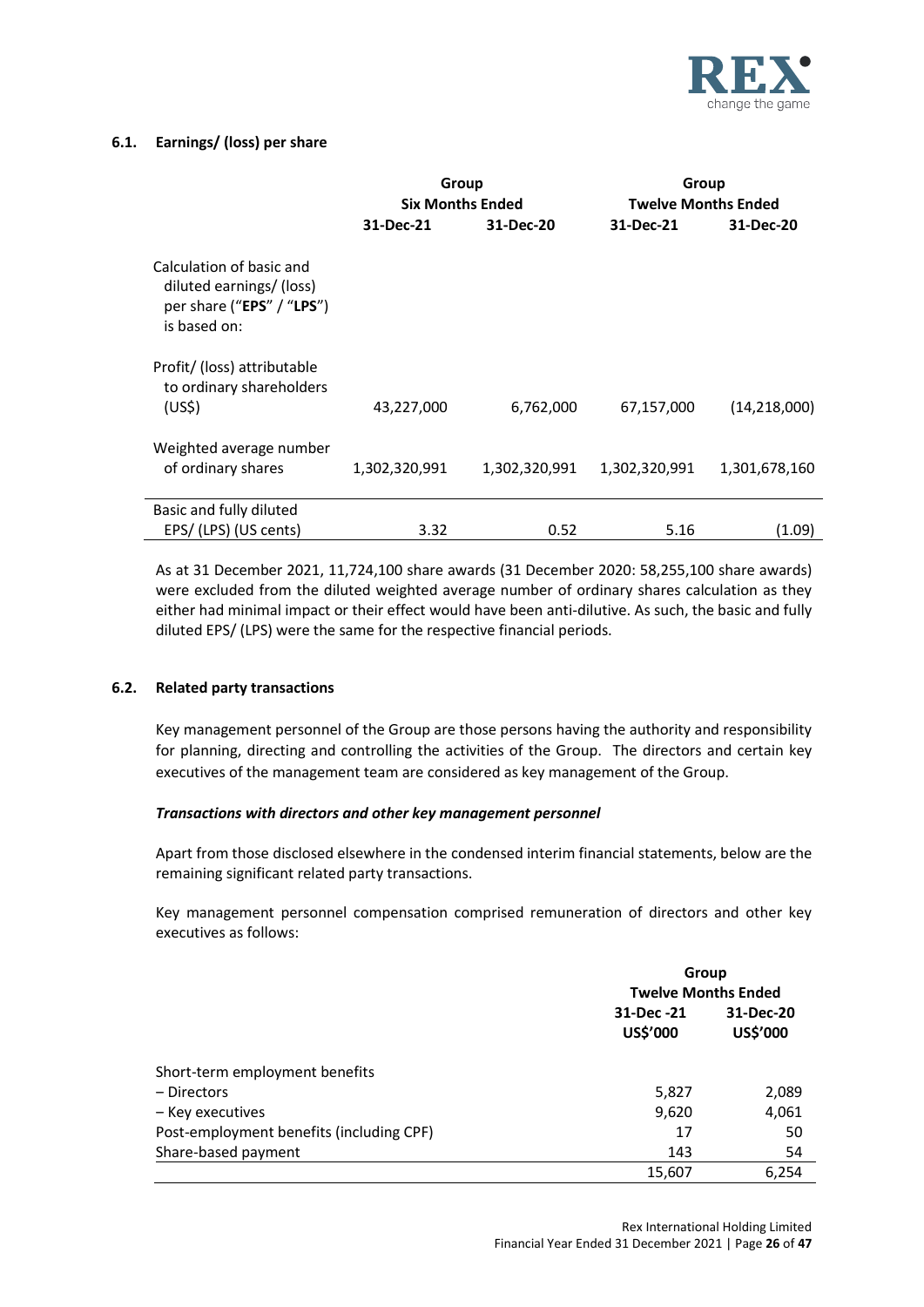

# **6.2. Related party transactions (continued)**

### *Other significant related party transactions*

|                                                             | Group                                           |                            |  |
|-------------------------------------------------------------|-------------------------------------------------|----------------------------|--|
|                                                             |                                                 | <b>Twelve Months Ended</b> |  |
|                                                             | 31-Dec -21<br>31-Dec-20<br>US\$'000<br>US\$'000 |                            |  |
| Issuance of option agreements to a company controlled by a  |                                                 |                            |  |
| director                                                    | 550                                             | 550                        |  |
| Consultancy fees paid to a company controlled by a director | 9                                               | 28                         |  |

#### **7. Taxation**

The Group calculates the period income tax expense using the tax rate that would be applicable to the expected total annual earnings. The major components of income tax expense in the condensed interim consolidated statement of profit or loss are:

|                             | Group                   |           | Group                      |           |  |
|-----------------------------|-------------------------|-----------|----------------------------|-----------|--|
|                             | <b>Six Months Ended</b> |           | <b>Twelve Months Ended</b> |           |  |
|                             | 31-Dec-21               | 31-Dec-20 | 31-Dec-21                  | 31-Dec-20 |  |
|                             | US\$'000                | US\$'000  | US\$'000                   | US\$'000  |  |
| <b>Current tax credit</b>   |                         |           |                            |           |  |
| Current period/year         | (13, 269)               | (11, 497) | (19, 332)                  | (16, 843) |  |
| Changes in estimates        |                         |           |                            |           |  |
| related to prior years      | (2)                     | 438       | (2)                        | 438       |  |
|                             | (13, 271)               | (11,059)  | (19, 334)                  | (16,405)  |  |
| <b>Deferred tax expense</b> |                         |           |                            |           |  |
| Origination and reversal of |                         |           |                            |           |  |
| temporary differences       | 6,200                   | 9,044     | 9,817                      | 11,503    |  |
| Tax credit                  | (7,071)                 | (2,015)   | (9,517)                    | (4,902)   |  |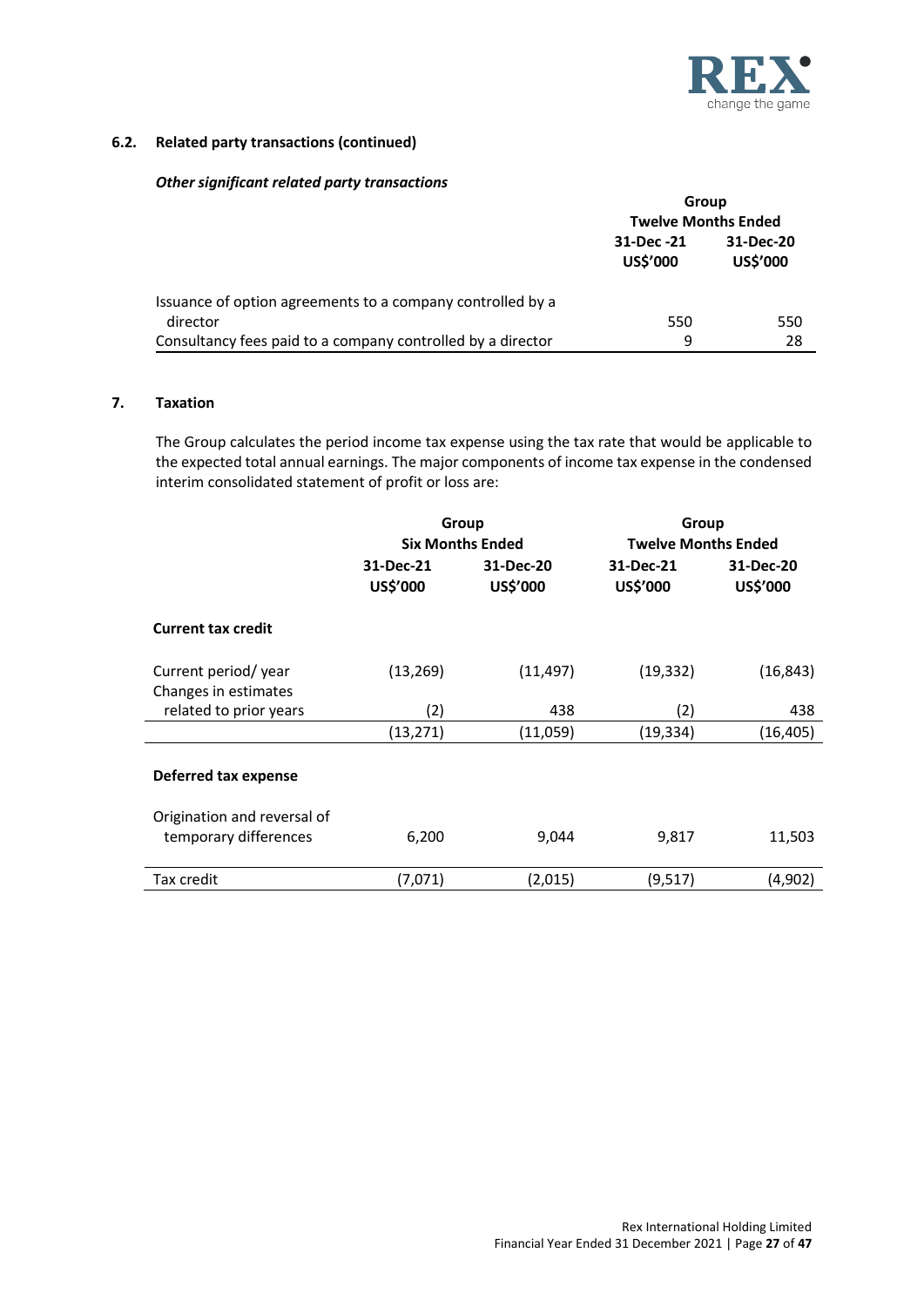

# **8. Net asset value**

|                                                                                                     | Group         |                             |            | Company       |
|-----------------------------------------------------------------------------------------------------|---------------|-----------------------------|------------|---------------|
|                                                                                                     | 31-Dec-21     | 31-Dec-20                   | 31-Dec-21  | 31-Dec-20     |
| Net asset value# (US\$)                                                                             | 199,255,000   | 140,226,000                 | 90,306,000 | 103,500,000   |
| Total number of issued<br>shares excluding treasury<br>shares                                       | 1,302,320,991 | 1,302,320,991 1,302,320,991 |            | 1,302,320,991 |
| Net asset value per<br>ordinary share based on<br>number of shares in issue<br>as at the end of the |               |                             |            |               |
| financial year (US cents)                                                                           | 15.30         | 10.77                       | 6.93       | 7.95          |
|                                                                                                     |               |                             |            |               |

**#** Net asset value includes non-controlling interests.

# **9. Exploration and evaluation assets**

|                                                     | Group      |           |  |
|-----------------------------------------------------|------------|-----------|--|
|                                                     | 31-Dec -21 | 31-Dec-20 |  |
|                                                     | US\$'000   | US\$'000  |  |
| Cost                                                |            |           |  |
| At beginning of year                                | 65,751     | 123,438   |  |
| <b>Additions</b>                                    | 22,204     | 32,203    |  |
| Expensed to profit or loss                          | (9, 733)   |           |  |
| Adjustments                                         |            | (467)     |  |
| Transferred to oil and gas properties (Note 10)     |            | (92, 164) |  |
| Translation difference on consolidation             | (3, 187)   | 2,741     |  |
| At end of year                                      | 75,035     | 65,751    |  |
| <b>Accumulated amortisation and impairment loss</b> |            |           |  |
|                                                     |            |           |  |
| At beginning of year                                | 35,375     | 33,471    |  |
| Impairment of capitalised exploration expenditure   | 1,018      | 259       |  |
| Transferred to oil and gas properties (Note 10)     |            | (250)     |  |
| Translation difference on consolidation             | (2,004)    | 1,895     |  |
| At end of year                                      | 34,389     | 35,375    |  |
|                                                     |            |           |  |
| Carrying amounts at end of year                     | 40,646     | 30,376    |  |

Exploration and evaluation costs incurred were in respect of exploration and evaluation of hydrocarbons in Norway and Oman.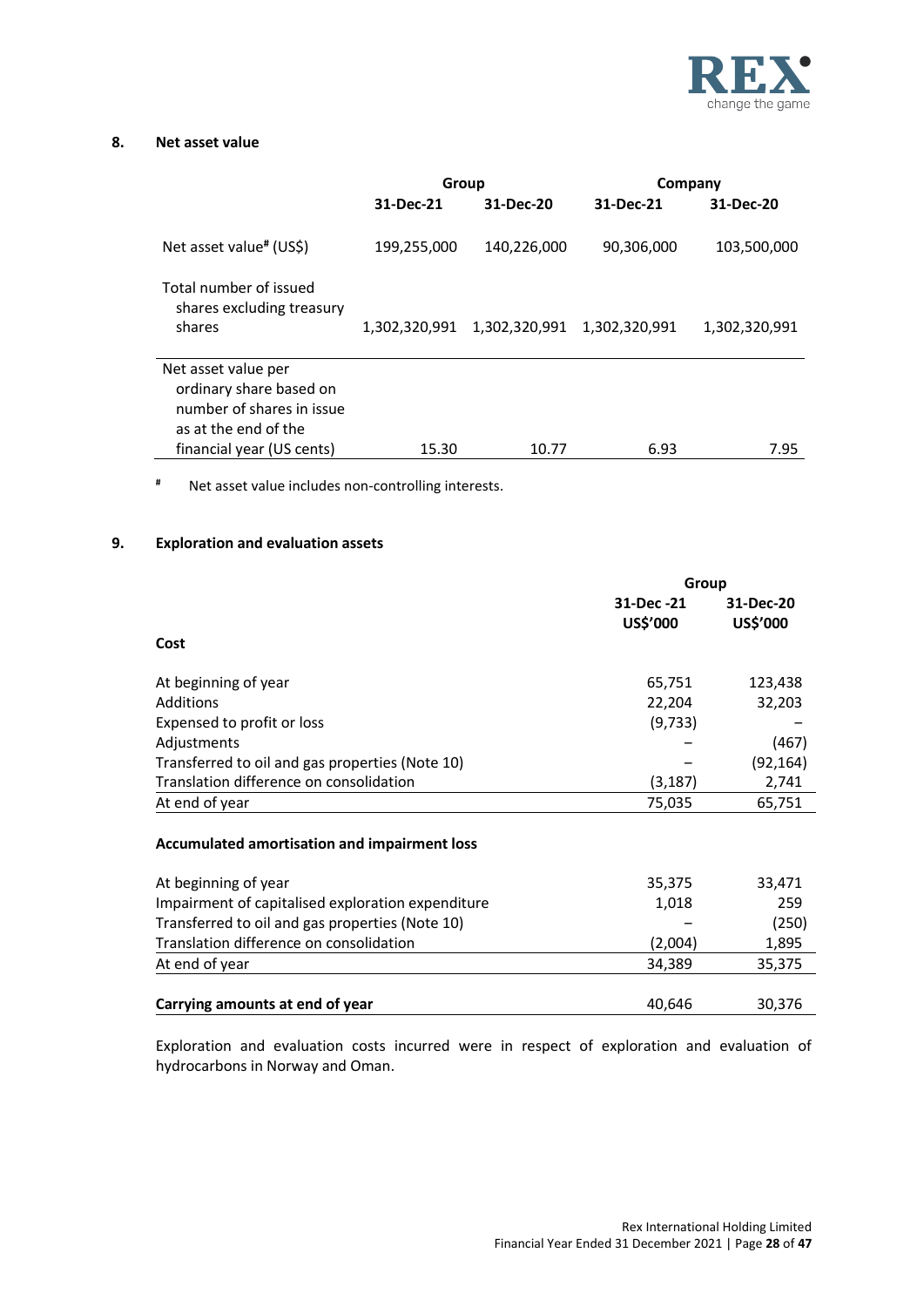

### **9. Exploration and evaluation assets (continued)**

The table below shows the impairment loss on exploration and evaluation expenditure included in the consolidated statement of comprehensive income:

|                                                                  | Group                   |                       | Group                      |                       |
|------------------------------------------------------------------|-------------------------|-----------------------|----------------------------|-----------------------|
|                                                                  | <b>Six Months Ended</b> |                       | <b>Twelve Months Ended</b> |                       |
|                                                                  | 31-Dec-21<br>US\$'000   | 31-Dec-20<br>US\$'000 | 31-Dec-21<br>US\$'000      | 31-Dec-20<br>US\$'000 |
| Cost of sales includes:                                          |                         |                       |                            |                       |
| Expensed to profit or loss for                                   |                         |                       |                            |                       |
| capitalised exploration expenditure<br>Impairment of exploration | 118                     |                       | 9,733                      |                       |
| expenditure previously capitalised                               | 1,018                   | 78                    | 1,018                      | 259                   |
| Impairment of oil and gas properties                             |                         |                       |                            |                       |
| previously capitalised (Note 10)                                 | 1,681                   |                       | 1,681                      |                       |
| Other exploration costs                                          | 992                     | 592                   | 2,181                      | 1,248                 |
|                                                                  | 3,809                   | 670                   | 14,613                     | 1,507                 |

#### *Norway*

On 6 April 2021, one of the Group's subsidiaries, Lime Petroleum AS ("**LPA**") had signed an agreement with ONE-Dyas Norge AS ("**ONE-Dyas**") to swap its 20% interests in each of the licences PL263D, PL263E, and PL263F Sierra (previously known as Apollonia) in the Norwegian Sea for ONE-Dyas' 13.30% interest in PL433 Tyrving (previously known as Fogelberg) (the "**Licence Swap**"). LPA has agreed to pay ONE-Dyas a contingent cash consideration, which is related to the Plan for Development and Operations (PDO). The Licence Swap had been completed on 31 August 2021. Please refer to the Company's press release dated 1 September 2021 for further details.

# *Impairment assessment*

In FY2021, the Group recognised total impairment loss of US\$1,018,000 with respect to exploration and evaluation assets in Norway as a result of the relinquishment of a licence. Based on the approved budgets and plans for exploratory activities, no other impairment of exploration and evaluation assets was required as of 31 December 2021.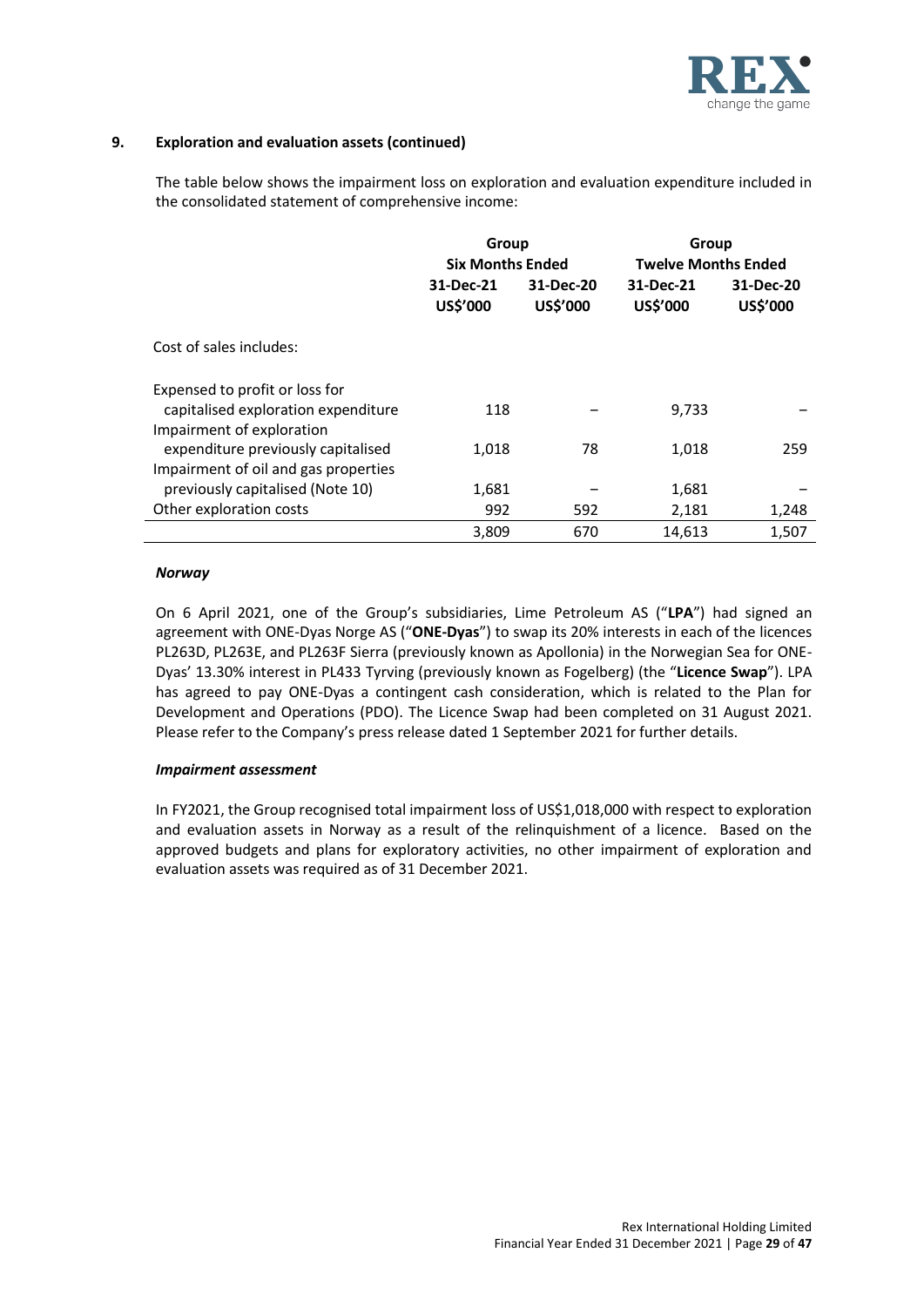

#### **10. Oil and gas properties**

|                                                             | Group                 |                       |  |
|-------------------------------------------------------------|-----------------------|-----------------------|--|
|                                                             | 31-Dec-21<br>US\$'000 | 31-Dec-20<br>US\$'000 |  |
| Cost                                                        |                       |                       |  |
| At beginning of year                                        | 98,000                |                       |  |
| Transferred from exploration and evaluation assets (Note 9) |                       | 92,164                |  |
| Additions                                                   | 10,539                | 5,836                 |  |
| Acquisition of Brage Field                                  | 82,584                |                       |  |
| Change in decommissioning provision                         | 5,728                 |                       |  |
| Adjustments                                                 | (176)                 |                       |  |
| At end of year                                              | 196,675               | 98,000                |  |
| <b>Accumulated depletion and impairment loss</b>            |                       |                       |  |
| At beginning of year                                        | 21,734                |                       |  |
| Depletion                                                   | 36,238                | 21,484                |  |
| Transferred from exploration and evaluation assets (Note 9) |                       | 250                   |  |
| Impairment of oil and gas properties previously capitalised | 1,681                 |                       |  |
| At end of year                                              | 59,653                | 21,734                |  |
| Carrying amounts at end of year                             | 137,022               | 76,266                |  |

#### *Norway*

On 15 June 2021, LPA had entered into a conditional sale and purchase agreement with Repsol Norge AS ("**Repsol**"), to acquire Repsol's 33.8434% interests in the oil, gas and natural gas liquids (NGL) producing Brage Field (as defined herein) and five licences on the Norwegian Continental Shelf over which the Brage Field straddles (the "**Target Assets**"), for a post-tax consideration of US\$42.60 million.

The Target Assets are Repsol's 33.8434% interests in a joint venture for oil, gas and natural gas liquids (NGL) production and operation of the Brage Field in blocks 31/4, 31/7 and 30/6 (the "**Brage Field**") and the five licences (PL 053B, PL 055, PL 055B, PL 055D and PL 185) over which the Brage Field straddles.

Separately, Repsol has agreed to pay to (or on behalf of) LPA, a Brage decommissioning carry limited to 95% of decommissioning costs for the current Brage Field infrastructure (the **"Brage Decommissioning Carry**"). The Brage Decommissioning Carry will be guaranteed by Repsol Exploración S.A., the parent company of Repsol, with a guarantee granted in LPA's favour on completion of the acquisition. Most of the decommissioning is expected to occur after the expiration of the licences' validity. At the end of Brage Field's production life, LPA will pay an effective 1.69% of the total estimated decommissioning costs for the current Brage Field infrastructure, in respect of its 33.8434% interest in the Brage Field.

The acquisition of the Brage Field was completed on 31 December 2021.

The Group incurred acquisition-related costs of US\$300,000. The total cash consideration paid was US\$40.96 million.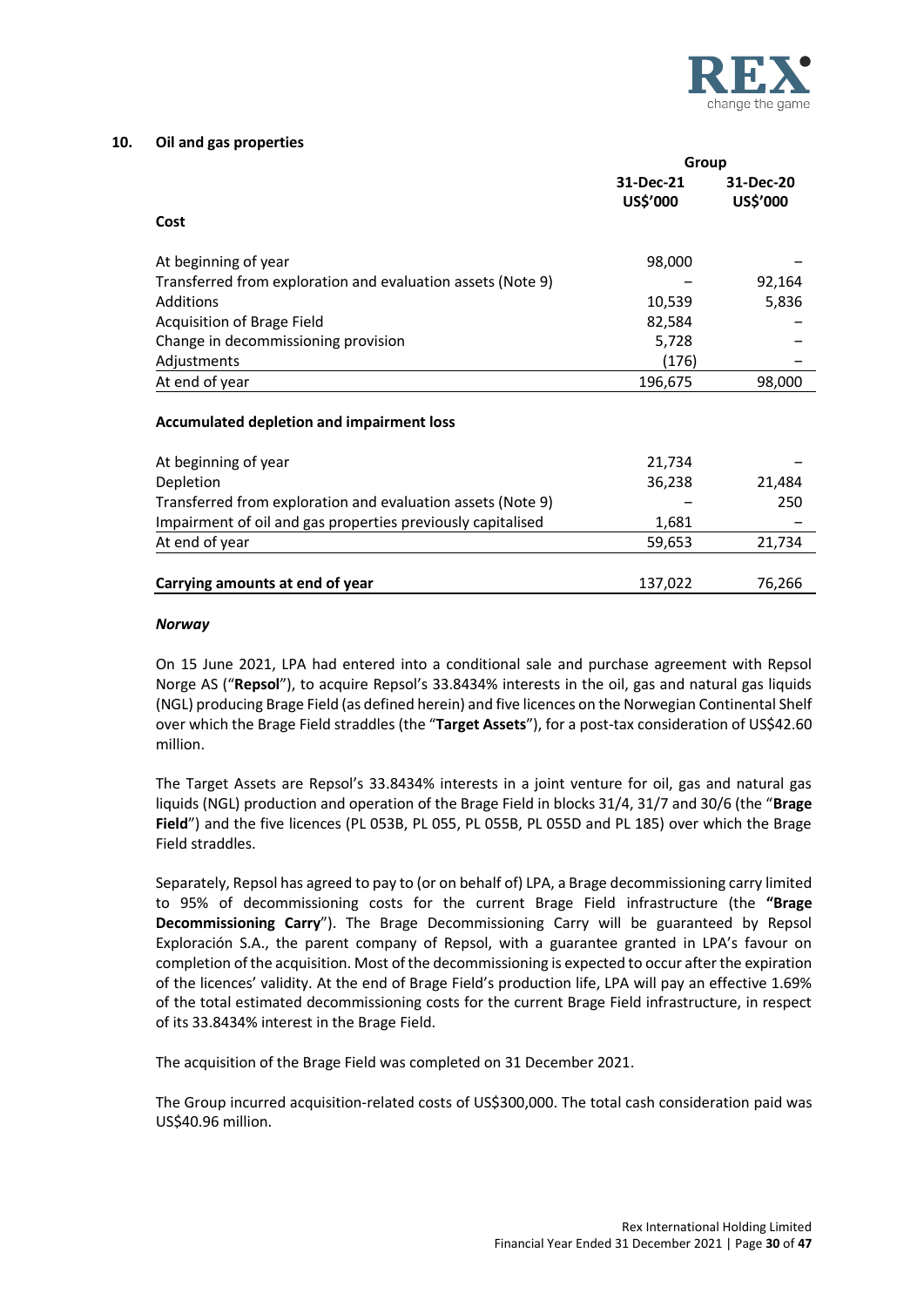

# **10. Oil and gas properties (continued)**

#### *Norway (continued)*

#### *Identifiable assets acquired and liabilities assumed*

The following table summarises the recognised amounts of assets acquired, and liabilities assumed by LPA at the acquisition date.

|                                       | US\$'000   |
|---------------------------------------|------------|
|                                       |            |
| Oil and gas properties                | 82,584     |
| Other receivables - non-current       | 167,193    |
| Trade and other receivables - current | 17,486     |
| Inventories                           | 11,173     |
| Deferred tax liabilities              | (18, 482)  |
| <b>Provisions</b>                     | (190, 077) |
| Trade and other payables – current    | (10,680)   |
| Total net identifiable assets         | 59,197     |
| Cash consideration transferred        | (40,961)   |
| Gain from bargain purchase            | 18,236     |

#### *Measurement of fair values*

Management primarily used a discounted cash flow model (net present value of expected future cash flows) to determine the fair value of the oil and gas properties. The model incorporated expected future cash flows based on estimates of projected revenues, production costs and capital expenditures as at the acquisition date. The cash flows were estimated using post-tax basis in accordance with the industry practice where acquisition of licences on Norwegian continental shelf without grossing up the value with a tax amortisation benefit.

#### *Impairment assessment*

In FY2021, the Group recognised total impairment loss of US\$1,681,000 with respect to oil and gas properties in Oman as these assets are no longer in use. An impairment assessment was performed over the Group's remaining oil and gas properties in Oman. Based on the impairment assessment performed, the recoverable amounts were determined to be in excess of the carrying value of these oil and gas properties, and no further impairment loss was recognised.

The recoverable amounts of the oil and gas properties were determined based on value in use calculations and budgeted 6 years(FY2020: 4 years) production period before economic cut-off. The calculation was based on the following key assumptions:

|                                                               | <b>FY2021</b> | <b>FY2020</b> |
|---------------------------------------------------------------|---------------|---------------|
| Pre-tax discount rate                                         | 10%           | 10%           |
| Proved and probable reserves, million barrels of oil (MMBbls) | 6.6           | 8.2           |
| Oil price, US\$ per barrel (bbl)                              | 64.5-73.5     | 40-59         |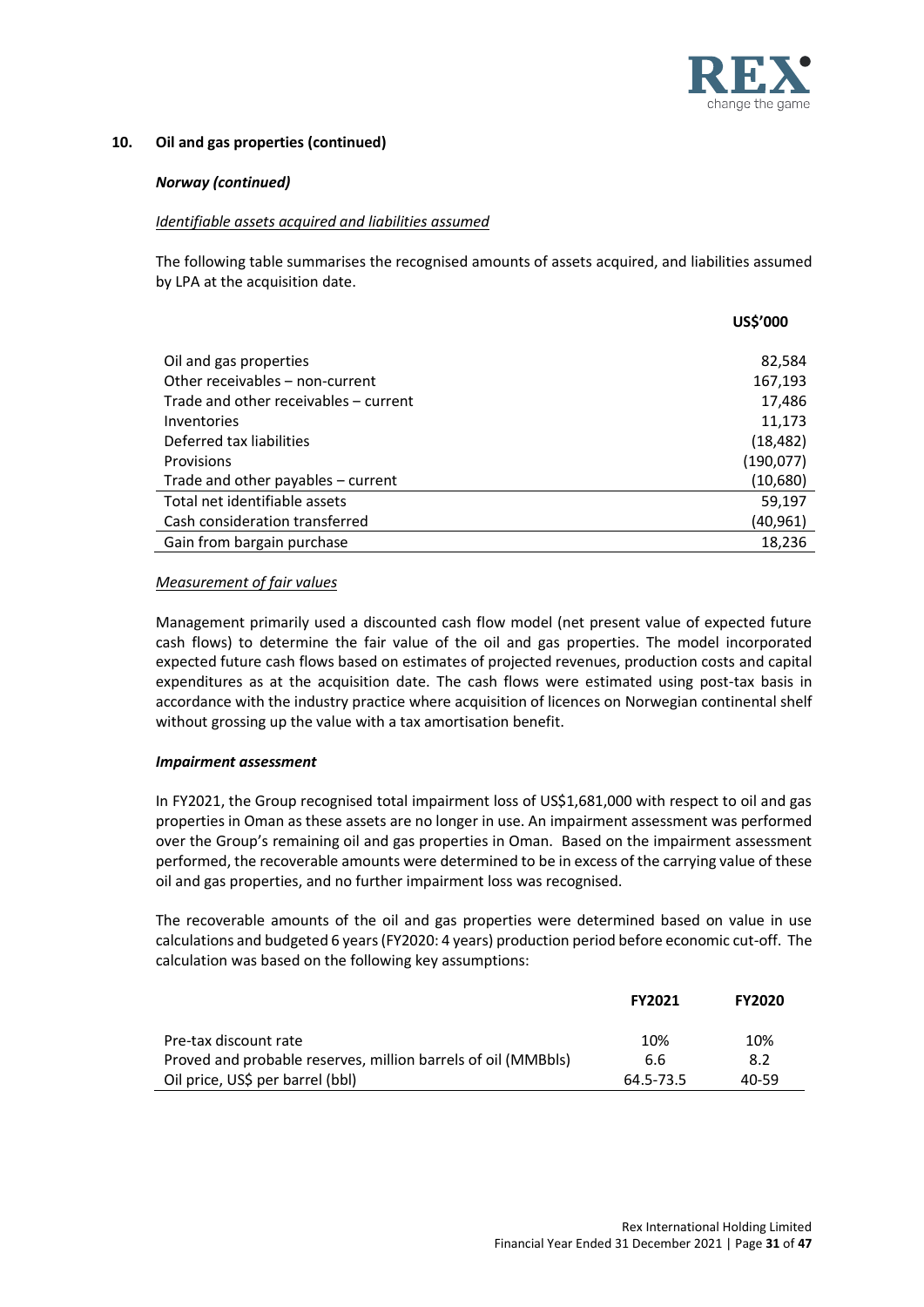

#### **11. Other intangible assets**

|                                            | <b>Customer</b>               |                              |                          |  |
|--------------------------------------------|-------------------------------|------------------------------|--------------------------|--|
|                                            | <b>Technology</b><br>US\$'000 | <b>Contracts</b><br>US\$'000 | <b>Total</b><br>US\$'000 |  |
| Group                                      |                               |                              |                          |  |
| Cost                                       |                               |                              |                          |  |
| At 1 January 2020, 31 December 2020 and 31 |                               |                              |                          |  |
| December 2021                              | 4,700                         | 3,800                        | 8,500                    |  |
| <b>Accumulated amortisation</b>            |                               |                              |                          |  |
| At 1 January 2020                          | 2,369                         | 1,916                        | 4,285                    |  |
| Amortisation                               | 470                           | 380                          | 850                      |  |
| At 31 December 2020                        | 2,839                         | 2,296                        | 5,135                    |  |
| Amortisation                               | 470                           | 380                          | 850                      |  |
| At 31 December 2021                        | 3,309                         | 2,676                        | 5,985                    |  |
| <b>Carrying amounts</b>                    |                               |                              |                          |  |
| At 31 December 2021                        | 1,391                         | 1,124                        | 2,515                    |  |
| At 31 December 2020                        | 1,861                         | 1,504                        | 3,365                    |  |
| At 1 January 2020                          | 2,331                         | 1,884                        | 4,215                    |  |
|                                            |                               |                              |                          |  |

#### *Amortisation*

The amortisation of technology and customer contracts is included in "administration expenses".

#### **12. Plant and equipment**

The Group acquired assets amounting to US\$203,000 during the six months ended 31 December 2021 (six months ended 31 December 2020: US\$429,000), and US\$211,000 for the full year ended 31 December 2021 (FY2020: US\$1,391,000). No assets were disposed in FY2021 (FY2020: US\$1,000).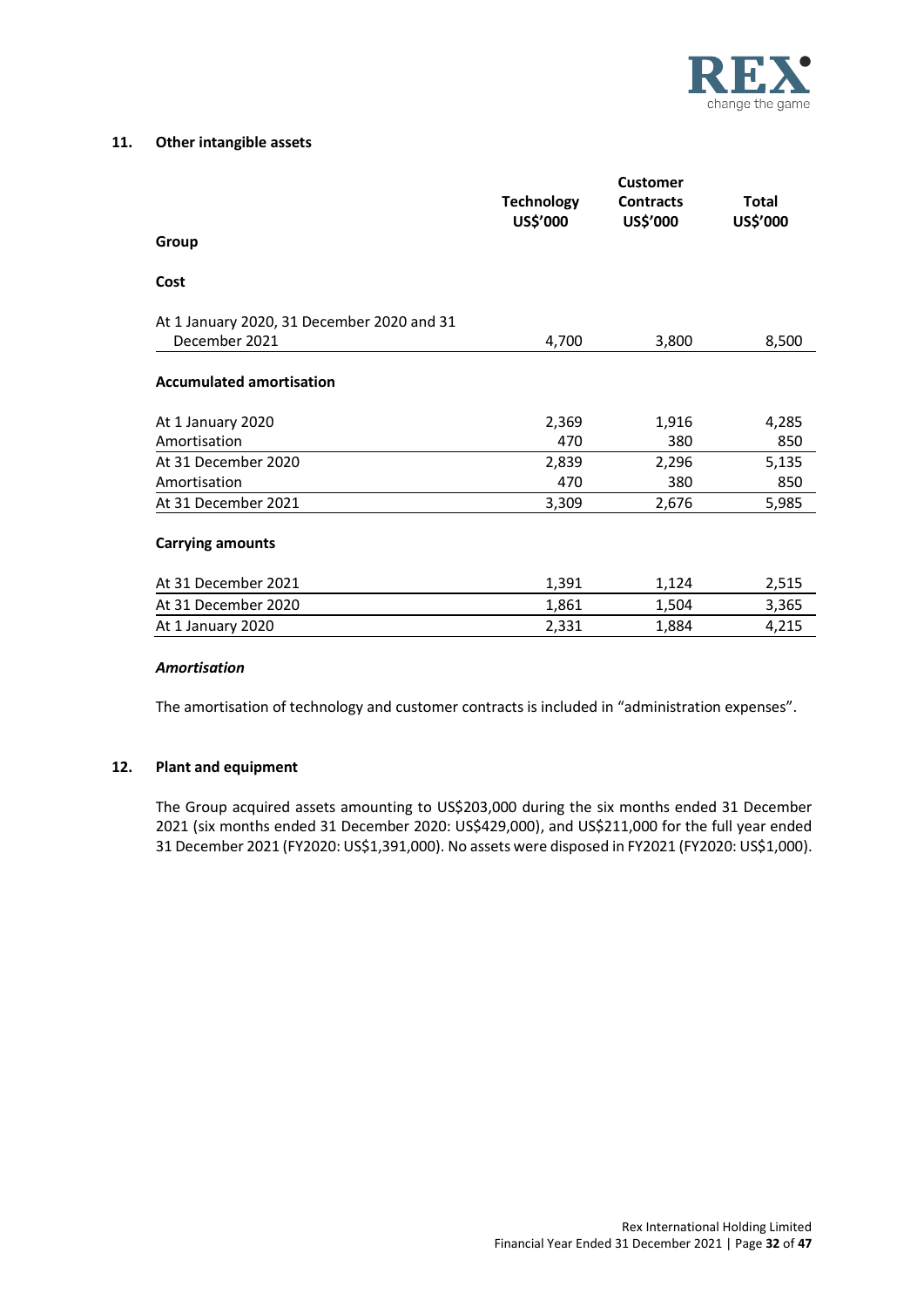

### **13. Trade and other receivables**

|                             | Group                 |                       | Company               |                       |
|-----------------------------|-----------------------|-----------------------|-----------------------|-----------------------|
|                             | 31-Dec-21<br>US\$'000 | 31-Dec-20<br>US\$'000 | 31-Dec-21<br>US\$'000 | 31-Dec-20<br>US\$'000 |
| Trade receivables           | 44,212                | 14,833                |                       |                       |
| Amounts due from            |                       |                       |                       |                       |
| subsidiaries, non-trade     |                       |                       | 871                   | 2,314                 |
| Amounts due from related    |                       |                       |                       |                       |
| party, non-trade            | 2,647                 |                       |                       |                       |
| Deposits                    | 213                   | 280                   | 106                   | 107                   |
| Decommissioning receivables |                       |                       |                       |                       |
| (Note 10)                   | 167,193               |                       |                       |                       |
| Other receivables           | 4,858                 | 2,278                 | 23                    | 10                    |
|                             | 219,123               | 17,391                | 1,000                 | 2,431                 |
| Prepayments                 | 2,497                 | 739                   | 130                   | 137                   |
| Income tax receivables (i)  | 40,561                | 19,070                |                       |                       |
| Trade and other receivables | 262,181               | 37,200                | 1,130                 | 2,568                 |
| Non-current                 | 167,193               |                       |                       |                       |
| Current                     | 94,988                | 37,200                | 1,130                 | 2,568                 |
|                             | 262,181               | 37,200                | 1,130                 | 2,568                 |

(i) Income tax receivables of US\$40,561,000 (2020: US\$19,070,000) relates to an amount receivable from Norway tax authorities for exploration costs incurred in 2021 (2020: 2020). Oil exploration companies operating on the Norwegian Continental Shelf may claim a 78% refund of their exploration costs limited to tax losses of the year. The refund will be paid out in November the following year.

Amounts due from subsidiaries are repayable on demand, unsecured and interest-free.

Amounts due from related party (non-trade) will mature on 31 January 2022, unsecured and interest-free.

### **14. Share capital**

|                                                                                                                     | <b>Group and Company</b>                  |                       |                                          |                       |  |  |
|---------------------------------------------------------------------------------------------------------------------|-------------------------------------------|-----------------------|------------------------------------------|-----------------------|--|--|
|                                                                                                                     | 31-Dec-21<br>Number of<br>shares<br>'000' | 31-Dec-21<br>US\$'000 | 31-Dec-20<br>Number of<br>shares<br>'000 | 31-Dec-20<br>US\$'000 |  |  |
| Fully paid ordinary shares,<br>with no par value:                                                                   |                                           |                       |                                          |                       |  |  |
| In issue at beginning of year<br>Issuance of shares pursuant to<br>vesting of share awards under<br>the Performance | 1,315,507                                 | 257,677               | 1,313,889                                | 257,590               |  |  |
| Share Plan ("PSP")                                                                                                  |                                           |                       | 1,618                                    | 87                    |  |  |
| At end of year                                                                                                      | 1,315,507                                 | 257,677               | 1,315,507                                | 257,677               |  |  |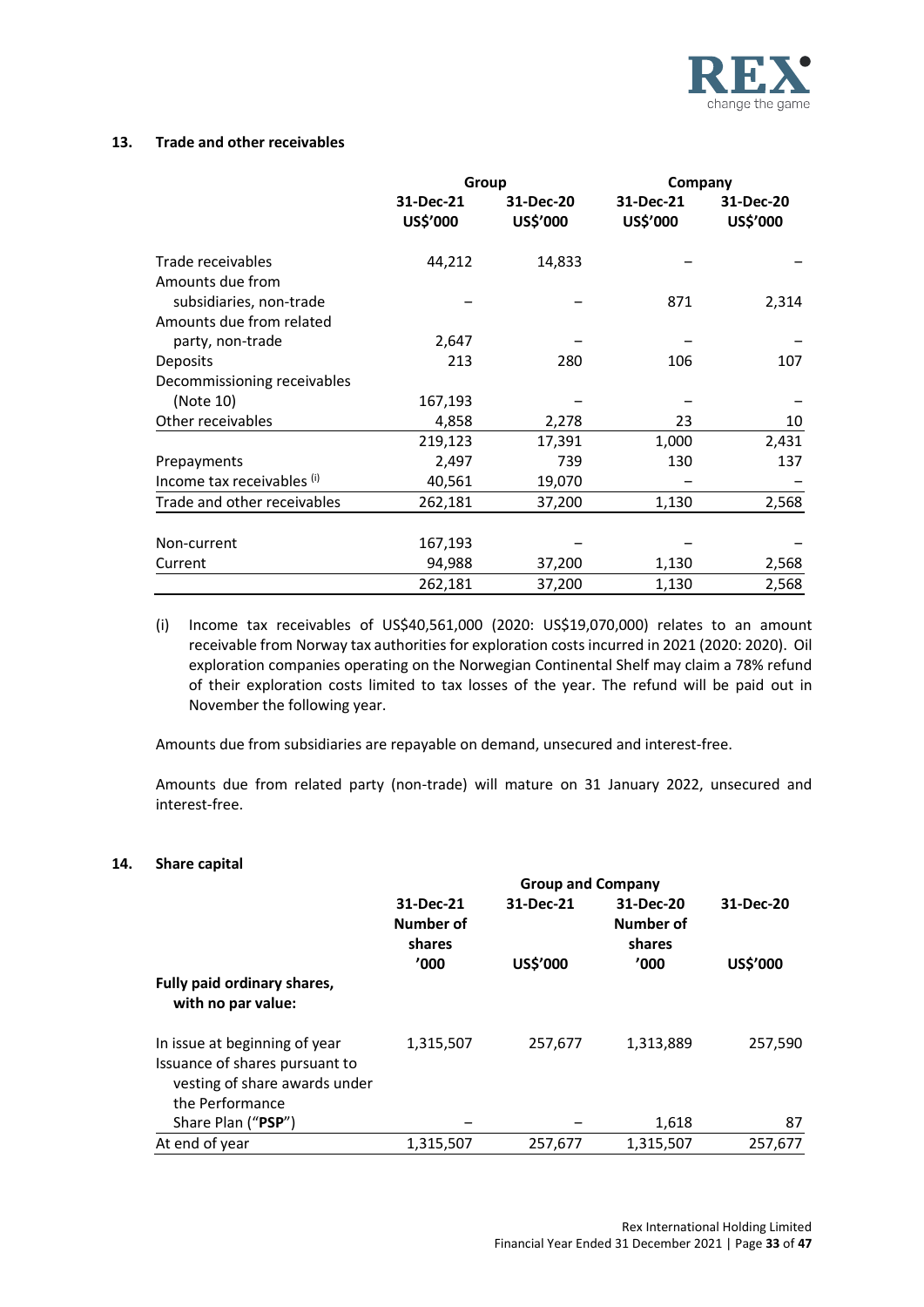

#### **14. Share capital (continued)**

There was no change in the Company's share capital arising from rights issue, bonus issue, subdivision, consolidation, share buy-backs, exercise of share options or warrants, conversion of other issues of equity securities, issue of shares for cash or as consideration for acquisition or for any other purpose since the end of the previous period reported on, being 30 June 2021.

The Company's issued and fully paid-up capital as at 31 December 2021 comprised 1,315,507,991 (31 December 2020: 1,315,507,991) ordinary shares, of which 13,187,000 (31 December 2020: 13,187,000) were held by the Company as treasury shares. The number of issued shares, excluding treasury shares, was 1,302,320,991 (31 December 2020: 1,302,320,991).

The treasury shares held represent 1.01% of the total number of issued shares (excluding treasury shares) as at 31 December 2021 (31 December 2020: 1.01%). There were no sales, transfers, cancellation and/or use of treasury shares in 2H FY2021.

There were no outstanding convertibles issued by the Company as at 31 December 2021 and 31 December 2020. There were no subsidiary holdings as at 31 December 2021 and 31 December 2020, and no sales, transfers, cancellation and/or use of subsidiary holdings in 2H FY2021.

#### **15. Share-based payment arrangements**

# *Performance Share Plan ("PSP") (equity-settled)*

The PSP of the Company was approved and adopted by its members at an Extraordinary General Meeting held on 24 June 2013 and amended with shareholders' approval at an Extraordinary General Meeting of the Company on 30 April 2014 and on 28 April 2017.

Movement of the awards of ordinary shares granted under the PSP (the "**Awards**"):

|           | Number of Awards |                    |                        |        |            |           |
|-----------|------------------|--------------------|------------------------|--------|------------|-----------|
| Date of   |                  |                    | Lapsed/                | Vested |            |           |
| Grant of  | At               | Granted in         | Cancelled in           | in     | At         | Number of |
| Awards    | $1$ -Jan- $21$   | FY2021             | FY2021                 | FY2021 | 31-Dec-21  | Holders   |
|           |                  |                    |                        |        |            |           |
| 29-Apr-19 | 53,172,700       |                    | (53, 172, 700)         |        |            |           |
| 22-May-20 | 5,082,400        |                    | (5,082,400)            |        |            |           |
| 9-Mar-21  | -                | $11,724,100^{(2)}$ |                        |        | 11,724,100 | 4         |
|           | 58,255,100       | 11.724.100         | $(58, 255, 100)^{(1)}$ |        | 11,724,100 | 4         |

(1) On 9 March 2021, all 58,255,100 Awards previously granted had been cancelled (forthwith lapsed and to be of no value).

 $(2)$  On 9 March 2021, the Company granted 11,724,100 Awards to certain directors of the Company. The number of Awards to be vested will range from 0% to 100%, subject to fulfilment of certain predetermined performance benchmarks and the satisfactory completion of time-based service condition(s).

If the Average Performance Market Price is S\$0.30 and above, 50% of the Awards shall be released after the vesting period. If the Average Performance Market Price is S\$0.45 and above, an additional 50% of the Awards shall be released. If the Average Performance Market Price is less than S\$0.30, none of the Awards shall be released unless otherwise determined by the committee administering the PSP. Please refer to the Company's announcement dated 9 March 2021 for further details.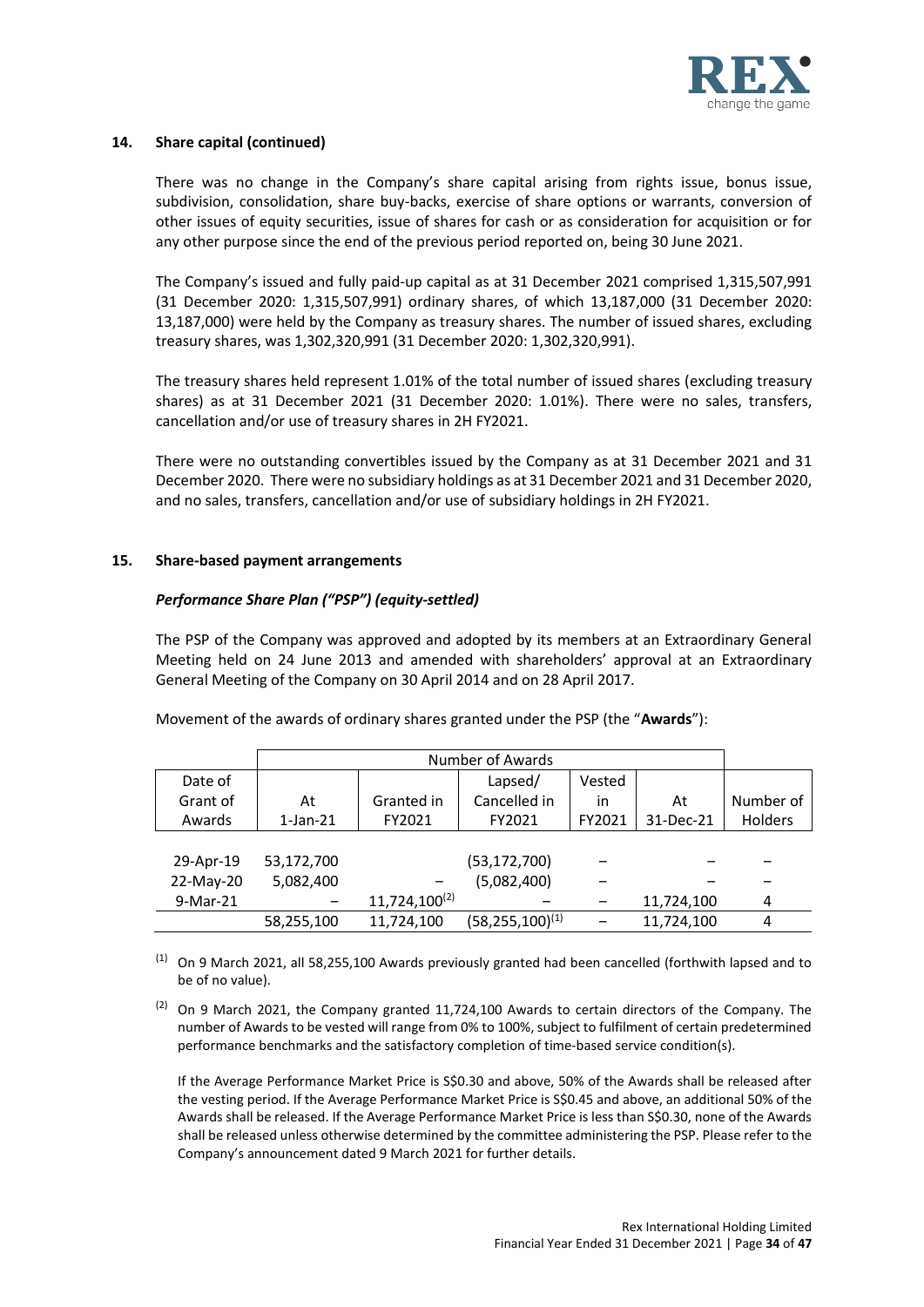

# **15. Share-based payment arrangements (continued)**

### *Performance Share Plan ("PSP") (equity-settled) (continued)*

#### *Measurement of fair values*

The estimated fair value at date of grant for each share granted on 9 March 2021 was S\$0.178 per share, and the estimated fair value at date of grant for each share granted on 22 May 2020 was S\$0.137 per share.

#### **16. Loans and borrowings**

|                                               | Group                 |                       |
|-----------------------------------------------|-----------------------|-----------------------|
|                                               | 31-Dec-21<br>US\$'000 | 31-Dec-20<br>US\$'000 |
| Amount repayable after one year               |                       |                       |
| Secured bond issues                           | 47,107                |                       |
| Amount repayable within one year or on demand |                       |                       |
| Secured bank loans                            |                       | 18,010                |
| Current portion of secured bond issues        | 8,512                 |                       |
|                                               | 8,512                 | 18,010                |
|                                               |                       |                       |

There were no unsecured loans or borrowings for the financial years ended 31 December 2021 and 31 December 2020.

#### *Secured bond issues*

On 9 July 2021, LPA completed the issuance of NOK 500 million (approximately US\$57.07 million) worth of 2.5-year senior secured bonds. The bonds bear an interest rate of 3 months Norwegian interbank offered rate ("**NIBOR**") plus margin of 8.25% per annum. Interests and redemption of bonds is repayable in semi-annual instalments, with first repayment in July 2022. The final maturity date of the bonds is on 9 January 2024.

The bond is secured with, inter alia, a pledge over the Company's wholly-owned subsidiary, Rex International Investments Pte. Ltd.'s shareholding interests in LPA, security with first priority over interests in future hydrocarbon assets which LPA and/or its subsidiaries may acquire in future, tax balances held by LPA today and deferred tax assets related to the Brage Field upon completion of the acquisition of Brage Field. In the event of a default on the bond, any remaining tax assets (comprised deferred tax assets and tax refund receivables) are backed by the Norwegian Government and can be used by bond holders to partially recoup any shortfall in the bond issue. The bonds are targeted to be listed on the Oslo Børs.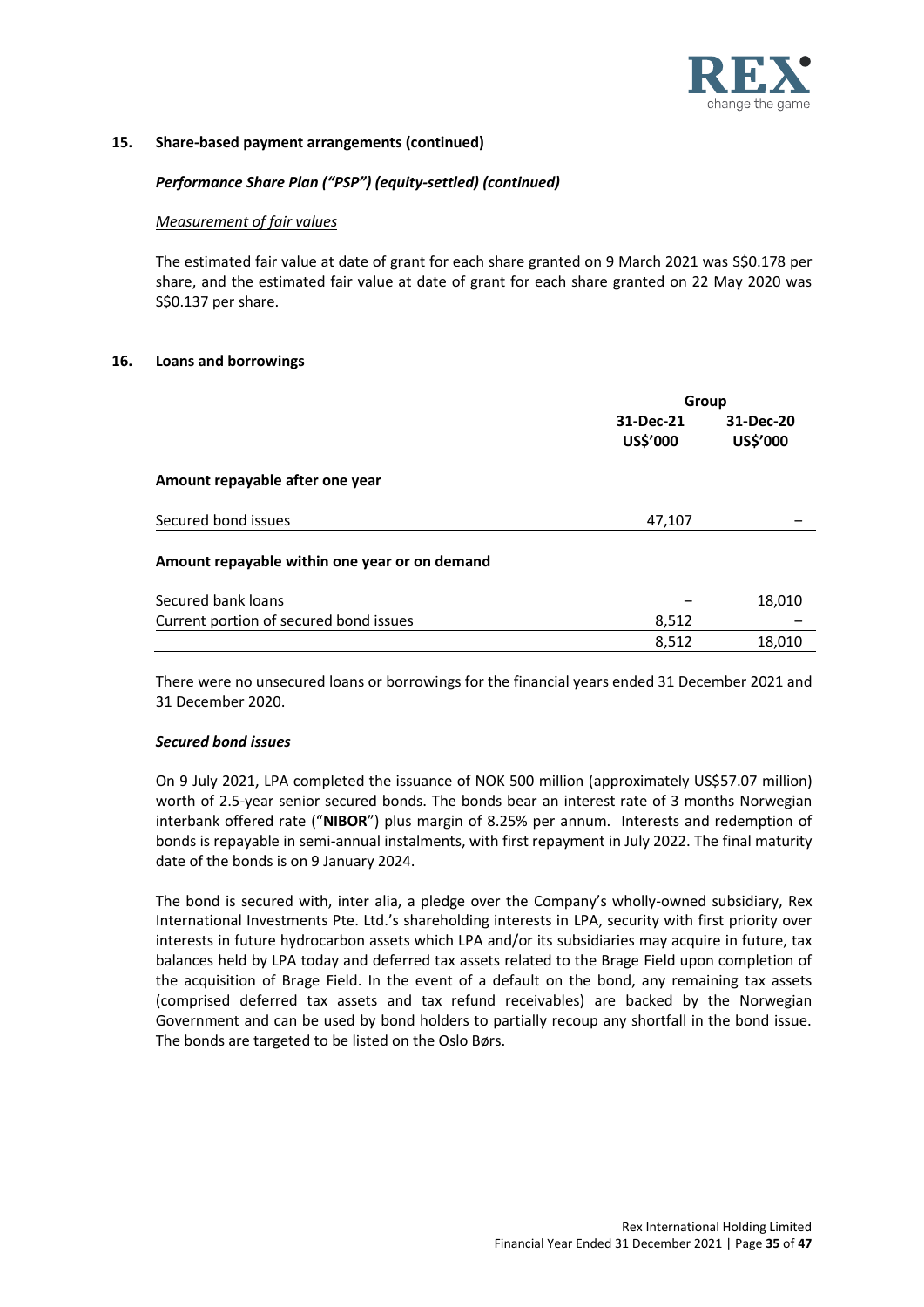

#### **16. Loans and borrowings (continued)**

#### *Bank loans*

In 2020, LPA had entered into an Amendment Agreement pursuant to the original Revolving Exploration Financing Facility agreement with Skandinaviska Enskilda Banken to extend the credit facility until 31 December 2021 for NOK 350,000,000. Any outstanding amounts as at 31 December 2020 shall be repaid in December the following year following receipt of tax refunds. The agreed interest rate is 3-month NIBOR + 2.0%.

The credit facility was secured by a first priority assignment of tax refunds, first priority charge over certain bank accounts, a first priority pledge of certain participation interests in licences and a first priority assignment over certain insurances in the subsidiary in Norway.

All bank loans were fully repaid in FY2021.

#### **17. Provisions**

|                                                 | <b>Exploration drilling</b><br>rehabilitation |           |
|-------------------------------------------------|-----------------------------------------------|-----------|
|                                                 | 31-Dec-21                                     | 31-Dec-20 |
|                                                 | US\$'000                                      | US\$'000  |
| Group                                           |                                               |           |
| At 1 January                                    | 1,210                                         | 1,628     |
| Acquisition of oil and gas properties (Note 10) | 190,077                                       |           |
| Unwinding of discount                           | 132                                           | 49        |
| Provisions made during the year                 | 5,728                                         |           |
| Reversal of provisions                          |                                               | (467)     |
| At 31 December                                  | 197,147                                       | 1,210     |
| Comprising:                                     |                                               |           |
| Current                                         |                                               |           |
| Non-current                                     | 197,147                                       | 1,210     |
|                                                 | 197,147                                       | 1,210     |

#### *Exploration drilling rehabilitation*

The rehabilitation provision represents the present value of the cost of rehabilitating and decommissioning oil field assets and infrastructure such as wells, pipelines and processing facilities in Oman, which are expected to be incurred when the operations are ceased. These provisions have been created based on the Group's internal estimates. Assumptions based on the current economic environment have been made, which management believes are a reasonable basis upon which to estimate the future liability. These estimates, including discount rates, are reviewed regularly to take into account any material changes to the assumptions. However, actual decommissioning costs will ultimately depend upon future market prices for the necessary decommissioning works required that will reflect market conditions at the relevant time. Furthermore, the timing of decommissioning is likely to depend on when the fields cease to produce at economically viable rates. This, in turn, will depend upon future oil and gas prices, which are inherently uncertain.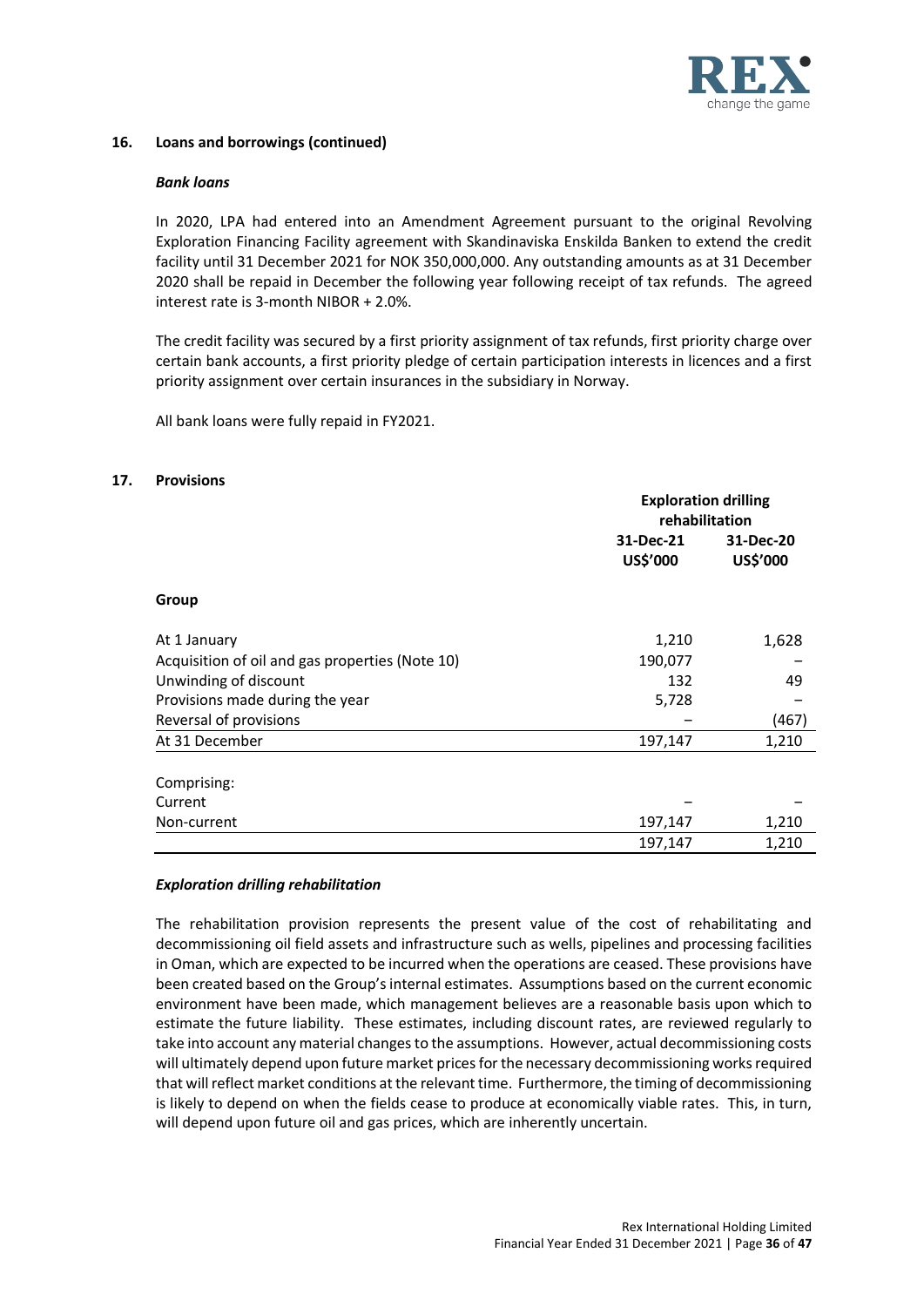

# **17. Provisions (continued)**

# *Exploration drilling rehabilitation (continued)*

In 2021, as part of the Group's regular review, the provisions were revised following the establishment and commencement of the planned drilling programme in Oman. Accordingly, the provisions increased by US\$5,728,000 (2020: decreased by US\$467,000), with a corresponding increase in oil and gas properties of US\$5,728,000 (Note 10) (2020: decrease of US\$467,000 in the exploration and evaluation assets) (Note 9).

#### **18. Contingent liability**

#### *Legal claims*

#### Global Settlement Agreement

On 31 August 2020, the Group and associates related to the legal cases with Gulf Hibiscus Limited signed a global settlement agreement ("**Settlement Agreement**") with Hibiscus Petroleum Berhad ("**Hibiscus**"), its subsidiary and other parties related to the legal cases for purposes of resolving and settling those legal cases and other related claims. The Settlement Agreement does not involve any payment by the Group to Hibiscus group (including Gulf Hibiscus Limited). The terms of the Settlement Agreement are confidential, and implementation of the same is subject to a long stop date of 31 December 2020, which was further extended to 30 June 2021.

On 25 June 2021, the parties entered into a second supplemental agreement to extend the long stop date for implementation of the settlement from 30 June 2021 to 31 December 2021.

On 18 October 2021, the settlement arrangement between the relevant parties in relation to the subject court proceedings and other related claims between the parties were duly completed and/or effected pursuant to the terms of the Settlement Agreement.

# Masirah Oil Ltd

On 5 August 2021, Petroci Holding ("**Petroci**") filed a claim against the Company's subsidiaries, Rex Oman Limited ("**Rex Oman**"), Masirah Oil Limited ("**MOL**"), and certain past and present directors of MOL in the High Court, Commercial Division of the British Virgin Islands, in connection with the alleged conduct of MOL's affairs, which led to a dilution of Petroci's interest in MOL as a partner and minority shareholder.

Management has considered the above claims and allegations and are of the view that these claims and allegations against Rex Oman and MOL are frivolous, baseless and unmeritorious. Management does not expect any material financial impact from the claim. Please refer to the Company's announcement dated 11 August 2021 for further details.

#### **19. Subsequent events**

On 26 January 2022, the Company obtained approval in-principle from the Singapore Exchange Securities Trading Limited (the "**SGX-ST**") in relation to the proposed transfer of the Company's listing from the Catalist Board of the SGX-ST to the SGX Mainboard of the SGX-ST (the "**Proposed Transfer**"). An extraordinary meeting will be held on 3 March 2022, to seek shareholders' approval for the Proposed Transfer.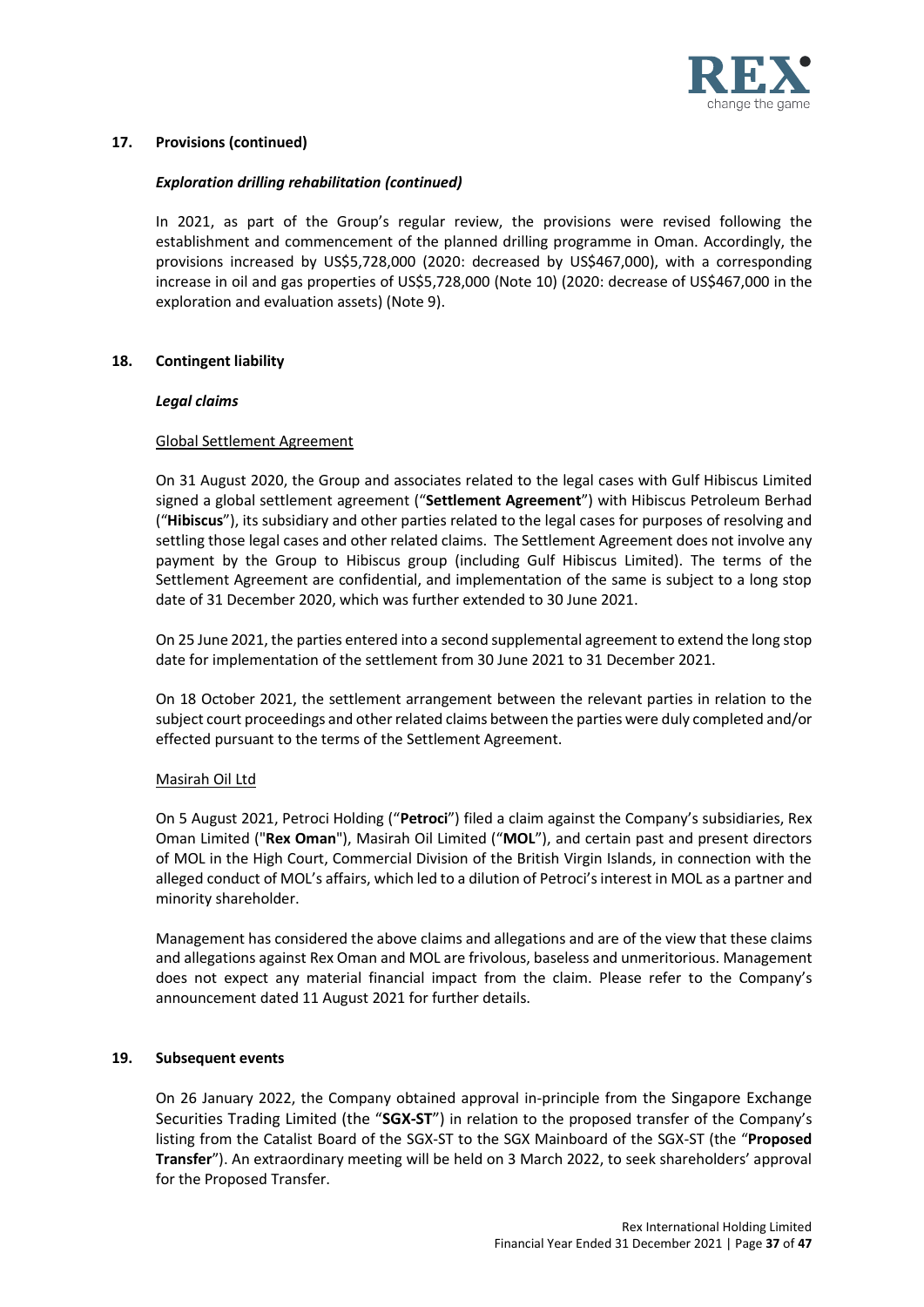

# **F. Other additional information required pursuant to Appendix 7C to the Catalist Rules**

### **1. Audit or review**

The condensed consolidated statement of financial position of Rex International Holding Limited (the Company) and its subsidiaries (collectively the Group) as at 31 December 2021 and the related condensed consolidated profit or loss and other comprehensive income of the Group for the sixmonth and twelve-month period then ended, condensed statement of changes in equity of the Company and the Group for the twelve-month period then ended and condensed consolidated statement of cash flows of the Group for the twelve-month period then ended and certain explanatory notes have not been audited or reviewed by the Company's auditors.

#### **2. Review of performance of the Group**

#### Consolidated Statement of Comprehensive Income

Revenue from sale of crude oil increased to US\$158.44 million in FY2021, from US\$46.66 million in the financial year ended 31 December 2020 ("**FY2020**"). The increase in sale of crude oil was due to 1) an increase in the number of oil liftings from seven in FY2020 to 12 in FY2021, and 2) an increase in the average realised oil price sold from US\$34 per barrel in FY2020 to US\$67 per barrel in FY2021.

Correspondingly, production and operating expenses increased to US\$25.55 million in FY2021 from US\$23.84 million in FY2020.

Depletion of oil and gas properties increased to US\$36.24 million in FY2021, from US\$21.48 million in FY2020, due to the increase in volume of oil lifted and sold in FY2021.

Exploration and evaluation expenditure increased to US\$14.61 million in FY2021, from US\$1.51 million in FY2020, mainly due to the 1) expensed exploration costs of US\$9.73 million in Oman for three exploration wells that were deemed non-commercial, 2) impairment of exploration and evaluation assets of US\$1.02 million, and 3) write-off of oil and gas properties of US\$1.68 million in Oman upon annual review.

Administrative expenses increased to US\$29.11 million in FY2021, from US\$15.29 million in FY2020, largely due to performance bonuses paid to the executives and employees of the Group.

Other expenses of US\$4.84 million recorded in FY2020 was mainly attributable to 1) premiums paid for Brent Crude Oil futures contract hedging of US\$3.35 million in FY2020; 2) unrealised loss in fair value of quoted investments of US\$0.57 million due to poor performance in the bond and equity markets; and 3) realised loss on disposal of quoted investments of US\$0.67 million. Other expenses in FY2021 were negligible.

Other income of US\$20.83 million recorded in FY2021 was mainly due to 1) bargain purchase of US\$18.24 million from acquisition of Brage Field, 2) recovery of bad debts previously written-off of US\$1.72 million, and 3) unrealised gain in fair value of quoted investments of US\$0.60 million due to better performance in the bond and equity markets. Comparatively, other income of US\$0.12 million in FY2020 was negligible.

Finance income remained fairly consistent in both financial years, US\$0.73 million in FY2021 and US\$0.78 million in FY2020.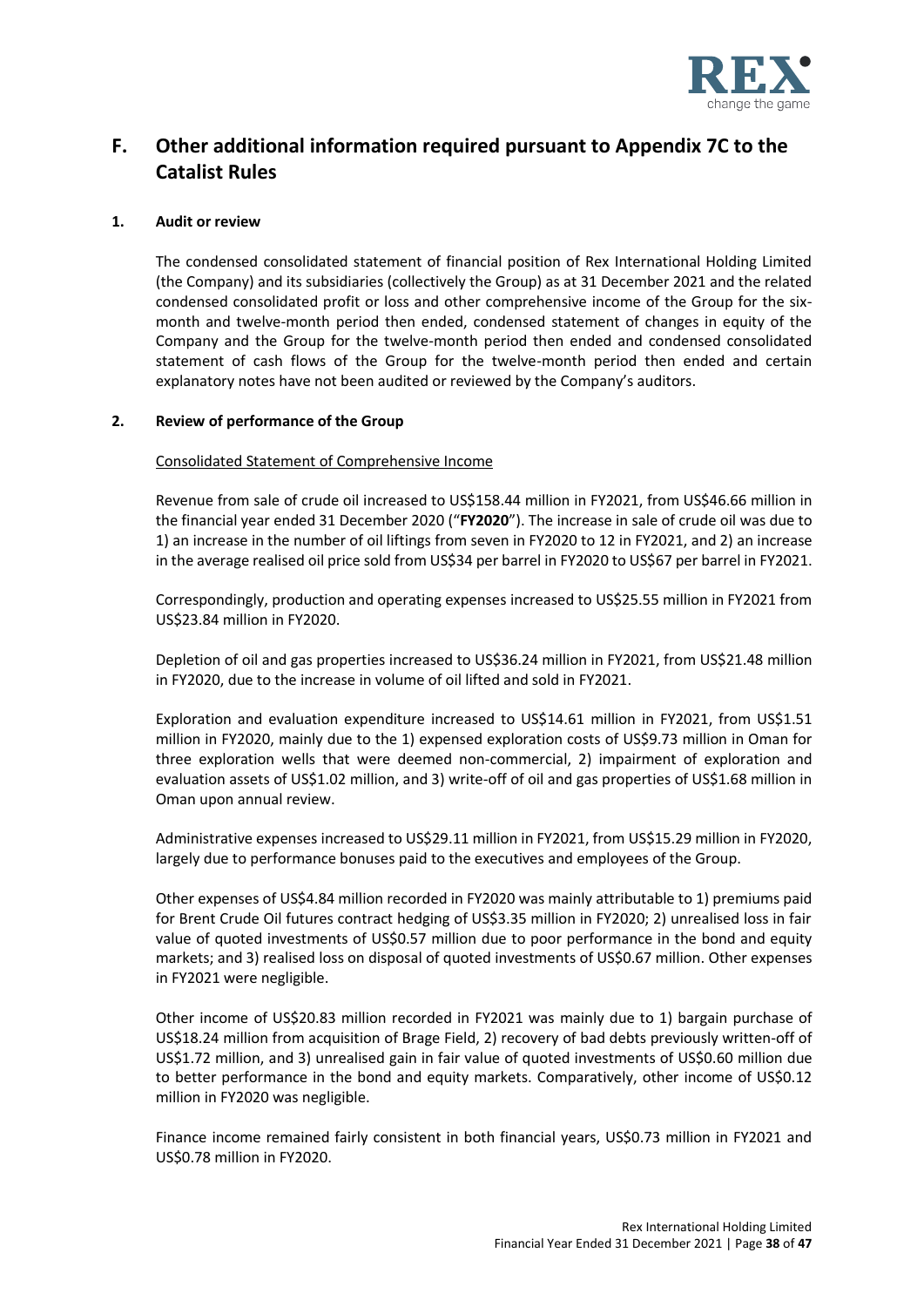

Finance costs increased to US\$3.64 million in FY2021, from US\$0.96 million in FY2020, due to the issuance of bonds by a subsidiary.

The Group recorded a net foreign exchange loss of US\$0.71 million in FY2021, as compared to a net foreign exchange gain of US\$0.89 million in FY2020. The foreign exchange loss in FY2021 was due to the weakening of the Euro and Singapore dollar against the United States dollar in FY2021 as a portion of the quoted investments were denominated in Euro and a portion of cash and cash equivalents were denominated in Singapore dollar.

The Group recorded tax credits of US\$9.52 million and US\$4.90 million in FY2021 and FY2020 respectively, in relation to tax refunds of exploration costs incurred in Norway.

As a result of the aforementioned, the Group registered total profit after tax of US\$78.94 million in FY2021, as compared to total loss after tax of US\$15.21 million in FY2020.

#### Statement of Financial Position

Non-current assets of the Group increased to US\$349.99 million as at 31 December 2021, from US\$112.17 million as at 31 December 2020. The increase was mainly due to 1) an increase in oil and gas properties and recognition of non-current receivables of US\$167.19 million from the acquisition of the Brage Field, 2) an increase in exploration and evaluation assets due to increased exploration activities in Norway, and 3) the investment in an associate.

Inventories of US\$11.28 million as at 31 December 2021 were largely attributable to the acquisition of Brage Field.

Current trade and other receivables of the Group increased to US\$94.99 million as at 31 December 2021, from US\$37.20 million as at 31 December 2020, largely due to 1) receivables from the acquisition of Brage Field, and 2) increased receivables from the sale of crude oil in Oman which included the Oman government take for the oil lifted and sold in FY2021.

The Group recorded marked-to-market quoted investments of US\$26.31 million and US\$25.93 million as at 31 December 2021 and 31 December 2020 respectively.

Subsequent to the acquisition of Brage Field, decommissioning provisions increased to US\$197.15 million as at 31 December 2021, from US\$1.21 million as at 31 December 2020 and deferred tax liabilities increased to US\$40.83 million as at 31 December 2021, from US\$13.17 million as at 31 December 2020.

Total current and non-current lease liabilities decreased to an aggregate of US\$0.57 million as at 31 December 2021, from US\$1.00 million as at 31 December 2020, due to the repayment of lease liabilities in FY2021.

The Group recorded total current and non-current loans and borrowings of US\$55.62 million as at 31 December 2021 from the issuance of secured bonds by a subsidiary to fund the acquisition of Brage Field. Comparatively, the Group recorded short-term bank borrowings of US\$18.01 million as at 31 December 2020 from drawn-down credit facilities to fund its exploration activities in Norway. All bank borrowings were fully repaid in FY2021.

Trade and other payables increased to US\$49.73 million as at 31 December 2021, from US\$22.05 million as at 31 December 2020, mainly due to 1) payables from the acquisition of Brage Field, and 2) ongoing production activities in Oman and amounts due to the Oman government for oil lifted and sold in FY2021.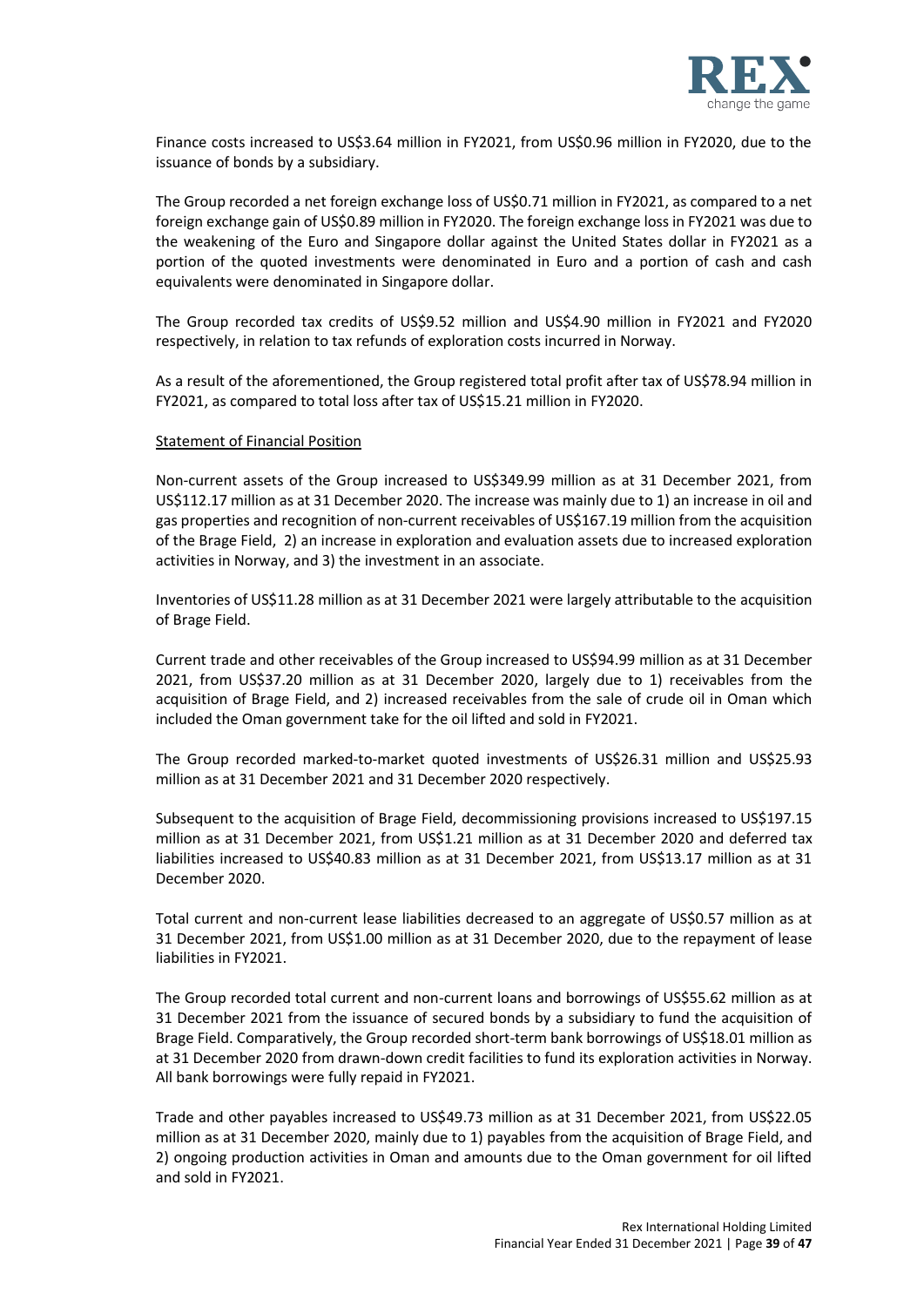

Working capital increased to US\$134.50 million as at 31 December 2021, from US\$43.02 million as at 31 December 2020, mainly due to the acquisition of Brage Field and an increase in sale of crude oil in FY2021.

### Statement of Cash Flows

As at 31 December 2021, the Group's cash and cash equivalents and quoted investments totalled US\$86.91 million (31 December 2020: US\$46.30 million); with cash and cash equivalents at US\$60.60 million (31 December 2020: US\$20.38 million); and quoted investments at US\$26.31 million (31 December 2020: US\$25.93 million).

The Group reported net cash generated from operating activities of US\$98.99 million in FY2021, after accounting for movements in working capital. This was primarily due to sale of crude oil and tax receipts from the Norwegian authorities for exploration and evaluation activities in Norway. The net cash generated from operating activities was partially offset by production and operating expenses used in the production activities in Oman, as well as administrative and other operational expenses incurred in relation to the Group's business.

Cash collateral placed with a financial institution of US\$0.48 million were pledged as securities for bank guarantee facilities granted to the Company, and therefore restricted from use in other operations.

Net cash used in investing activities of US\$74.00 million in FY2021 was attributable to 1) the acquisition of Brage Field of US\$40.96 million, 2) investment in an associate of US\$1.00 million, 3) purchase of quoted investments of US\$12.97 million and 4) exploration and evaluation expenditure of US\$32.74 million. The net cash used in investing activities was also partially offset by proceeds from the disposal of quoted investments of US\$13.17 million and interest received of US\$0.73 million.

Net cash generated from financing activities of US\$13.14 million in FY2021 was mainly due to 1) proceeds from the issuance of secured bonds by a subsidiary of US\$57.07 million to fund the acquisition of Brage Field and 2) proceeds from bank loans of US\$2.91 million to fund the exploration activities in Norway. Net cash generated from financing activities was also partially offset by 1) repayment of bank loans and lease liabilities of US\$21.14 million, 2) acquisition of non-controlling interests in a subsidiary of US\$2.71 million, 3) dividends paid to non-controlling interests of a subsidiary of US\$19.00 million, 4) transaction costs of US\$1.52 million paid in relation to the issuance of secured bonds by a subsidiary, and 5) interests paid of US\$3.02 million.

As a result of the aforementioned, the Group recorded an overall net increase in cash and cash equivalents of US\$38.14 million in FY2021, as compared to an overall net decrease in cash and cash equivalents of US\$0.73 million in FY2020.

#### **3. Where a forecast, or a prospect statement, has been previously disclosed to shareholders, any variance between it and the actual results**

Not applicable.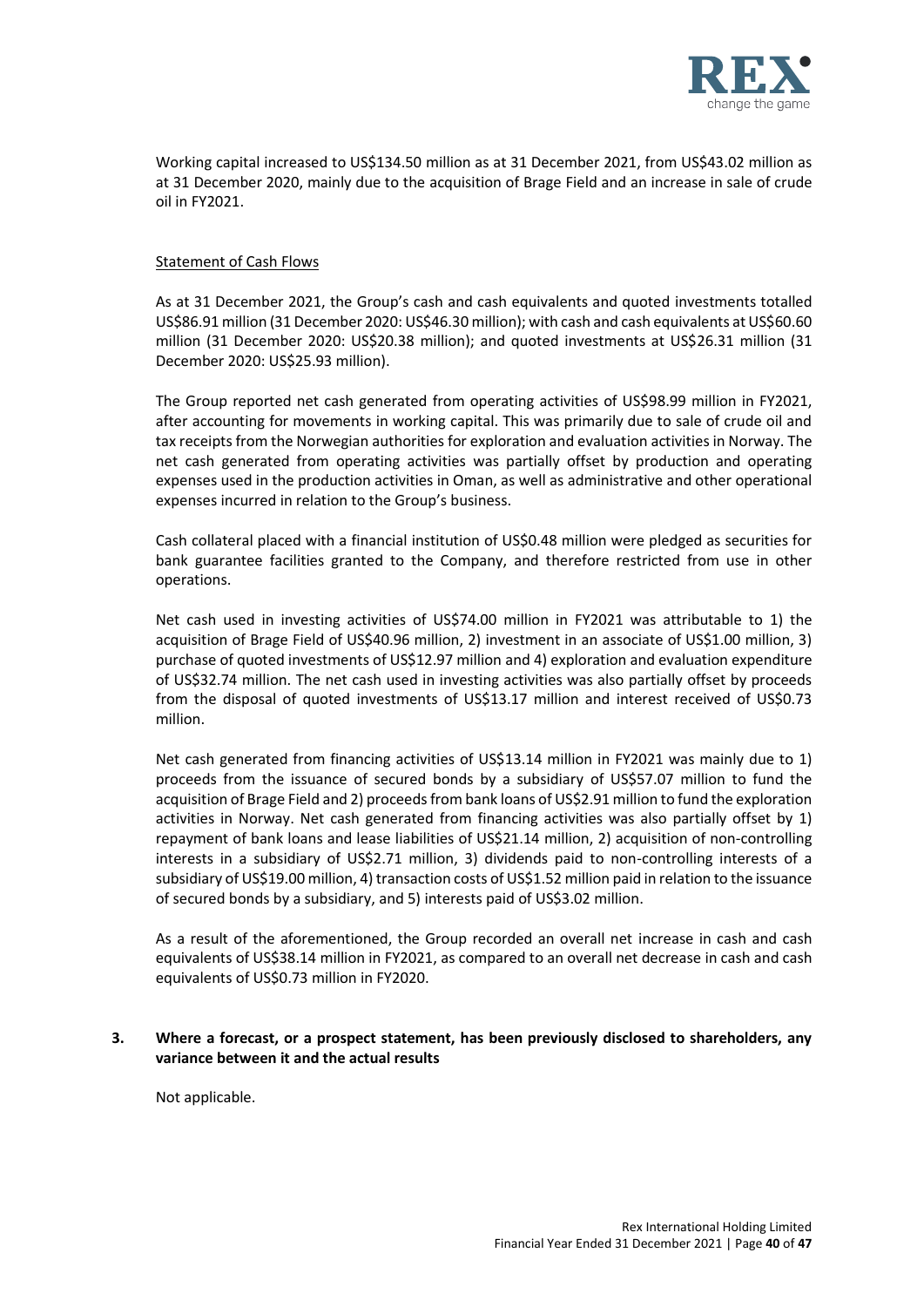

# **4. A commentary at the date of the announcement of the significant trends and competitive conditions of the industry in which the Group operates and any known factors or events that may affect the Group in the next operating period and the next 12 months**

Brent crude oil continued to rally in the second half of 2021 as increasing COVID-19 vaccination rates led to the easing of travel restrictions, a rebound in global economic activity, and demand for crude oil outpacing supply. Brent crude oil prices increased from US\$75.13<sup>1</sup> a barrel as of 30 June 2021 to US\$77.78 a barrel as of 31 December 2021, and further jumped to US\$93.70 a barrel on 4 February 2022, the highest in seven years.

The demand-supply imbalance is expected to hold in the short term as the Organization of the Petroleum Exporting Countries (OPEC) and its partners remain likely to stick to existing policies of moderate output increases, to boost output by 400,000 barrels per day despite oil price rally<sup>2</sup>. While resumption of talks between the US and Iran could revive a nuclear agreement, paving the way for the removal of sanctions on Iranian oil exports and hence, increasing crude supply<sup>3</sup>, underinvestment in fossil fuel production in recent years in light of the global push toward clean energy, cyclical demand pressures, recent geopolitical events such as the Ukraine-Russia conflict and an acceleration of economic activities in China could lead to higher Brent crude oil prices**4,5** .

The U.S. Energy Information Administration estimates Brent crude oil prices to average US\$75 a barrel in 2022<sup>6</sup>, whereas investment banks Goldman Sachs and JP Morgan have forecasted Brent crude oil prices to top US\$100 a barrel in 2022<sup>7,8</sup>.

In Norway, the Group's subsidiary Lime Petroleum AS ("**LPA**") has been actively engaging the operator and partners of the Brage Field on production and development plans, since the completion of LPA's acquisition of a 33.8434% interest in the field on 31 December 2021. Three infill wells that were drilled in 2021 are expected to start production in 2022. Development work on three discovery assets in which LPA has interests – Shrek, Falk and Tyrving (previously known as Fogelberg) – are continuing. Exploration drilling of the PL867/B Gjegnalunden prospect in the North Sea is likely to be in the second half of 2022.

In Oman, maintenance of the Mobile Offshore Production Unit's production system in the Yumna Field remains ongoing. The Group is working on further exploration plans in Block 50.

In Malaysia, the local team that the Group has set up will be focusing on plans for the predevelopment phase of the Rhu-Ara and the Diwangsa Clusters in offshore Peninsular Malaysia, in which the Group holds operatorship and 95% participating interests.

The Group will also be holding an extraordinary meeting on 3 March 2022, to seek shareholders' approval to transfer the Company's listing from the Catalist Board of the SGX-ST to the Mainboard of the SGX-ST.

The Group will update shareholders whenever there are material developments to its operational plan.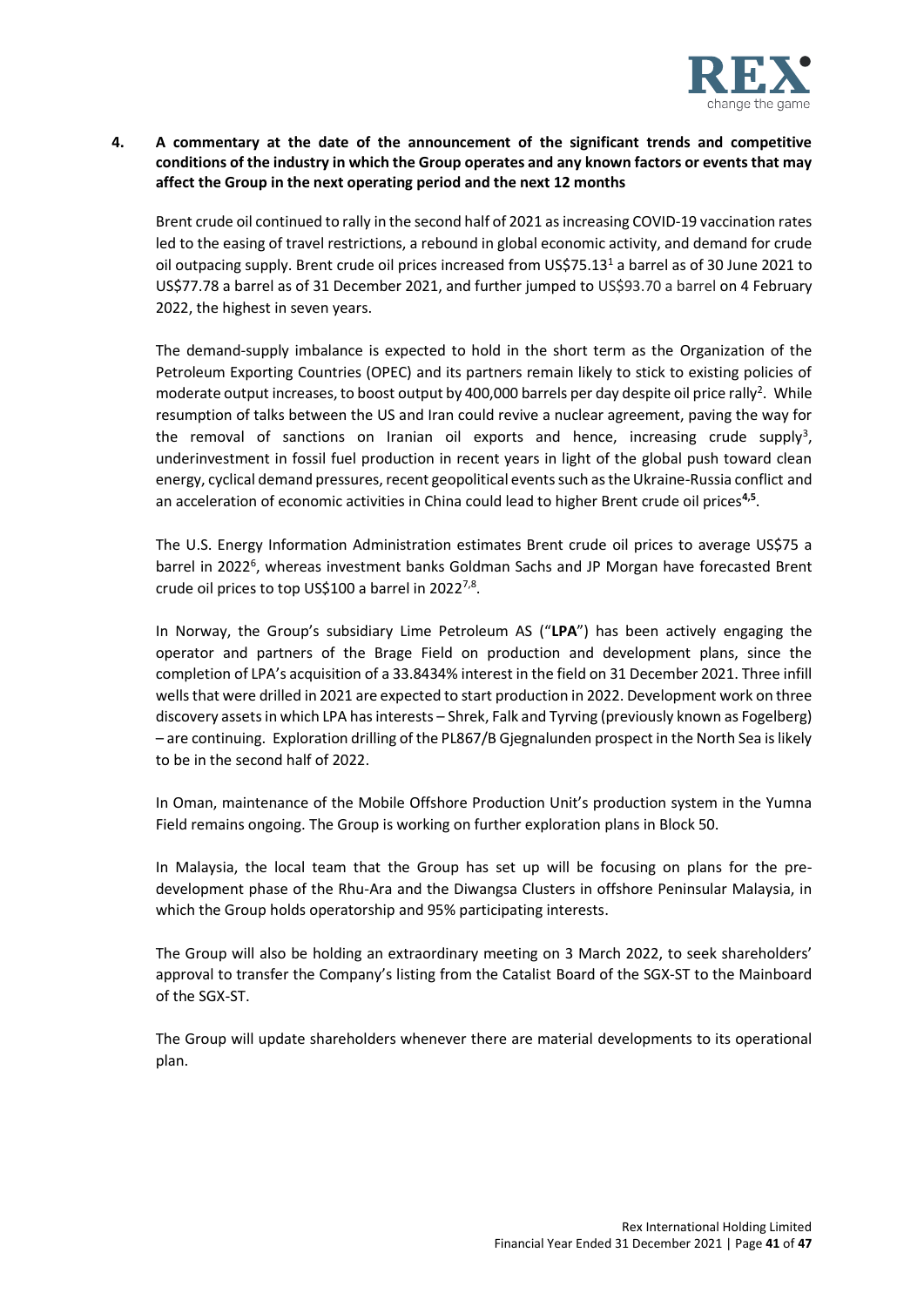

#### Footnotes:

- 1 Bloomberg data
- 2 Reuters[, OPEC+ seen sticking to policy despite oil](https://www.reuters.com/business/energy/opec-technical-committee-trims-2022-oil-surplus-forecast-2022-02-01/) price rally -sources, 2 Feb 2022
- 3 Reuters[, Oil slips from 7-year high ahead of more U.S.-Iran talks,](https://www.reuters.com/business/oil-slips-7-year-highs-ahead-more-us-iran-talks-2022-02-08/) 8 Feb 2022
- 4 Today, Explainer: [Why did oil prices go from less than zero to a multi-year high?,](https://www.todayonline.com/singapore/explainer-why-did-oil-prices-go-less-zero-multi-year-high-1812806?cid=braze-tdy_Today-Morning-Brief_newsletter_08022022_tdy%0A%0A) 7 Feb 2022
- 5 South China Morning Post, Oil prices will remain high [as China's economy starts to fire on all cylinders again](https://www.scmp.com/comment/opinion/article/3166132/oil-prices-will-remain-high-chinas-economy-starts-fire-all?utm_medium=email&utm_source=cm&utm_campaign=enlz-today_international&utm_content=20220208&tpcc=enlz-today_international&UUID=803905bb9ecf3ddcdff898f276b1abbf&next_article_id=3166075&article_id_list=3166195,3166185,3166173,3166241,3166229,3166228,3166250,3166238&tc=16&CMCampaignID=be114e41db87f88b47bb46cbb9567347), 8 Feb 2022
- 6 EIA[, EIA forecasts crude oil prices will fall in 2022 and 2023,](https://www.eia.gov/todayinenergy/detail.php?id=50858#:~:text=We%20forecast%20that%20the%20price,increases%20in%202022%20and%202023.) 12 Jan 2022
- 7 Reuters[, Oil to breach \\$100 a barrel later this year-](https://www.reuters.com/markets/asia/goldman-sachs-sees-brent-oil-hitting-100bbl-q3-2022-2022-01-18/) Goldman Sachs, 18 Jan 2022
- 8 Reuters[, JP Morgan sees oil prices hitting \\$125 in 2022, \\$150/bbl in 2023,](https://www.reuters.com/business/energy/jp-morgan-sees-oil-prices-hitting-125-2022-150bbl-2023-2021-12-02/) 2 Dec 2021

#### **5. Dividend information**

#### **5a. Current financial period reported on**

Any dividends recommended for the current financial period reported on? Yes.

| Name of dividend   | : Proposed final               |
|--------------------|--------------------------------|
| Dividend type      | : Ordinary                     |
| Dividend per share | : 0.5 cents per ordinary share |
| (S\$ cents)        |                                |
| Tax rate           | $:$ Tax exempt                 |

#### **5b. Corresponding period of the immediate preceding financial year**

No dividends declared for the corresponding period of the immediate preceding financial year.

#### **5c. Date payable**

The Directors are pleased to recommend a final dividend of 0.5 cents per ordinary share in respect of the financial year ended 31 December 2021 for approval by the shareholders at the next annual general meeting to be convened on or before 30 April 2022.

The date of payment of the proposed final dividend, if approved at the annual general meeting, will be announced at a later date.

#### **5d. Books closure date**

The books closure date will be announced at a later date.

# **5e. If no dividend has been declared (recommended), a statement to that effect and the reason(s) for the decision.**

Not applicable.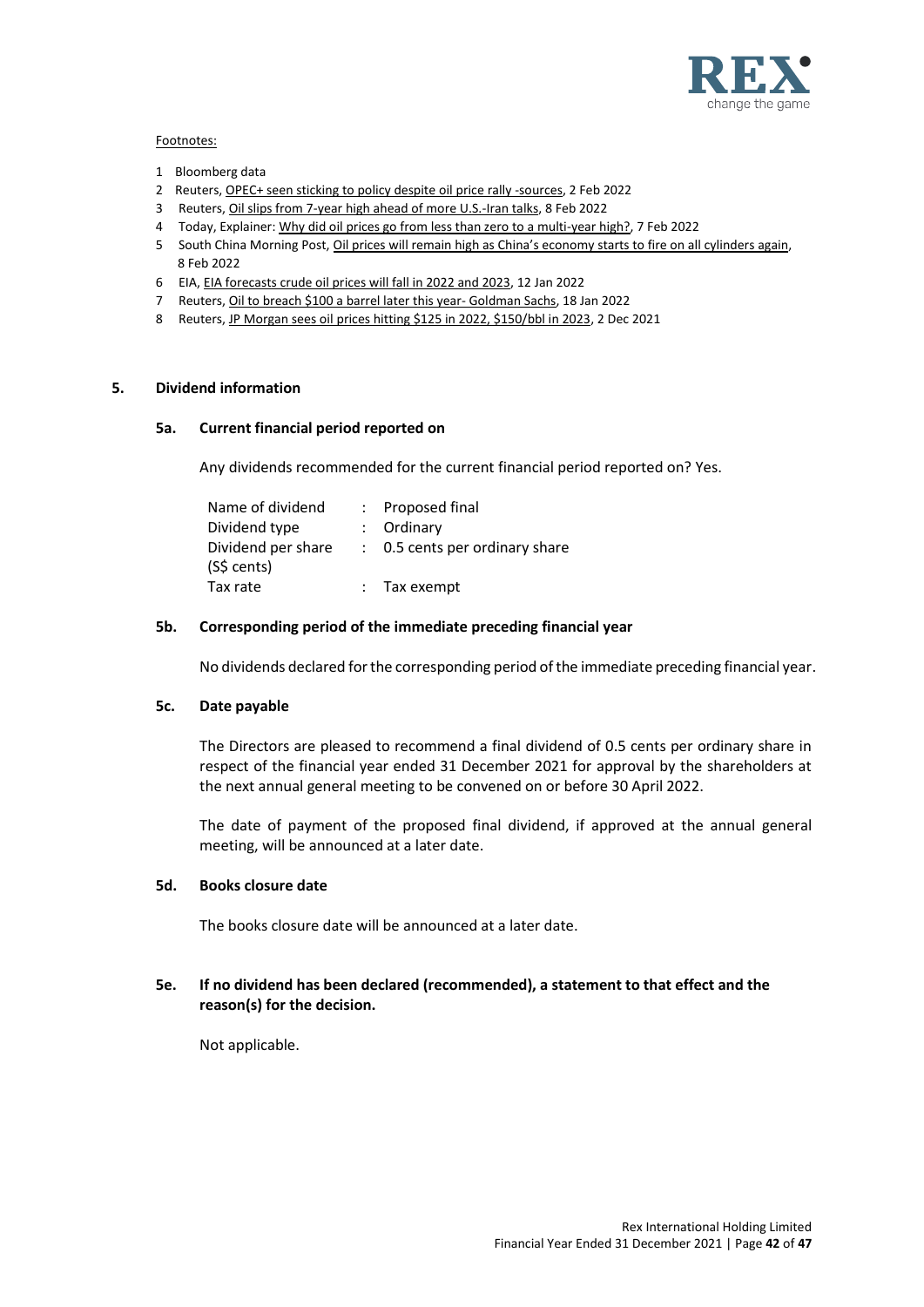

# **6. Interested person transactions ("IPT")**

The Group has not obtained a general mandate from shareholders for IPT.

Dr Karl Lidgren and Mr Hans Lidgren are controlling shareholders of the Company with a 34.71% deemed interest in the Company held through Limea Ltd. ("**Limea**"), in which each of Mr Hans Lidgren and Cresta Group Ltd ("**Cresta**") have a 50% shareholding interest respectively. Cresta is in turn wholly-owned by Dr Karl Lidgren.

### Masirah Oil Ltd

On 22 November 2021, the Group's indirect wholly owned subsidiary Rex Oman Ltd entered into sale and purchase agreements to acquire a total of 10,978 preference shares from 10 parties in the Group's subsidiary Masirah Oil Limited ("**MOL**"), of which 3,618 MOL preference shares were held by Orango Oil Ltd.. Orango Oil Ltd. is 40:40:20 held by Dr Karl Lidgren, Mr Hans Lidgren and Mr Svein Kjellesvik respectively. As such, Orango is an "interested person" and accordingly, Rex Oman's acquisition of the MOL preference shares constitutes an IPT.

#### Monarch Marine Holding Ltd

On 12 November 2021, the Company's indirect wholly owned subsidiary, Rex International Holding Ltd (British Virgin Islands) ("**RIHBVI**") entered into a joint venture agreement with Monarch Marine Holding Ltd ("**MMH**") to incorporate a joint venture company ("**JV Company**") to own marine assets such as vessels, Mobile Offshore Production Units and other associated equipment. The JV Company, Crescent Marine Holding Ltd ("**CMH**"), is 80.1% held by MMH and 19.9% held by RIHBVI.

On 13 December 2021, RIHBVI, together with MMH, entered into loan agreements respectively, to extend an interest free, short-term bridging loan ("**Short-term Bridging Loan**") totalling US\$13.3 million to CMH, up to 31 January 2022. The loans were granted in the respective proportions of shareholdings of RIHBVI and MMH in CMH.

MMH is 80% held by Limea Ltd and as such, MMH is an associate of Dr Karl Lidgren and Mr Hans Lidgren and is an "interested person".

#### Xer Technologies Pte. Ltd.

On 5 July 2021, the Company's wholly-owned subsidiary Rex Technology Investments Pte Ltd entered into a conditional subscription agreement with Xer Technologies Pte. Ltd. ("Xer") to subscribe for 33,333 shares in Xer, an approximate 40% shareholding interest in the Singapore registered commercial drone company at a consideration of up to US\$4 million, upon satisfaction of specific milestones (the "**Xer Acquisition**"). Cresta and Limea each hold 42% and 15% shareholding interest in Xer respectively, upon completion of the Xer Acquisition. As such, Xer is an "interested person".

Save as disclosed above, there were no other IPTs that were more than S\$100,000 entered into by the Group as at the date of this announcement.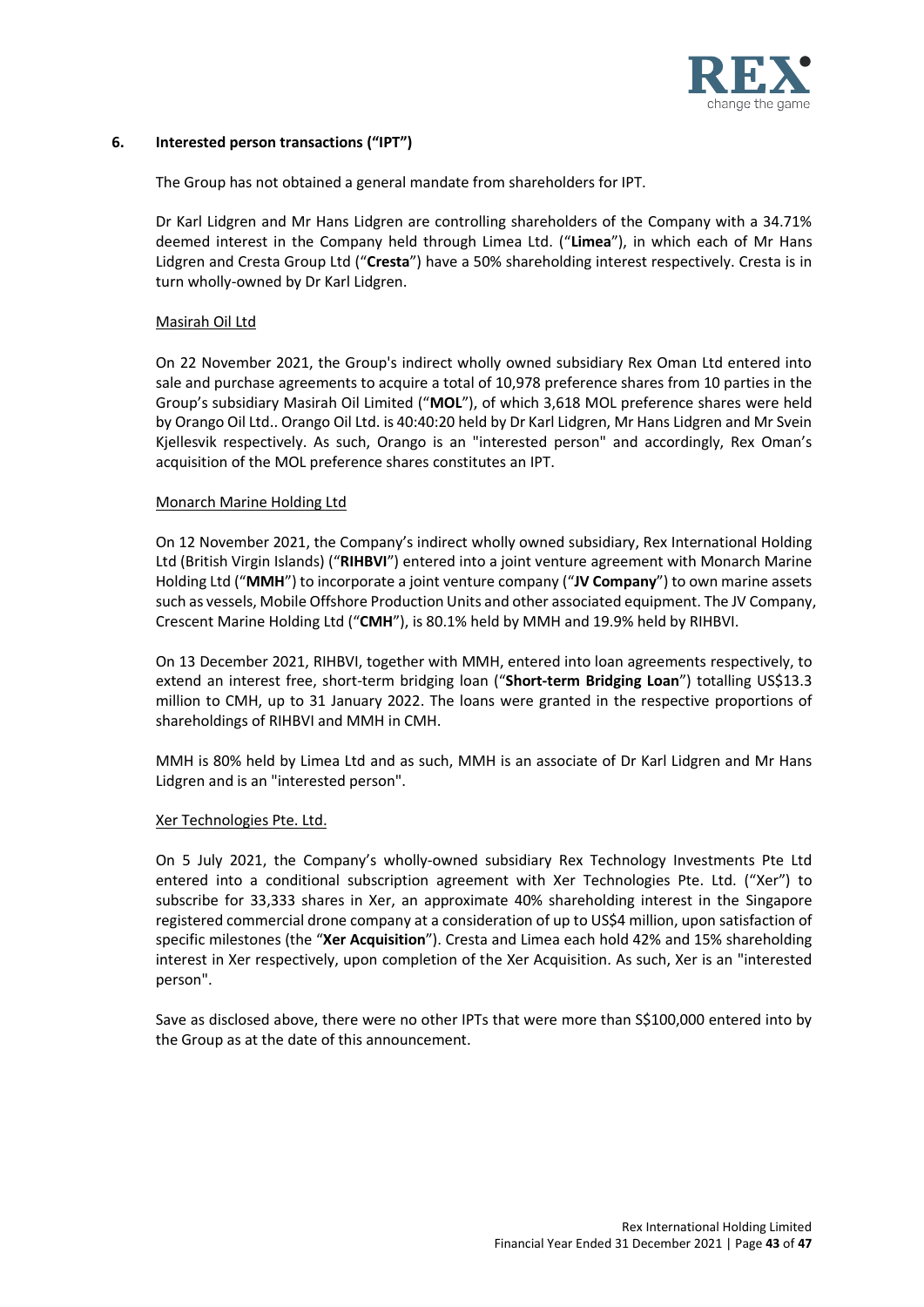

### **7. Confirmation that the issuer has procured undertaking from all its directors and executive officers (in the format set out in Appendix 7H) under Rule 720(1)**

The Company confirms that undertakings have been procured from the Board of Directors and executive officers (in the format set out in Appendix 7H) under Rule 720(1) of the SGX-ST Listing Manual Section B: Rules of Catalist.

# **8. A breakdown of the total annual dividend (in dollar value) for the issuer's latest full year and its previous full year**

|            | <b>Twelve months ended</b> |                       |  |
|------------|----------------------------|-----------------------|--|
|            | 31-Dec-21<br>US\$'000      | 31-Dec-20<br>US\$'000 |  |
| Ordinary   | 4,826                      |                       |  |
| Preference |                            |                       |  |
| Total      | 4.826                      |                       |  |

The final dividend is proposed by the Directors in respect of the financial year ended 31 December 2021 and is subject to shareholders' approval at the upcoming annual general meeting.

# **9. Disclosure of persons occupying managerial positions who are related to a director, CEO or substantial shareholder**

| Name                    | Age | Family relationship<br>with any director, CEO<br>and/or substantial<br>shareholder   | Current position and duties,<br>and the year the position<br>was first held                                                          | Details of changes<br>in duties and<br>position held, if<br>any, during the year |
|-------------------------|-----|--------------------------------------------------------------------------------------|--------------------------------------------------------------------------------------------------------------------------------------|----------------------------------------------------------------------------------|
| Lina<br><b>Berntsen</b> | 45  | Daughter to Mr Hans<br>Lidgren, a substantial<br>shareholder<br>οf<br>the<br>Company | Chief Technology Officer of<br>the Group since 1 August<br>2013. To co-ordinate the use<br>of the Rex Technologies for<br>the Group. | <b>NIL</b>                                                                       |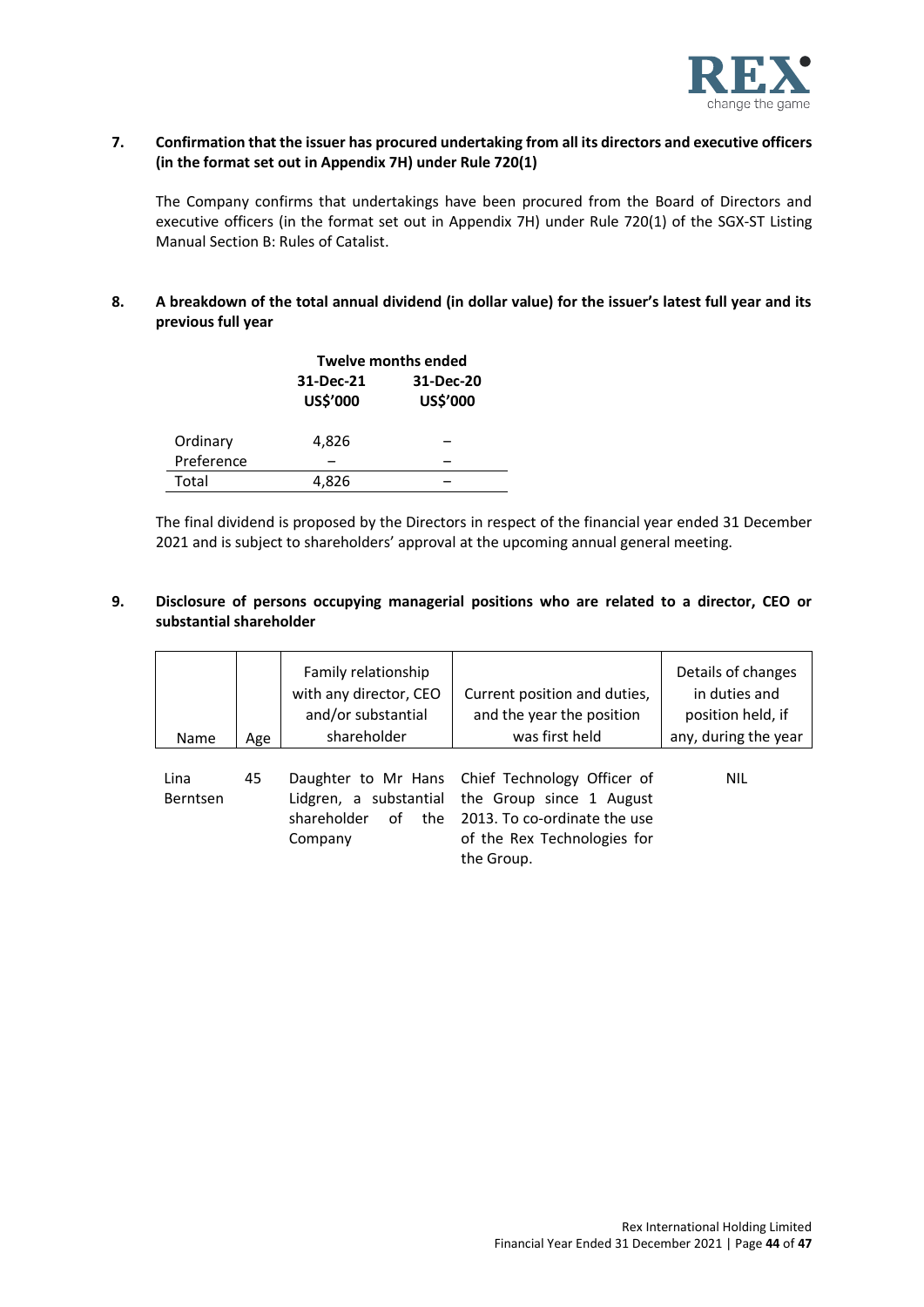

### **10. Use of proceeds pursuant to Rule 704(30)**

The Company had on 6 November 2013, completed a placement of 70 million new ordinary shares at an issue price of S\$0.755 per share (the "**2013 Placement**"), raising net proceeds of S\$50.87 million (after deducting placement expenses of S\$1.98 million). As at the date of this announcement, the Company had utilised all the 2013 Placement proceeds except for a part of the amount allocated to the share buyback mandate of S\$5.96 million.

The Company had utilised S\$0.99 million in relation to the share buyback exercise as at the date of this announcement, and the ending balance of the amount allocated to the share buyback mandate as at 31 December 2021 and the date of this announcement, was S\$4.97 million.

# **11. Use of funds/ cash by mineral, oil and gas companies pursuant to Rule 705(6)**

# **Actual use of funds/ cash**

|                                                | <b>Three Months Ended</b><br>31-Dec-21<br>US\$'000 |
|------------------------------------------------|----------------------------------------------------|
| Exploration and production activities in Oman  | 10,173                                             |
| Exploration and drilling activities in Norway* | 4,630                                              |
| General working capital                        | 9,334                                              |
| <b>Total</b>                                   | 24,137                                             |

**\*** Net of tax refund receivables from the Norwegian tax authorities in relation to the exploration costs incurred in Norway. LPA is a pre-qualified oil company in Norway which is eligible to receive a cash tax refund of 78% of exploration costs annually.

In the three-month period ended 31 December 2021 ("**4Q FY2021**"), US\$10.17 million was used for production and exploration related activities in Oman and US\$4.63 million was used for exploration related activities in Norway. US\$9.33 million was used for the Singapore and Rex Technology offices' staff costs, operational expenses, and consultancy and professional fees.

The actual amount of funds used for production related activities in Oman in 4Q FY2021 was US\$1.28 million higher than the projected amount in the previous quarter ended 30 September 2021 ("**3Q FY2021**"). The higher actual amount was mainly due to additional costs related to the modification of the replacement storage tanker.

The actual amount of funds used for exploration activities in Norway in 4Q FY2021 was US\$3.32 million higher than the projected amount, mainly due to spudding of the Fat Canyon well that was delayed to 4Q FY2021.

The actual amount of funds used for general working capital was US\$7.14 million higher than the projected amount, largely due to bonus payments to executives in 4Q FY2021.

The total actual use of funds for 4Q FY2021 amounted to US\$24.14 million, which was US\$11.73 million higher than the projected amount in 3Q FY2021.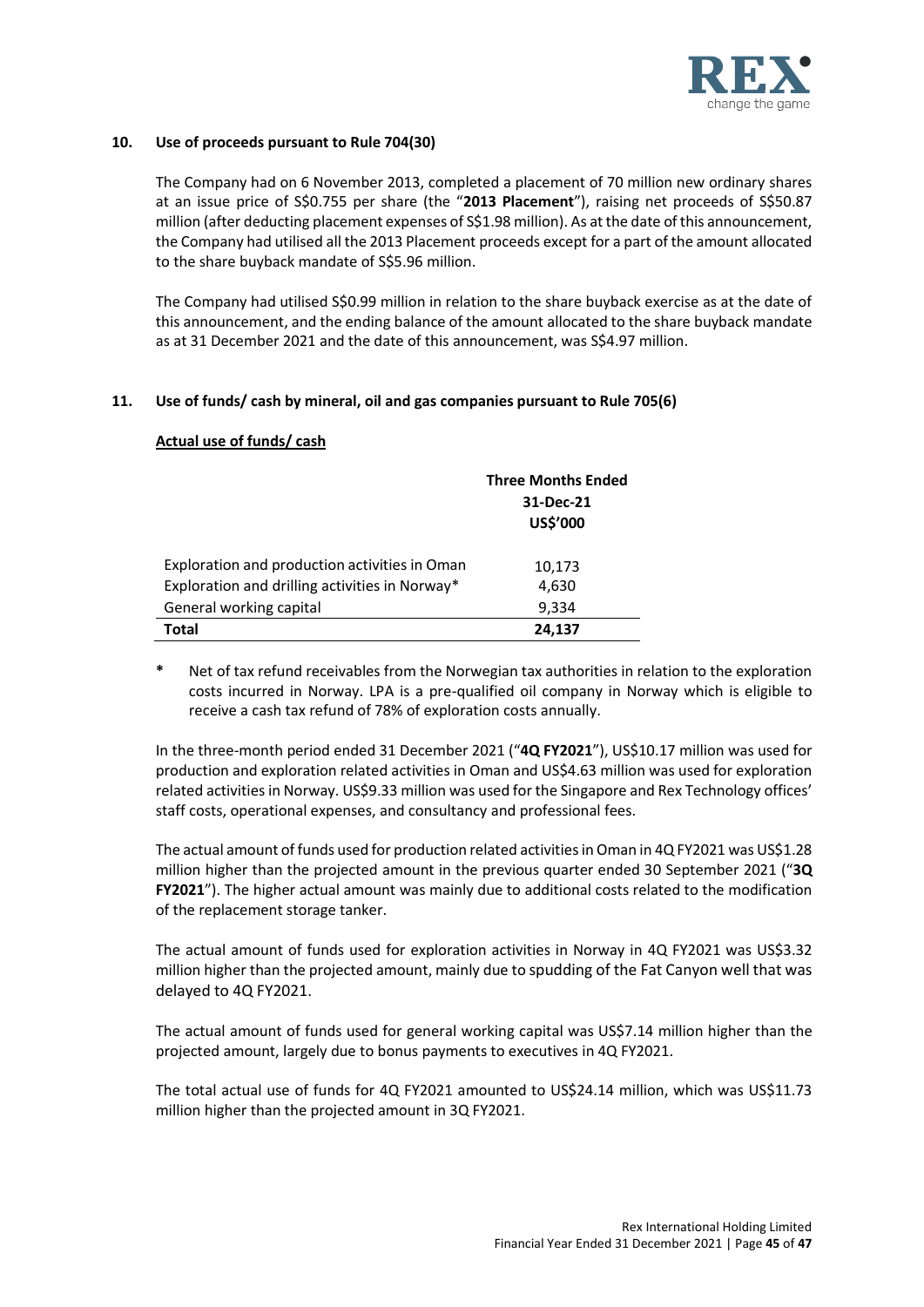

# **Projection on the use of funds/ cash**

|                                                  | <b>Three Months Ending</b><br>31-Mar-22<br>US\$'000 |
|--------------------------------------------------|-----------------------------------------------------|
| Exploration and production activities in Oman    | 18,184                                              |
| Exploration and production activities in Norway* | 10,030                                              |
| Exploration and drilling activities in Malaysia  | 820                                                 |
| General working capital                          | 2,748                                               |
| Total                                            | 31,782                                              |

**\*** Net of tax refund receivables from the Norwegian tax authorities in relation to exploration costs incurred in Norway.

The projected use of funds in Oman for the three months ending 31 March 2022 ("**1Q FY2022**") is expected to be higher compared to 4Q FY2021 due to a planned change out of the storage tanker and an upgrade of the production process facilities.

The projected use of funds in Norway in 1Q FY2022 is projected to be higher compared to 4Q FY2021, following the completion of the acquisition of the producing Brage Field on 31 December 2021.

Additional projected use of funds in 1Q FY2022 is projected to be from the exploration activities in Malaysia and the plans for the pre-development phase of the Rhu-Ara and the Diwangsa Clusters.

**12. Pursuant to Rule 705(7) - Details of exploration (including geophysical surveys), development and/or production activities undertaken by the issuer and a summary of the expenditure incurred on those activities, including explanations for any material variances with previous projections, for the period under review. If there has been no exploration, development and/or production activity respectively, that fact must be stated**

In 4Q FY2021, the Group incurred US\$10.17 million for production related activities in Oman and US\$9.10 million for exploration activities in Norway.

Production from the Yumna Field in Oman is ongoing, and the Group's exploration work in Norway is a continuous process.

Further details are set out in point 11 above.